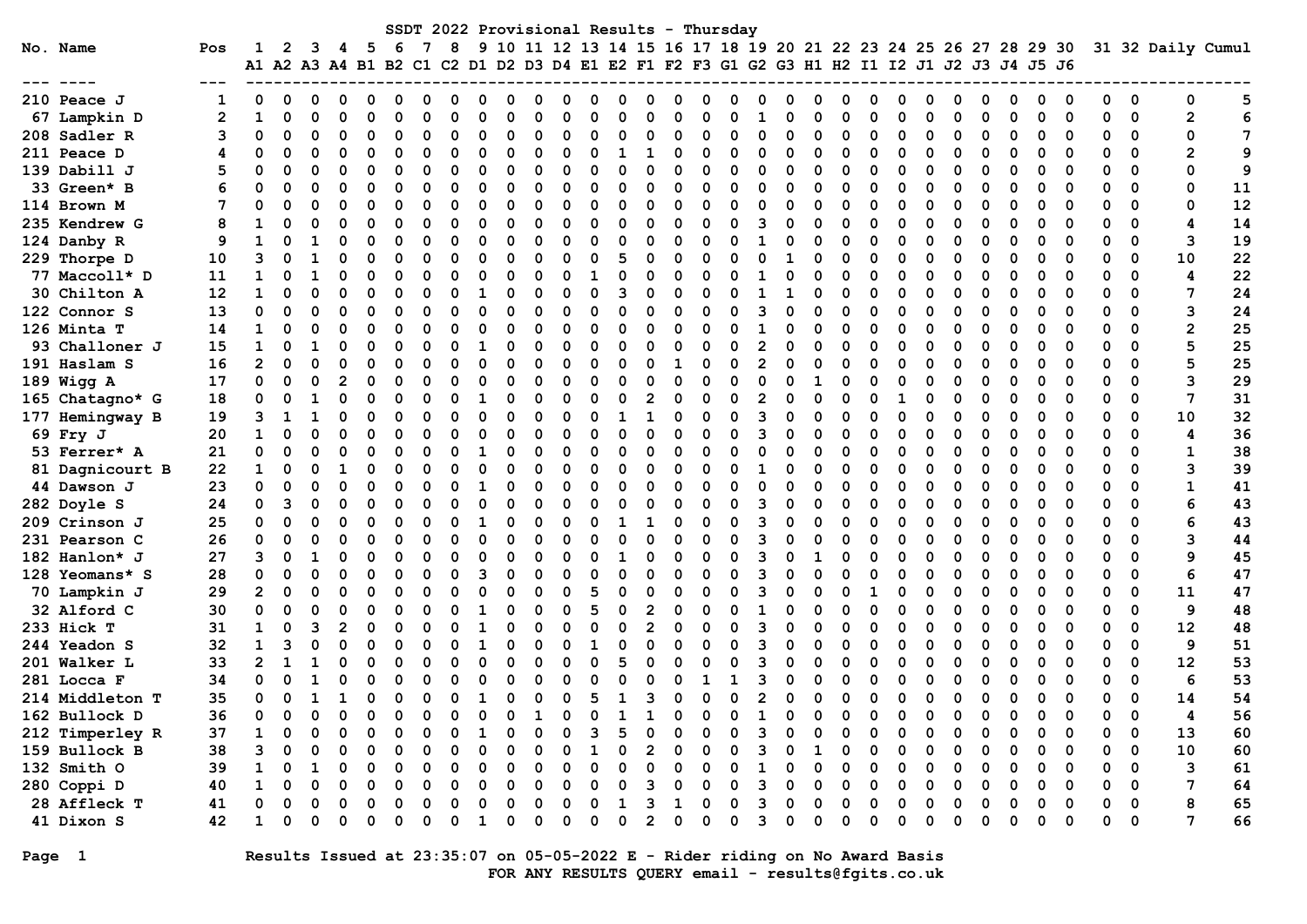|                    |       |                |                |                |   |                                                                                           |          |   |          |          |              |                |          |                |                |   |          |          | SSDT 2022 Provisional Results - Thursday                         |                |   |          |          |   |              |          |   |          |          |          |          |          |             |                   |     |
|--------------------|-------|----------------|----------------|----------------|---|-------------------------------------------------------------------------------------------|----------|---|----------|----------|--------------|----------------|----------|----------------|----------------|---|----------|----------|------------------------------------------------------------------|----------------|---|----------|----------|---|--------------|----------|---|----------|----------|----------|----------|----------|-------------|-------------------|-----|
| No. Name           | Pos   | 1              | 2              | 3              | 4 | -5                                                                                        | 6        | 7 | 8        |          |              |                |          |                |                |   |          |          | 9 10 11 12 13 14 15 16 17 18 19 20 21 22 23 24 25 26 27 28 29 30 |                |   |          |          |   |              |          |   |          |          |          |          |          |             | 31 32 Daily Cumul |     |
|                    |       |                |                |                |   | A1 A2 A3 A4 B1 B2 C1 C2 D1 D2 D3 D4 E1 E2 F1 F2 F3 G1 G2 G3 H1 H2 I1 I2 J1 J2 J3 J4 J5 J6 |          |   |          |          |              |                |          |                |                |   |          |          |                                                                  |                |   |          |          |   |              |          |   |          |          |          |          |          |             |                   |     |
|                    | $---$ |                |                |                |   |                                                                                           |          |   |          |          |              |                |          |                |                |   |          |          |                                                                  |                |   |          |          |   |              |          |   |          |          |          |          |          |             |                   |     |
| 175 Hemingway D    | 43    | $\Omega$       | $\Omega$       | 1              | ٦ | O                                                                                         | O        |   | 0        | ი        | $\mathbf{0}$ | O              | 0        | ٩              | O              |   | 0        | n        | $\Omega$                                                         | з              |   | n        | n        | o | O            | O        |   | 0        | 0        | 0        | $\Omega$ | 0        | $\Omega$    | 9                 | 66  |
| 192 Perry A        | 44    | 1              | $\Omega$       | $\Omega$       |   | $\Omega$                                                                                  | $\Omega$ |   | $\Omega$ | n        | O            | $\Omega$       | O        | 5              | ิจ             |   |          | n        | $\Omega$                                                         | 5              |   | n        | $\Omega$ |   | $\Omega$     | $\Omega$ |   | $\Omega$ | 0        | $\Omega$ | 0        | 0        | $\mathbf 0$ | 16                | 67  |
| 120 Starmer J      | 45    | 0              | $\mathbf 0$    | $\Omega$       | O | $\Omega$                                                                                  | $\Omega$ |   | O        | n        | $\Omega$     | $\Omega$       | ი        | O              | 5              |   | 0        | O        | O                                                                | २              |   | O        | ∩        |   | $\Omega$     | O        |   | 0        | O        | 0        | 0        | 0        | 0           | 8                 | 69  |
| 270 Knight J       | 46    | 3              | $\Omega$       | $\Omega$       | O | O                                                                                         | $\Omega$ |   | $\Omega$ | $\Omega$ | O            | $\Omega$       | O        | O              | $\Omega$       | 1 | $\Omega$ | 0        | $\Omega$                                                         | 3              | ი | 0        | $\Omega$ | O | 0            | $\Omega$ |   | $\Omega$ | O        | 0        | $\Omega$ | $\Omega$ | $\Omega$    | $\overline{7}$    | 71  |
| 73 Bristow E       | 47    | 0              | $\Omega$       | $\Omega$       | O | O                                                                                         | $\Omega$ |   | O        | n        | n            | O              | O        | O              | 1              | ∩ | $\Omega$ | 1        | $\Omega$                                                         | $\mathbf{1}$   |   | 0        | $\Omega$ | U | O            | 0        |   | $\Omega$ | O        | O        | $\Omega$ | 0        | $\mathbf 0$ | 3                 | 71  |
| 188 Mcclurg S      | 48    | $\mathbf 0$    | $\Omega$       | $\Omega$       |   | $\Omega$                                                                                  | $\Omega$ |   | $\Omega$ |          | O            | $\Omega$       | O        | O              | $\mathbf{1}$   |   | O        | $\Omega$ | $\Omega$                                                         | 3              |   |          | $\Omega$ | O | 5            | 0        |   | $\Omega$ | O        | $\Omega$ | $\Omega$ | 0        | $\mathbf 0$ | 21                | 73  |
| 176 Rushton T      | 49    | $\mathbf{1}$   | 0              | $\Omega$       | O | 0                                                                                         | $\Omega$ |   | O        | O        | O            | $\overline{2}$ | $\Omega$ | 5              | 3              | 3 | $\Omega$ | O        | $\Omega$                                                         | 3              |   | O        | $\Omega$ | O | $\Omega$     | 0        |   | $\Omega$ |          | 0        | 0        | $\Omega$ | $\mathbf 0$ | 18                | 76  |
| 242 Housecroft T   | 50    | $\mathbf{1}$   | O              | $\mathbf{1}$   | 1 | $\Omega$                                                                                  |          |   | O        |          | O            | $\Omega$       | 1        | O              | $\mathbf{1}$   |   | $\Omega$ | 0        | O                                                                | २              |   | n        | ∩        | O | $\Omega$     | O        |   | $\Omega$ |          | O        | $\Omega$ | 0        | $\Omega$    | 11                | 78  |
| 223 Drachenberg A  | 51    | $\mathbf{1}$   | O              |                |   | $\Omega$                                                                                  | O        |   | O        | n        | O            | $\Omega$       | O        | O              |                |   | O        | O        | O                                                                | २              | n | O        | $\Omega$ | U | 0            | O        |   | $\Omega$ | O        | O        | $\Omega$ | 0        | $\Omega$    | 7                 | 78  |
| 49 Anderson A      | 52    | 0              | $\Omega$       | $\Omega$       |   | $\Omega$                                                                                  | $\Omega$ |   | 0        |          |              | $\Omega$       | O        | O              | $\Omega$       |   | $\Omega$ | O        | $\Omega$                                                         | 3              |   | $\Omega$ | $\Omega$ | O | 0            | $\Omega$ |   | 0        |          | $\Omega$ | $\Omega$ | 0        | $\Omega$    | 3                 | 81  |
| 238 Myers S        | 53    | 3              | 3              | 1              | O | $\Omega$                                                                                  | O        |   | 0        |          | ი            | $\Omega$       |          | $\mathbf{1}$   | $\overline{2}$ | 3 | 0        | O        | $\overline{2}$                                                   | 3              | 0 | O        | $\Omega$ | O | 0            | O        |   | 0        | O        | $\Omega$ | $\Omega$ | 0        | $\Omega$    | 18                | 83  |
| 117 Shirt J        | 54    | $\mathbf{1}$   | $\Omega$       | 1              |   | 0                                                                                         | $\Omega$ |   | $\Omega$ |          | n            | ∩              | ∩        | 1              | $\Omega$       |   | $\Omega$ | 0        | $\Omega$                                                         | 3              | 1 | O        | $\Omega$ | U | 0            | $\Omega$ |   | $\Omega$ | O        | O        | $\Omega$ | $\Omega$ | $\Omega$    | 11                | 85  |
| 103 Stay* C        | 55    | 3              | $\Omega$       | $\Omega$       |   | $\Omega$                                                                                  | $\Omega$ |   | O        | O        | O            | $\Omega$       | O        | 5              | 1              | O | $\Omega$ | O        | O                                                                | 3              |   | ŋ        | $\Omega$ |   | O            | O        |   | $\Omega$ | O        | O        | $\Omega$ | 0        | $\mathbf 0$ | 12                | 86  |
| 240 Alderson P     | 56    | $\overline{2}$ | $\Omega$       |                |   | $\Omega$                                                                                  | $\Omega$ |   | $\Omega$ |          |              | $\Omega$       |          |                |                |   | $\Omega$ | O        | $\Omega$                                                         | २              |   | O        |          |   | $\Omega$     | 0        |   | $\Omega$ |          | $\Omega$ | $\Omega$ | 0        | $\Omega$    | 17                | 86  |
| 156 Butterworth B  | 57    | 3              | $\mathbf{2}$   | 1              |   | O                                                                                         | $\Omega$ |   | $\Omega$ |          |              | $\Omega$       |          | O              | ٩              |   | $\Omega$ | O        | O                                                                | 3              |   |          | O        |   | O            | O        |   | $\Omega$ | O        | O        | $\Omega$ | $\Omega$ | $\mathbf 0$ | 16                | 87  |
| 180 Hanlon* J      | 58    | 0              | $\Omega$       | $\mathbf{1}$   | U | $\Omega$                                                                                  | $\Omega$ |   | $\Omega$ | n        |              | 1              | ი        | O              | 5              |   | $\Omega$ | 0        | O                                                                | 3              | ٩ | O        | $\Omega$ | O | $\Omega$     | ∩        |   | $\Omega$ |          | O        | $\Omega$ | $\Omega$ | $\Omega$    | 14                | 90  |
| 75 Lampkin H       | 59    | 3              | $\mathbf 0$    | $\mathcal{P}$  |   | $\Omega$                                                                                  | $\Omega$ |   | $\Omega$ |          | O            |                |          |                | $\Omega$       |   | O        | O        | O                                                                | २              |   | O        | $\Omega$ |   | $\Omega$     | $\Omega$ |   | O        | $\Omega$ | $\Omega$ | $\Omega$ | 0        | $\Omega$    | 12                | 90  |
| 202 Doyle C        | 60    | $\overline{2}$ | $\mathbf 0$    | $\Omega$       |   | $\Omega$                                                                                  | $\Omega$ |   | $\Omega$ |          |              | $\Omega$       |          | O              | $\Omega$       | 3 | 1        |          | $\Omega$                                                         | २              |   | O        | $\Omega$ |   | $\mathbf{1}$ |          |   | O        |          | $\Omega$ | $\Omega$ | 0        | 0           | 13                | 91  |
| 226 Larkin S       | 61    | 0              | 1              | 1              |   |                                                                                           |          |   | U        |          | 3            | O              | ი        | U              | $\overline{2}$ |   | $\Omega$ | n        |                                                                  | 5              |   | n        | ∩        |   | O            |          |   | O        |          | O        | ∩        | 0        | $\Omega$    | 20                | 96  |
| 137 Spivey J       | 62    | 0              | $\mathbf{2}$   | 1              |   | O                                                                                         |          |   | $\Omega$ | n        | O            | $\Omega$       | O        | O              | $\Omega$       | O | $\Omega$ | O        | $\Omega$                                                         | २              |   |          | ∩        |   | 0            | 0        |   | $\Omega$ |          | O        | $\Omega$ | 0        | $\Omega$    | 9                 | 96  |
| 170 Dubik C        | 63    | $\overline{2}$ | $\overline{2}$ | 3              |   | O                                                                                         | $\Omega$ |   | O        | n        | O            | $\Omega$       | O        | $\overline{2}$ | 1              |   | $\Omega$ | O        | 1                                                                | 3              |   | 5        | $\Omega$ | O | O            | O        |   | $\Omega$ | O        | O        | $\Omega$ | O        | $\mathbf 0$ | 23                | 97  |
| 106 Gosden* G      | 64    | 3              | $\Omega$       | 2              | 0 | $\mathbf{1}$                                                                              | $\Omega$ |   | O        |          |              | $\Omega$       | O        | $\mathbf{1}$   | $\mathbf{1}$   |   | $\Omega$ | O        | $\Omega$                                                         | $\overline{2}$ | 3 | O        | $\Omega$ |   | $\Omega$     | O        |   | $\Omega$ |          | 0        | 0        | 0        | $\mathbf 0$ | 14                | 100 |
| 249 Mcdonald M     | 65    | $\mathbf{1}$   | $\Omega$       | 2              |   | $\Omega$                                                                                  | O        |   | $\Omega$ |          |              | 1              | O        | O              | 5              | 2 | $\Omega$ | O        | $\mathbf{1}$                                                     | 3              | O | O        | $\Omega$ | O | $\Omega$     | O        |   | $\Omega$ | O        | O        | $\Omega$ | $\Omega$ | $\mathbf 0$ | 16                | 100 |
| 288 Webster B      | 66    | 3              | $\Omega$       | $\overline{2}$ |   | O                                                                                         | $\Omega$ |   | O        | n        |              | $\Omega$       | ი        | O              | $\Omega$       |   | $\Omega$ | O        | $\Omega$                                                         | 3              |   | n        | ∩        | O | $\Omega$     | O        |   | $\Omega$ |          | $\Omega$ | ∩        | O        | $\Omega$    | 10                | 100 |
| 251 Pollard R      | 67    | 3              | $\mathbf{1}$   | В              |   | $\Omega$                                                                                  | $\Omega$ |   | $\Omega$ |          | O            |                |          | O              | $\mathbf{1}$   |   | $\Omega$ | O        | $\Omega$                                                         | २              |   | O        | $\Omega$ | U | 0            | $\Omega$ |   | $\Omega$ | O        | $\Omega$ | $\Omega$ | $\Omega$ | $\Omega$    | 16                | 100 |
| 59 Gaskell R       | 68    | $\overline{2}$ | $\mathbf 0$    | $\Omega$       |   | $\Omega$                                                                                  | $\Omega$ |   | 0        |          |              | $\Omega$       |          | O              | $\Omega$       |   |          | O        | ∩                                                                | 3              |   | $\Omega$ | $\Omega$ |   | $\Omega$     | O        |   | 0        |          | $\Omega$ | $\Omega$ | 0        | 0           | 8                 | 102 |
| 185 Hanlon* S      | 69    | 3              | 1              | ٦              | O | O                                                                                         | $\Omega$ |   | $\Omega$ | n        |              | ∩              | O        | -1             | 5              |   | 1        | 0        | O                                                                | 3              | 3 | ŋ        | 5        | 1 | O            | O        | ∩ | $\Omega$ | O        | O        | $\Omega$ | 0        | $\Omega$    | 28                | 103 |
| 232 Sunter M       | 70    | $\mathbf{1}$   | $\mathbf{1}$   | В              |   | O                                                                                         | $\Omega$ |   | U        |          |              | ∩              |          | 5              | 3              |   |          |          |                                                                  | 3              |   | U        | n        | U | 0            | n        |   | $\Omega$ | O        | 0        | $\Omega$ | 0        | $\Omega$    | 25                | 104 |
| 27 Blackman A      | 71    | $\overline{2}$ | $\mathbf{1}$   |                |   | $\Omega$                                                                                  | $\Omega$ |   | O        |          |              | $\Omega$       | O        | O              | $\mathbf{1}$   |   | $\Omega$ | O        | $\Omega$                                                         | 3              |   | 0        | $\Omega$ | O | O            | O        |   | $\Omega$ |          | O        | $\Omega$ | $\Omega$ | $\mathbf 0$ | 13                | 112 |
| 72 Mattheeuws* E   | 72    | $\mathbf{1}$   | $\Omega$       |                |   | $\Omega$                                                                                  | O        |   | O        |          | O            | $\overline{2}$ |          | O              | 5              |   | O        |          |                                                                  | २              |   |          | O        |   | O            | O        |   | 0        |          | O        | $\Omega$ | 0        | $\mathbf 0$ | 13                | 115 |
| 266 Gianmaria* J   | 73    | 5              | 1              | ٦              |   | O                                                                                         | O        |   | $\Omega$ | n        | ი            | O              | O        | O              | 1              |   | 5        | -1       | 1                                                                | 3              |   | n        | ∩        |   | O            | O        |   | $\Omega$ | O        | O        | $\Omega$ | 12       | $\mathbf 0$ | 37                | 115 |
| 246 Wooldridge* S  | 74    | 5              | $\overline{2}$ | В              | O | $\Omega$                                                                                  | $\Omega$ |   | O        |          | O            |                | O        | $\overline{2}$ | $\overline{2}$ |   |          | O        | O                                                                | २              | ٩ | $\Omega$ | ∩        | U | $\Omega$     | O        |   | $\Omega$ | O        | $\Omega$ | $\Omega$ | $\Omega$ | $\Omega$    | 24                | 115 |
| $186$ Lee J        | 75    | 3              | $\mathbf 0$    | $\mathfrak{p}$ |   | $\Omega$                                                                                  | $\Omega$ |   | $\Omega$ |          | O            | $\Omega$       | 2        | $\Omega$       | $\mathbf{1}$   |   | $\Omega$ | O        | $\Omega$                                                         | 5              | O | $\Omega$ |          | O | 0            | $\Omega$ |   | 0        | $\Omega$ | $\Omega$ | $\Omega$ | 0        | $\mathbf 0$ | 17                | 116 |
| 142 Casas P        | 76    | $\overline{2}$ | $\mathbf 0$    | $\Omega$       |   | $\Omega$                                                                                  | O        |   | O        |          |              | $\Omega$       | O        | $\overline{2}$ | $\Omega$       |   | O        | O        | U                                                                | 3              |   | O        | $\Omega$ |   | $\Omega$     | n        |   | 0        | O        | 0        | $\Omega$ | 0        | $\mathbf 0$ | 9                 | 116 |
| 71 Postlethwaite J | -77   | 3              | O              | $\mathbf{1}$   |   | O                                                                                         |          |   | U        |          |              | O              |          | 1              | 3              |   | O        | n        | n                                                                | 3              |   |          | ∩        |   | 1            | O        |   | O        |          | 0        | ∩        | 0        | $\Omega$    | 15                | 117 |
| 199 Wiffen P       | 78    | 3              | $\Omega$       |                |   | O                                                                                         | $\Omega$ |   | O        |          | O            | $\Omega$       | O        | $\overline{2}$ | $\overline{2}$ |   |          | O        | O                                                                | 3              | n | O        | $\Omega$ |   | 0            | 0        |   | $\Omega$ | O        | 0        | $\Omega$ | 0        | $\mathbf 0$ | 21                | 118 |
| 60 Rendall* T      | 79    | $\overline{2}$ | $\mathbf{1}$   | $\Omega$       |   | $\Omega$                                                                                  | $\Omega$ |   | O        |          |              | $\Omega$       | O        | 5              | $\mathbf{1}$   |   | $\Omega$ |          | $\Omega$                                                         | $\Omega$       |   | O        | $\Omega$ |   | $\Omega$     | $\Omega$ |   | 0        |          | $\Omega$ | $\Omega$ | 0        | $\mathbf 0$ | 14                | 122 |
| 22 Murphy C        | 80    | 3              | $\Omega$       | $\Omega$       | O | $\Omega$                                                                                  | O        | O | $\Omega$ |          | O            | $\Omega$       |          | O              | $\mathbf{1}$   |   | $\Omega$ | O        | 1                                                                | २              | O | n        | ∩        |   | $\Omega$     | O        | O | $\Omega$ | O        | O        | $\Omega$ | 0        | $\mathbf 0$ | 12                | 122 |
| 78 Byron L         | 81    | 5              | $\Omega$       | 2              |   | $\Omega$                                                                                  | O        |   | O        |          |              | $\Omega$       | O        | 2              | 1              |   | O        | O        | $\Omega$                                                         | २              |   | O        | 1        |   | २            | O        |   | $\Omega$ | O        | O        | $\Omega$ | $\Omega$ | $\Omega$    | 21                | 122 |
| 45 Cameron S       | 82    | ٩              | ∩              | $\Omega$       |   | O                                                                                         | O        |   | U        |          |              |                |          | 5              |                |   | O        | n        | O                                                                | २              |   |          | n        |   | O            | n        |   | $\Omega$ |          | $\Omega$ | $\Omega$ | 0        | $\Omega$    | 22                | 123 |
| 38 Johnson J       | 83    | 3              | $\Omega$       | 2              |   | $\Omega$                                                                                  | n        |   | O        |          | ი            | $\Omega$       |          | 1              |                |   |          |          |                                                                  | २              |   | O        |          |   | $\Omega$     |          |   | $\Omega$ |          | $\Omega$ | $\Omega$ | $\Omega$ | $\Omega$    | 14                | 123 |
| $160$ Woods J      | 84    | 3              | O              |                |   | O                                                                                         | n        |   | U        |          | ი            | 1              | 5        | 1              | 3              | 1 | 1        | O        | 1                                                                | 5              | 2 | O        | $\Omega$ | ર | 0            | O        |   | O        |          | ი        | ∩        | U        | $\Omega$    | 31                | 124 |

## Page 2 Results Issued at 23:35:07 on 05-05-2022 E - Rider riding on No Award Basis FOR ANY RESULTS QUERY email - results@fgits.co.uk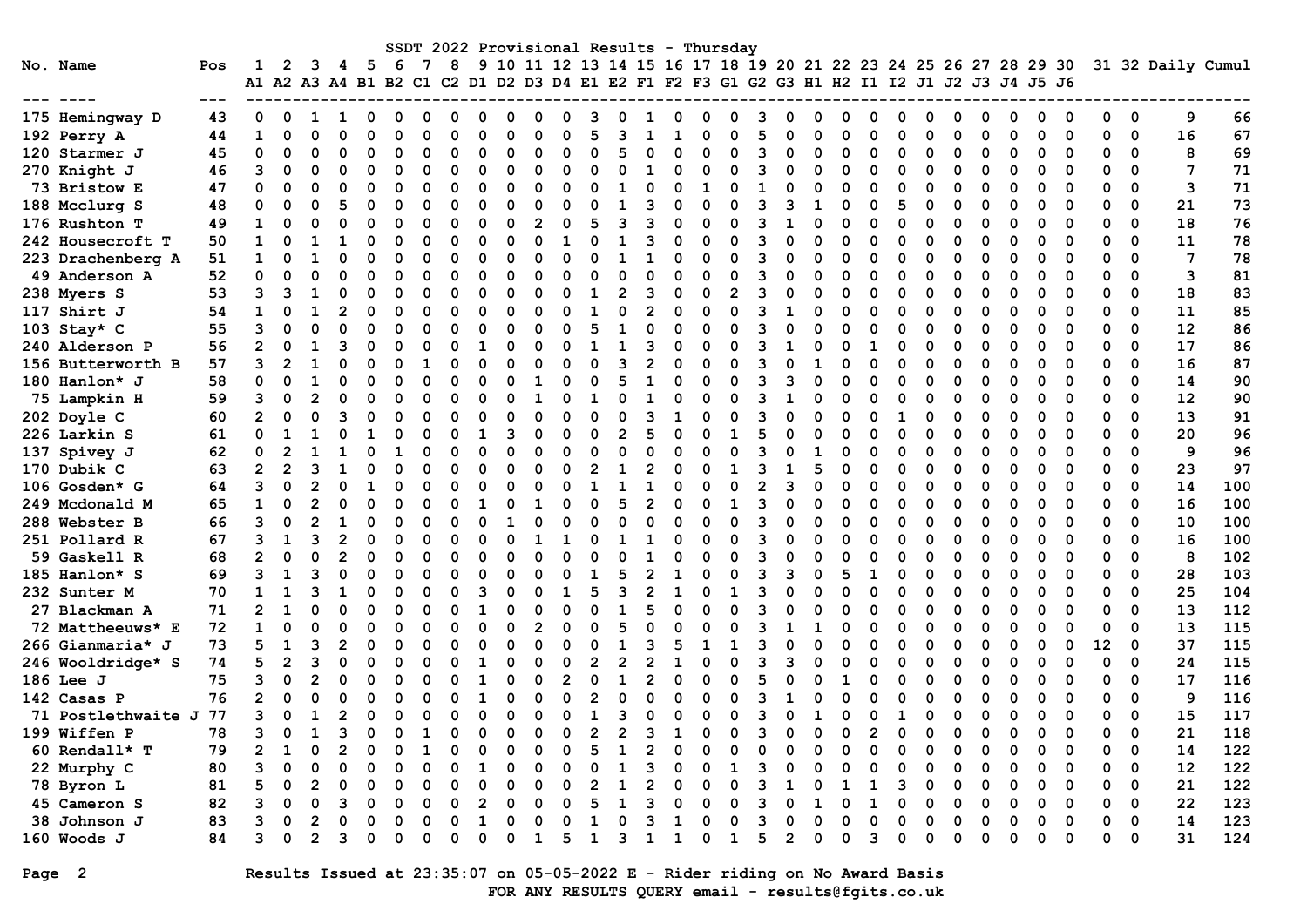|                    |     |                      |                |   |   |     |    |   |  |   |   |   |              |   |   |   | SSDT 2022 Provisional Results - Thursday                             |   |   |   |   |   |   |   |   |   |   |             |                   |     |
|--------------------|-----|----------------------|----------------|---|---|-----|----|---|--|---|---|---|--------------|---|---|---|----------------------------------------------------------------------|---|---|---|---|---|---|---|---|---|---|-------------|-------------------|-----|
| No. Name           | Pos |                      | 2              | з | 4 | - 5 | -6 | 8 |  |   |   |   |              |   |   |   | 9 10 11 12 13 14 15 16 17 18 19 20 21 22 23 24 25 26 27 28 29 30     |   |   |   |   |   |   |   |   |   |   |             | 31 32 Daily Cumul |     |
|                    |     | A1 A2 A3 A4 B1 B2 C1 |                |   |   |     |    |   |  |   |   |   |              |   |   |   | C2 D1 D2 D3 D4 E1 E2 F1 F2 F3 G1 G2 G3 H1 H2 I1 I2 J1 J2 J3 J4 J5 J6 |   |   |   |   |   |   |   |   |   |   |             |                   |     |
|                    |     |                      |                |   |   |     |    |   |  |   |   |   |              |   |   |   |                                                                      |   |   |   |   |   |   |   |   |   |   |             |                   |     |
| 228 Ludgate B      | 85  |                      |                |   |   |     |    |   |  |   |   |   |              |   |   |   |                                                                      |   |   |   |   |   |   |   |   |   |   | 0           | 20                | 126 |
| 68 Dixon P         | 86  | ٩                    |                |   |   |     |    |   |  |   |   |   |              |   |   |   |                                                                      |   |   |   |   |   |   |   |   | ∩ | ŋ | $\mathbf 0$ | 20                | 126 |
| 88 Macmaster A     | 87  | 3                    | O              |   |   |     |    |   |  |   |   |   |              |   |   |   |                                                                      |   |   |   |   |   |   | O |   |   |   | $\mathbf 0$ | 10                | 127 |
| 166 Alpe M         | 88  | 3                    |                |   |   |     |    |   |  |   |   |   |              |   |   |   |                                                                      |   |   |   |   |   |   |   |   |   |   | $\mathbf 0$ | 24                | 128 |
| 164 Aitkin S       | 89  |                      |                |   |   |     |    |   |  |   |   |   |              |   |   |   |                                                                      |   |   |   |   |   |   |   |   |   |   | $\Omega$    | 24                | 128 |
| 55 Delannoy* M     | 90  | 2                    |                |   |   |     |    |   |  |   |   |   |              |   |   |   |                                                                      |   |   |   |   |   |   |   |   |   |   | $\Omega$    | 12                | 129 |
| 194 Summers* M     | 91  | 3                    | O              |   |   |     |    |   |  |   |   |   |              |   |   |   |                                                                      |   |   |   |   |   |   | O | ი |   | O | $\mathbf 0$ | 27                | 129 |
| 215 Vilad Canals M | 92  | 5                    | O              |   |   | ი   |    |   |  |   |   |   |              |   |   |   |                                                                      |   |   |   |   |   |   | ŋ | O |   | 0 | $\Omega$    | 25                | 132 |
| 90 Cockshott D     | 93  | 3                    | O              | 2 |   | O   |    |   |  |   |   |   |              |   | n |   |                                                                      |   |   |   |   | O |   | U | O | ∩ | O | $\Omega$    | 15                | 132 |
| 217 V Torrents X   | 94  |                      | O              |   |   | O   |    |   |  |   |   |   |              |   |   |   |                                                                      |   |   |   |   | ი |   | O |   |   | ŋ | $\Omega$    | 23                | 134 |
| 79 Williams R      | 95  |                      |                |   |   |     |    |   |  |   |   |   |              |   |   |   |                                                                      |   |   |   |   |   |   | O |   |   |   | 0           | 18                | 136 |
| 110 Hogan C        | 96  |                      |                |   |   |     |    |   |  |   |   |   |              |   |   |   |                                                                      |   |   |   |   |   |   |   |   |   | O | 0           | 10                | 137 |
| 29 Mcbain W        | 97  |                      |                |   |   |     |    |   |  |   |   |   |              |   |   |   |                                                                      |   |   |   |   |   |   |   |   |   |   | $\mathbf 0$ | 23                | 139 |
| 190 Andrews G      | 98  |                      |                |   |   |     |    |   |  |   |   |   |              |   |   |   |                                                                      |   |   |   |   |   |   |   |   |   |   | $\Omega$    | 24                | 140 |
| 248 Edyvean G      | 99  | 3                    |                |   |   |     |    |   |  |   |   |   |              |   |   |   |                                                                      |   |   |   |   |   |   |   |   |   |   | $\Omega$    | 26                | 141 |
| 31 Rooksby R       | 100 | 2                    | O              |   |   |     |    |   |  |   |   |   |              |   |   |   |                                                                      |   |   |   |   |   |   |   |   |   | O | $\Omega$    | 7                 | 142 |
| 37 Gaskell S       | 101 | 3                    | O              |   |   | ი   |    |   |  |   |   |   |              |   |   |   |                                                                      |   |   |   |   |   |   |   |   |   | O | $\Omega$    | 16                | 143 |
| 21 Hayes J         | 102 | ٩                    | O              |   |   | ი   |    |   |  |   |   |   | O            |   |   |   |                                                                      |   |   |   |   | U |   | n |   |   |   | $\Omega$    | 25                | 143 |
| 221 Allison-Hugh B | 103 |                      | $\overline{2}$ |   |   |     |    |   |  |   |   |   |              |   |   |   |                                                                      |   |   |   |   |   |   |   |   |   |   | $\Omega$    | 28                | 146 |
| 150 Nictou J       | 104 |                      | 3              |   |   |     |    |   |  |   |   |   |              |   |   |   |                                                                      |   |   |   |   |   |   |   |   |   |   | $\mathbf 0$ | 37                | 149 |
| 237 Myers D        | 105 |                      |                |   |   |     |    |   |  |   |   |   |              |   |   |   |                                                                      |   |   |   |   |   |   |   |   |   |   | $\Omega$    | 32                | 150 |
| 116 Bowyer* H      | 106 |                      |                |   |   |     |    |   |  |   |   |   |              |   |   |   |                                                                      |   |   |   |   |   |   |   |   |   |   | $\Omega$    | 23                | 152 |
| 262 Murray R       | 107 |                      |                |   |   |     |    | U |  |   |   |   |              |   |   |   |                                                                      |   |   |   |   |   |   |   |   |   |   | $\Omega$    | 30                | 152 |
| 17 Oblein G        | 108 |                      |                |   |   |     |    |   |  |   |   |   |              |   |   |   |                                                                      |   |   |   |   |   |   |   |   |   |   | $\mathbf 0$ | 19                | 155 |
| 148 Fernandez N    | 109 | 3                    |                |   |   | ი   |    |   |  |   |   |   |              |   |   |   |                                                                      |   |   |   |   |   |   | O | O |   |   | $\mathbf 0$ | 41                | 155 |
| 193 Schmüser* M    | 110 |                      | ŋ              |   |   | ი   |    |   |  | 2 |   |   |              |   |   |   |                                                                      |   |   |   |   | ი |   | O | O |   | 0 | $\mathbf 0$ | 30                | 159 |
| 181 Clarke G       | 111 | 3                    | $\Omega$       | 2 |   | O   |    |   |  |   |   |   |              |   | n |   |                                                                      |   |   |   |   | 5 |   | O | ი | ∩ | O | $\mathbf 0$ | 27                | 161 |
| 13 Savage* J       | 112 | $\mathbf 1$          | O              |   |   | ი   |    |   |  |   |   |   |              |   |   |   |                                                                      |   |   |   |   | ი |   | O |   |   | ŋ | $\Omega$    | 15                | 163 |
| 239 Blythe S       | 113 |                      |                |   |   |     |    |   |  |   |   |   |              |   |   |   |                                                                      |   |   |   |   |   |   | O |   |   |   | 0           | 25                | 163 |
| 286 Moorhouse J    | 114 |                      |                |   |   |     |    |   |  |   |   |   |              |   |   |   |                                                                      |   |   |   |   |   |   |   |   |   |   | 0           | 31                | 164 |
| 76 Robinson I      | 115 |                      |                |   |   |     |    |   |  |   |   |   |              |   |   |   |                                                                      |   |   |   |   |   |   | O |   |   |   | 0           | 29                | 165 |
| 157 Johnson L      | 116 | 3                    |                |   |   |     |    |   |  |   |   |   |              |   |   |   |                                                                      |   |   |   |   |   |   |   |   |   |   | $\Omega$    | 38                | 166 |
| 16 Palmer G        | 117 | 3                    |                |   |   |     |    |   |  |   |   |   |              |   |   |   |                                                                      |   |   |   |   |   |   |   |   |   |   | $\Omega$    | 26                | 167 |
| 163 Battensby J    | 118 | 5                    |                |   |   |     |    |   |  |   |   |   |              |   |   |   |                                                                      |   |   |   |   |   |   |   |   |   | O | $\mathbf 0$ | 43                | 167 |
| 47 Weir* M         | 119 | 3                    |                |   |   | ი   |    | ი |  | 2 |   | 5 |              |   |   |   |                                                                      |   |   |   |   | ŋ |   | O |   |   |   | $\Omega$    | 40                | 170 |
| 136 Hawthorne* T   | 120 |                      |                | 3 |   |     |    |   |  | 0 | 0 |   |              |   | 3 |   |                                                                      | 3 |   |   |   |   |   |   |   |   |   | $\mathbf 0$ | 30                | 173 |
| 287 Mudd A         | 121 | 3                    | 0              |   |   |     |    | 0 |  | З |   |   |              |   |   |   |                                                                      |   |   |   |   | 0 |   | O |   |   |   | 0           | 34                | 173 |
| 11 Austin J        | 122 |                      | 0              |   |   |     |    |   |  |   |   |   |              |   |   |   |                                                                      |   |   |   |   | 0 |   | 0 |   | 0 |   | 0           | 22                | 174 |
| 140 Casas C        | 123 | 5                    |                |   |   | 0   |    |   |  | 0 |   | 2 |              |   |   | 0 |                                                                      | 3 |   | 0 | 0 | 0 | 0 | 0 | 0 | 0 | 0 | 0           | 29                | 174 |
| 149 Jané A         | 124 | 5                    | 0              | 3 |   |     |    |   |  |   |   | 5 |              |   |   |   |                                                                      | з |   | 0 |   | 0 |   |   |   | 0 | 0 | 0           | 38                | 174 |
| 48 Dawson N        | 125 | з                    |                |   |   |     |    | 0 |  | 1 |   | 1 | $\mathbf{2}$ |   | 0 |   |                                                                      | 3 |   |   | 0 | 3 |   |   |   | 0 | 0 | 0           | 27                | 174 |
| 230 Sunter K       | 126 | 3                    | 1              | 2 |   | 0   | O  | 0 |  | 0 |   | 3 | 2            | 3 | 0 | 0 | O                                                                    | 3 | 3 | 1 | 0 | 2 | 0 | 0 |   |   | 0 | 0           | 28                | 175 |

## Page 3 Results Issued at 23:35:07 on 05-05-2022 E - Rider riding on No Award Basis FOR ANY RESULTS QUERY email - results@fgits.co.uk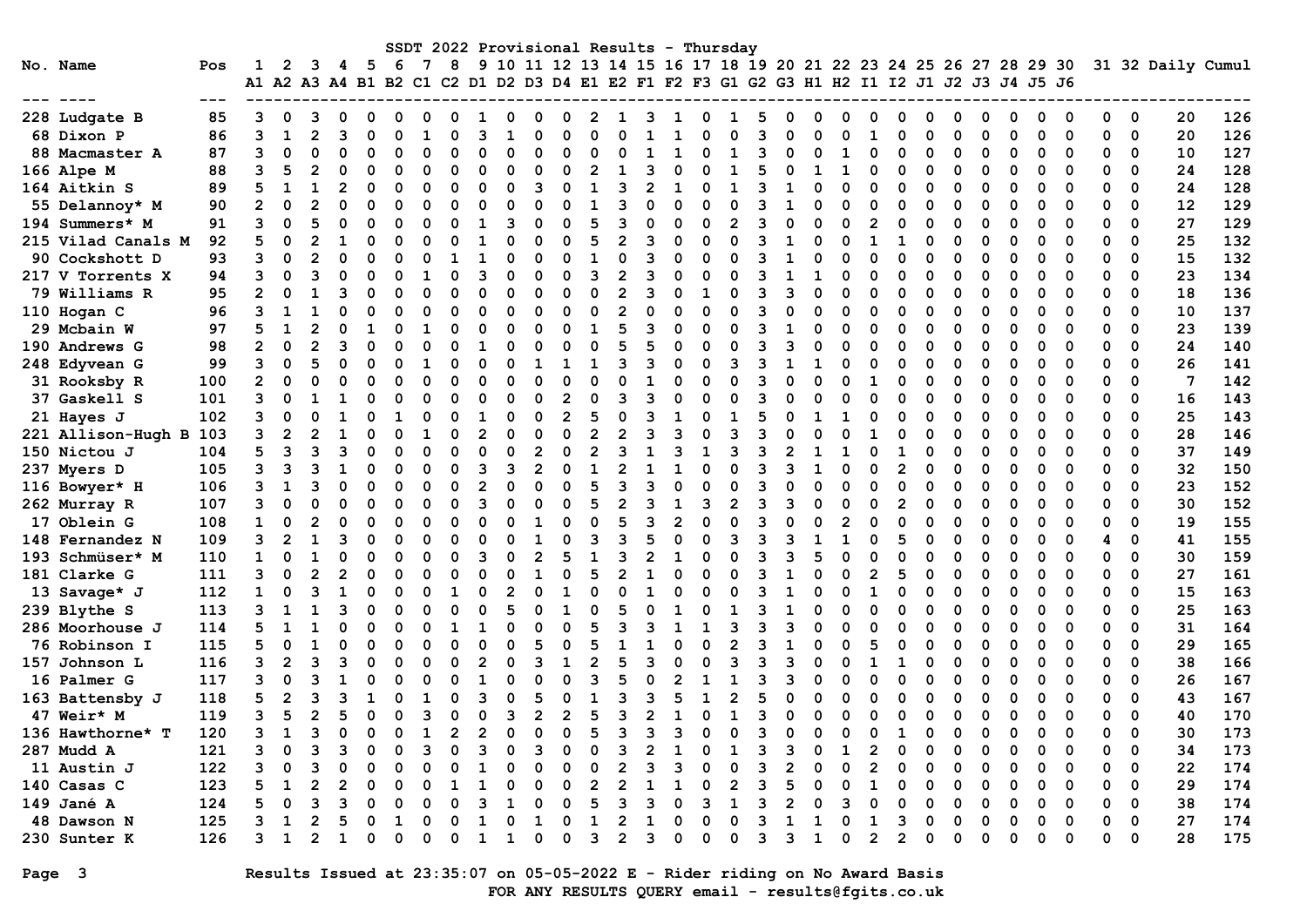|                   |               |                |                |                |    |             |          |          |               |          |                |                |          |                | SSDT 2022 Provisional Results |   |                |          | - Thursday     |    |   |                |                                                                                                                                                               |    |                |          |          |          |          |          |          |          |             |                   |     |
|-------------------|---------------|----------------|----------------|----------------|----|-------------|----------|----------|---------------|----------|----------------|----------------|----------|----------------|-------------------------------|---|----------------|----------|----------------|----|---|----------------|---------------------------------------------------------------------------------------------------------------------------------------------------------------|----|----------------|----------|----------|----------|----------|----------|----------|----------|-------------|-------------------|-----|
| No. Name          | Pos           | 1              | $\mathbf{2}$   | 3              | 4  | - 5         | -6       | 7        | 8             |          |                |                |          |                |                               |   |                |          |                |    |   |                | 9 10 11 12 13 14 15 16 17 18 19 20 21 22 23 24 25 26 27 28 29 30<br>A1 A2 A3 A4 B1 B2 C1 C2 D1 D2 D3 D4 E1 E2 F1 F2 F3 G1 G2 G3 H1 H2 I1 I2 J1 J2 J3 J4 J5 J6 |    |                |          |          |          |          |          |          |          |             | 31 32 Daily Cumul |     |
|                   | $\frac{1}{2}$ |                |                |                |    |             |          |          |               |          |                |                |          |                |                               |   |                |          |                |    |   |                |                                                                                                                                                               |    |                |          |          |          |          |          |          |          |             |                   |     |
| 276 Irving M      | 127           | 3              | 1              | 3              | 1  | $\Omega$    | 1        | O        | $\Omega$      | $\Omega$ | 1              | 0              | 1        | 3              | З                             | 3 | $\Omega$       | O        | $\Omega$       | 3  | વ | 3              | O                                                                                                                                                             | ٦  | 1              | 0        | $\Omega$ | 0        | 0        | 0        | $\Omega$ | 0        | 0           | 31                | 176 |
| 56 Talbot C       | 128           | 5              | $\Omega$       | $\mathbf{1}$   |    | $\Omega$    | n        | n        | $\Omega$      | n        | O              | $\Omega$       |          |                |                               |   | O              | U        | O              | з  |   | O              | $\Omega$                                                                                                                                                      |    | $\Omega$       | O        | $\Omega$ | $\Omega$ | $\Omega$ | $\Omega$ | 0        | $\Omega$ | $\mathbf 0$ | 18                | 177 |
| 7 Bingley* J      | 129           | 3              | $\mathbf 0$    | $\mathfrak{p}$ | В  | $\Omega$    |          | O        | $\Omega$      | O        | O              | $\Omega$       |          | 5              | ٩                             |   | $\Omega$       | n        | $\Omega$       | 5  |   | O              | $\Omega$                                                                                                                                                      |    | $\Omega$       | n        | O        | $\Omega$ | 0        | 0        | $\Omega$ | 0        | 0           | 26                | 180 |
| 278 Scott N       | 130           | 3              | 0              | 1              |    | $\Omega$    | 0        |          | ิว            | 1        | 1              | 3              | O        | $\Omega$       | 5                             | Р | $\Omega$       | O        | O              | 3  |   | O              | $\Omega$                                                                                                                                                      |    | $\Omega$       | $\Omega$ | O        | $\Omega$ | 0        | O        | $\Omega$ | $\Omega$ | 0           | 31                | 183 |
| 80 Dixon M        | 131           | 3              | $\mathbf{2}$   | В              |    | O           | n        |          |               | ٩        | U              | O              | ∩        | 5              | 5                             | २ | $\Omega$       | 1        | $\Omega$       | 5  | 1 | O              | $\Omega$                                                                                                                                                      |    | O              | O        | O        | $\Omega$ | O        | O        | $\Omega$ | O        | 0           | 33                | 184 |
| 43 Birkett N      | 132           | 3              | $\mathbf{1}$   |                |    | $\Omega$    |          | $\Omega$ | $\Omega$      |          | O              | $\Omega$       |          | 1              | ٩                             |   | $\Omega$       | O        | $\Omega$       | 3  |   | O              | $\Omega$                                                                                                                                                      | 3  | 5              | O        | 0        | $\Omega$ | $\Omega$ | 0        | $\Omega$ | $\Omega$ | 0           | 32                | 187 |
| 145 Panabieres J  | 133           | 3              | 3              | З              |    | 5           |          |          |               |          | O              | O              |          | 0              | ٩                             | ว | $\mathbf{1}$   | n        | $\mathbf{1}$   | 3  |   | O              | $\Omega$                                                                                                                                                      |    | 0              | n        | n        | $\Omega$ | O        | O        | $\Omega$ | 6        | 0           | 47                | 188 |
| 138 Berm Fraile M | 134           | $\overline{2}$ | $\Omega$       |                |    |             |          |          | $\Omega$      |          | O              | $\Omega$       |          | $\Omega$       |                               |   | $\Omega$       | n        | $\Omega$       | 3  |   | O              |                                                                                                                                                               |    | $\Omega$       |          |          | $\Omega$ | O        | O        | $\Omega$ | $\Omega$ | $\Omega$    | 17                | 189 |
| 273 Hudson T      | 135           | 3              | $\overline{2}$ | З              |    | $\Omega$    | n        | n        |               |          | O              |                |          | ٩              | ٩                             | ٩ | O              | n        | 2              | 3  |   | U              | $\Omega$                                                                                                                                                      |    | 1              | n        | O        | $\Omega$ | O        | O        | ∩        | 3        | $\Omega$    | 36                | 189 |
| 227 Black J       | 136           | 3              | $\Omega$       |                |    | $\Omega$    |          | $\Omega$ |               |          | २              | ٩              |          | $\Omega$       |                               | Р | $\Omega$       |          | $\Omega$       |    |   | O              | $\Omega$                                                                                                                                                      |    | $\Omega$       | O        | $\Omega$ | $\Omega$ | $\Omega$ | $\Omega$ | $\Omega$ | $\Omega$ | 0           | 32                | 190 |
| 2 Bell L          | 137           | 3              | $\Omega$       | 3              | 3  | $\Omega$    | O        | O        | $\Omega$      |          | O              | $\Omega$       | $\Omega$ | $\overline{2}$ | 3                             | ว | $\Omega$       | 1        | 1              | 3  | O | 0              | $\Omega$                                                                                                                                                      |    | $\Omega$       | n        | ŋ        | $\Omega$ | $\Omega$ | 0        | $\Omega$ | $\Omega$ | 0           | 24                | 191 |
| 51 Hernando* P    | 138           | 3              | $\Omega$       | В              |    | O           | O        | n        |               | 1        | ٩              | $\mathbf{1}$   | ∩        | $\overline{2}$ | $\Omega$                      |   | 1              | U        | $\mathbf{1}$   | 3  |   | O              | $\Omega$                                                                                                                                                      |    | $\mathbf{1}$   | O        |          | $\Omega$ | 0        | O        | $\Omega$ | $\Omega$ | $\Omega$    | 29                | 194 |
| 52 Talbot G       | 139           | 3              | 0              | 3              | ٩  | $\Omega$    | O        | O        |               |          | O              | २              | O        | 5              | 3                             | २ | $\mathbf{1}$   | n        | $\Omega$       | 5  |   | O              | $\Omega$                                                                                                                                                      |    | 3              | O        | O        | $\Omega$ | O        | O        | $\Omega$ | O        | 0           | 37                | 195 |
| 5 Weir R          | 140           | 3              | $\mathbf{1}$   | 2              |    | $\Omega$    |          | 0        | $\Omega$      |          |                | $\Omega$       |          | $\Omega$       |                               |   | O              | O        | $\Omega$       | з  |   | 2              |                                                                                                                                                               |    | $\overline{2}$ |          | 0        | $\Omega$ | $\Omega$ | $\Omega$ | $\Omega$ | $\Omega$ | 0           | 19                | 195 |
| 119 Atherton S    | 141           | 5              | $\overline{2}$ | З              |    | $\Omega$    | 0        |          | O             | 1        | O              | 1              |          | ٩              | ٩                             |   | $\Omega$       | n        | 1              | 3  |   |                | O                                                                                                                                                             |    | $\Omega$       | n        |          | $\Omega$ | O        | O        | $\Omega$ | O        | 0           | 30                | 196 |
| 178 Bannister* J  | 142           | 5              | 3              | $\overline{2}$ | З  | $\Omega$    | O        | O        |               | n        | U              | $\mathfrak{p}$ |          | 5              | 3                             |   | $\overline{2}$ | $\Omega$ | 2              | з  |   | O              | 2                                                                                                                                                             |    | $\mathbf{1}$   | n        | O        | $\Omega$ | O        | O        | $\Omega$ | $\Omega$ | $\Omega$    | 37                | 196 |
| 168 Guillaume D   | 143           | 3              | 2              |                |    | $\Omega$    | O        | n        | O             |          |                | $\Omega$       | $\Omega$ | $\mathfrak{p}$ | ٩                             | ٩ | O              | U        | ٩              | з  |   | O              | $\mathcal{P}$                                                                                                                                                 |    | $\Omega$       |          | O        | O        | $\Omega$ | O        | $\Omega$ | 0        | 0           | 38                | 197 |
| 133 English J     | 144           | 3              | 3              | З              |    | $\Omega$    | O        |          |               |          | O              | 5              | $\Omega$ | 5              | ٩                             |   | $\Omega$       |          | २              | з  |   | $\mathbf{1}$   | $\Omega$                                                                                                                                                      |    | 5              |          |          | $\Omega$ |          | O        | $\Omega$ | $\Omega$ | 0           | 40                | 197 |
| 153 Butterworth J | 145           | 2              | 3              | 3              | 3  | $\mathbf 0$ | O        |          | O             |          | O              | $\Omega$       | 3        | $\Omega$       | 5                             | ٩ | $\Omega$       | 3        | n              |    |   | 3              | ঽ                                                                                                                                                             |    | O              |          |          | O        | ŋ        | n        | ∩        | 0        | 0           | 40                | 199 |
| 58 Valade T       | 146           | $\mathbf{2}$   | $\Omega$       | 2              |    | $\Omega$    | 0        |          |               | ٩        |                | -1             | ∩        | $\overline{2}$ | $\Omega$                      | २ | $\Omega$       | २        | 1              | 5  |   | O              | $\Omega$                                                                                                                                                      |    | $\Omega$       |          |          | O        | O        | O        | $\Omega$ | $\Omega$ | $\Omega$    | 26                | 199 |
| 12 Metcalfe R     | 147           | 1              | 1              | 3              |    | $\Omega$    | O        |          |               |          | $\overline{2}$ | $\Omega$       | O        | $\Omega$       | 5                             | 3 | $\Omega$       | U        | $\Omega$       | 3  |   | O              | $\Omega$                                                                                                                                                      | ٩  | 1              | O        | O        | $\Omega$ | O        | O        | $\Omega$ | O        | 0           | 24                | 201 |
| 65 Feidt* M       | 148           | 3              | $\mathbf{1}$   | ٩              | 3  | $\Omega$    |          |          | $\Omega$      |          | O              | $\Omega$       | O        | 5              | 2                             | २ | $\Omega$       | n        | $\mathfrak{p}$ | 3  | 1 |                | 0                                                                                                                                                             |    | 0              | O        | O        | $\Omega$ | O        | 0        | $\Omega$ | $\Omega$ | 0           | 28                | 203 |
| 261 Sutherland D  | 149           | 3              | $\Omega$       | O              |    | $\Omega$    | O        |          | 1             |          | O              | $\Omega$       | O        | $\Omega$       | З                             | З | $\Omega$       | U        | $\overline{2}$ | з  |   | O              | $\Omega$                                                                                                                                                      |    | $\Omega$       | O        |          | $\Omega$ | O        | O        | $\Omega$ | $\Omega$ | 0           | 26                | 203 |
| 241 Mcdonald A    | 150           | 3              | 1              | $\Omega$       |    | $\Omega$    | $\Omega$ |          | $\Omega$      |          | O              | $\Omega$       | O        | $\Omega$       | 3                             |   | $\mathfrak{p}$ | O        | $\Omega$       | 5  |   | ٩              | $\Omega$                                                                                                                                                      |    | O              | O        |          | $\Omega$ | O        | O        | ∩        | $\Omega$ | $\Omega$    | 28                | 204 |
| 99 Lamont D       | 151           | 3              | $\Omega$       | O              |    | $\Omega$    |          | $\Omega$ | $\Omega$      |          |                | $\mathbf{1}$   |          | $\Omega$       | ٩                             |   | O              |          |                |    |   |                | $\Omega$                                                                                                                                                      |    | $\Omega$       | n        | O        | $\Omega$ | $\Omega$ | $\Omega$ | $\Omega$ | $\Omega$ | $\Omega$    | 14                | 205 |
| 112 Galway S      | 152           | 5              | $\mathbf 0$    | $\mathfrak{p}$ |    | $\Omega$    | 0        |          | $\Omega$      |          | O              | $\Omega$       |          | $\mathbf{1}$   | $\overline{2}$                | З | $\Omega$       |          | $\Omega$       | з  |   | O              |                                                                                                                                                               |    | 0              | n        |          | $\Omega$ |          | O        | $\Omega$ | $\Omega$ | 0           | 25                | 205 |
| 84 Richardson C   | 153           | 3              | $\Omega$       |                |    | $\Omega$    | 0        | ŋ        | $\Omega$      |          | O              | $\Omega$       | ∩        | 5              | 2                             | २ | $\overline{2}$ | O        | 0              | з  |   | O              | $\Omega$                                                                                                                                                      | ิว | $\Omega$       | O        | O        | $\Omega$ | O        | O        | $\Omega$ | $\Omega$ | 0           | 30                | 205 |
| 220 Hughes J      | 154           | 3              | 3              | В              |    | O           | n        |          | O             | ર        | n              | $\Omega$       |          | 3              | В                             | З | 1              |          |                | 3  |   | $\mathfrak{p}$ | $\Omega$                                                                                                                                                      |    | $\Omega$       | n        | n        | $\Omega$ | O        | O        | $\Omega$ | $\Omega$ | $\Omega$    | 37                | 208 |
| 169 Burgat G      | 155           | 3              | 3              | З              |    | $\Omega$    |          |          |               |          |                |                | $\Omega$ | 5              |                               | З | $\Omega$       |          |                | 3  |   | O              | $\Omega$                                                                                                                                                      | 2  | 2              | O        |          | $\Omega$ | O        | O        | $\Omega$ | $\Omega$ | 0           | 40                | 208 |
| 268 Butler* B     | 156           | 3              | $\Omega$       |                |    | O           |          |          |               |          | O              | $\overline{2}$ |          | $\overline{2}$ | ٩                             |   | २              | 2        | 3              |    |   | O              | ٩                                                                                                                                                             |    | 0              | n        | O        | $\Omega$ | O        | O        | $\Omega$ | 0        | 0           | 38                | 210 |
| 127 Pearson J     | 157           | 3              | $\Omega$       | З              |    | $\Omega$    | 0        | n        | 2             | ი        | O              | $\Omega$       | O        | 5              | ٩                             | O | $\Omega$       | O        | O              | 3  |   | O              | O                                                                                                                                                             |    | 3              | n        |          | $\Omega$ | O        | O        | $\Omega$ | $\Omega$ | $\Omega$    | 30                | 212 |
| 96 Whittaker M    | 158           | 3              | $\Omega$       | $\Omega$       |    | $\Omega$    | O        | n        | $\Omega$      |          | O              | $\Omega$       |          | $\mathbf{1}$   | 2                             | ٩ | $\Omega$       | U        | $\Omega$       | 3  |   |                | $\Omega$                                                                                                                                                      |    | 1              | O        | O        | $\Omega$ | O        | O        | $\Omega$ | $\Omega$ | $\Omega$    | 22                | 215 |
| 222 Tales G       | 159           | 3              | $\mathbf{1}$   | ٩              |    | 5           |          |          | $\Omega$      |          | ٩              |                |          |                |                               |   |                |          |                | з  |   | O              | O                                                                                                                                                             |    | 1              |          | $\Omega$ | $\Omega$ | $\Omega$ | $\Omega$ | $\Omega$ | 0        | 0           | 41                | 216 |
| 283 Mcloughlin B  | 160           | 5              | 3              | 3              |    | $\Omega$    |          |          |               |          | n              | O              | ิจ       | 3              | 5                             |   | 1              |          | 5              | 5  |   | O              | $\Omega$                                                                                                                                                      |    | $\Omega$       | n        |          | O        | ŋ        | 0        | $\Omega$ | $\Omega$ | 0           | 47                | 217 |
| 265 Rose A        | 161           | 3              | $\Omega$       |                |    | O           |          |          | $\mathcal{P}$ |          |                | O              |          | $\Omega$       | ٩                             |   | O              | 3        | 3              |    |   | 3              | -1                                                                                                                                                            | З  | $\Omega$       | O        | O        | O        | ŋ        | 0        | ∩        | 0        | 0           | 38                | 218 |
| 184 Houston R     | 162           | 5              | ำ              |                |    | O           | O        | O        | $\Omega$      |          | n              | 5              |          | 5              | 5                             | ٩ | U              |          | 2              |    |   |                | $\Omega$                                                                                                                                                      |    | $\Omega$       | O        | O        | $\Omega$ | O        | O        | $\Omega$ | 0        | $\Omega$    | 41                | 218 |
| 125 Rolls* S      | 163           | 3              | $\Omega$       |                |    | $\Omega$    |          |          |               |          |                |                |          | $\Omega$       |                               |   |                |          | $\Omega$       | з  |   | 0              | $\Omega$                                                                                                                                                      |    | O              |          |          | $\Omega$ | O        | O        | $\Omega$ | $\Omega$ | 0           | 23                | 222 |
| 54 Fortune I      | 164           | 5              | $\Omega$       |                |    | $\Omega$    | O        |          | $\Omega$      |          | O              | $\Omega$       | O        | 3              | ٩                             | ঽ | २              | n        | $\mathbf{1}$   | 5  | O | ٩              | O                                                                                                                                                             |    | $\Omega$       | n        | O        | $\Omega$ | O        | O        | $\Omega$ | $\Omega$ | 0           | 38                | 223 |
| 213 Gaspar J      | 165           | 3              | $\mathbf{1}$   | З              |    | $\Omega$    |          |          | $\Omega$      | ٩        | ٩              | $\mathbf{1}$   |          | $\Omega$       | З                             | ৭ | 1              | O        | २              | ิว |   | $\mathfrak{p}$ |                                                                                                                                                               | ิว | $\Omega$       | O        | O        | $\Omega$ | O        | O        | $\Omega$ | $\Omega$ | $\Omega$    | 40                | 225 |
| 64 Hole* D        | 166           | 3              | 3              | 2              |    | $\Omega$    | O        |          |               |          | O              | $\Omega$       |          | 5              | ٩                             |   | $\Omega$       |          | $\Omega$       |    |   | n              | C                                                                                                                                                             |    | 5              | O        |          | $\Omega$ | O        | O        | $\Omega$ | $\Omega$ | 0           | 33                | 227 |
| 147 Prat J        | 167           | 5              | 3              | ٩              | З  | $\Omega$    |          | n        | 1             |          | ი              | $\Omega$       | 1        | 3              | ٩                             | ٩ | $\Omega$       | З        | २              | з  |   |                | ٩                                                                                                                                                             |    | $\Omega$       | n        | O        | O        | ი        | O        | $\Omega$ | 3        | 0           | 46                | 227 |
| 258 Hollands D    | 168           | 5              | $\overline{2}$ | ∩              | ิว | 1           | O        | n        | O             | ٩        | U              | 1              | 0        | 3              | 3                             | 3 | 1              | 1        | 3              | 3  | ર | 0              | 1                                                                                                                                                             | ิว | $\Omega$       | n        | U        | O        | ი        | ი        | ∩        | 0        | $\Omega$    | 39                | 228 |

Page 4 Results Issued at 23:35:07 on 05-05-2022 E - Rider riding on No Award Basis FOR ANY RESULTS QUERY email - results@fgits.co.uk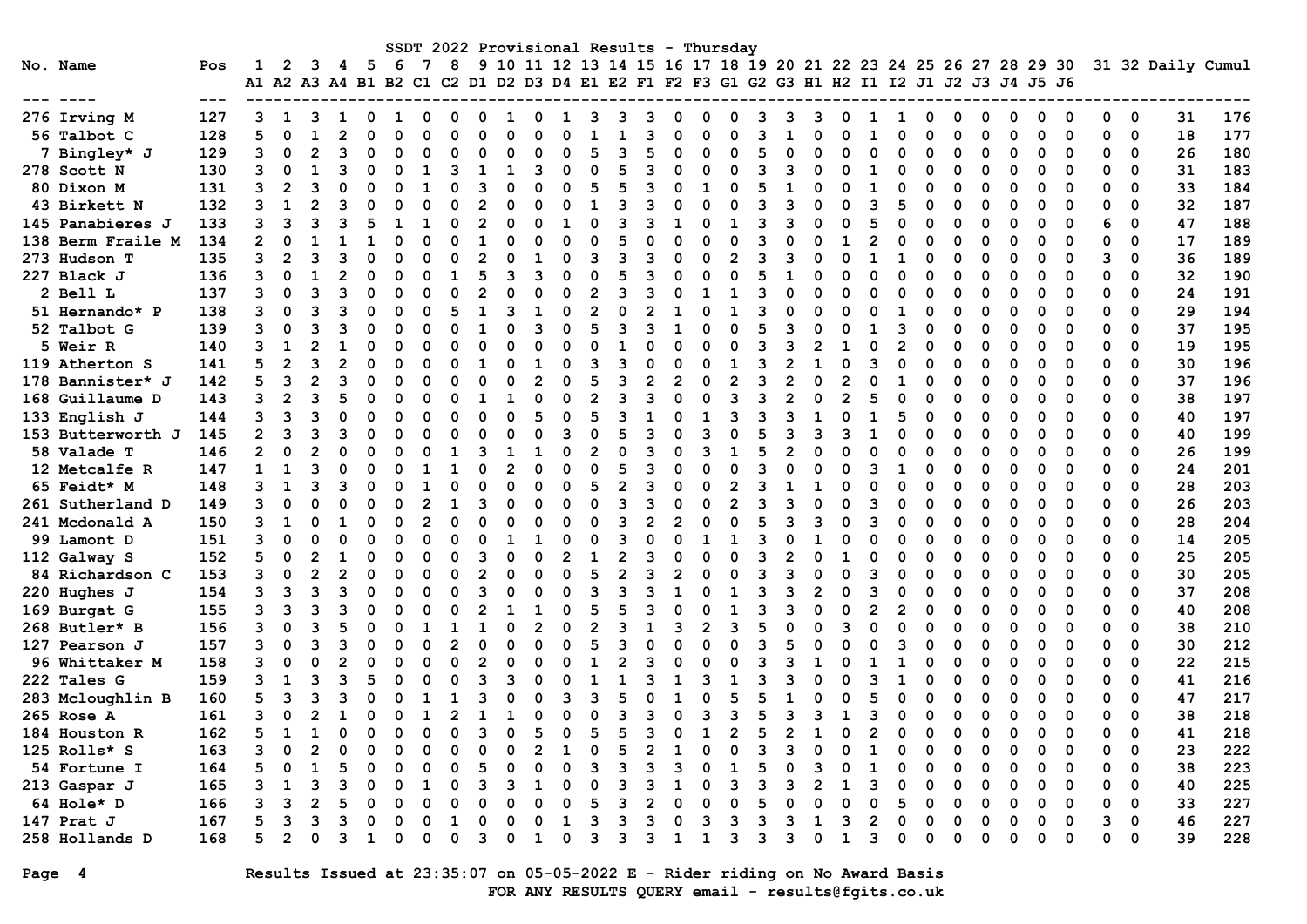|                    |       |                                                                                                |                |                |   |                |    |   |                |   |   |                |          |                | SSDT 2022 Provisional Results |   |                |   | - Thursday     |    |                                                                  |                |          |    |                |   |   |          |          |          |             |          |             |                   |     |
|--------------------|-------|------------------------------------------------------------------------------------------------|----------------|----------------|---|----------------|----|---|----------------|---|---|----------------|----------|----------------|-------------------------------|---|----------------|---|----------------|----|------------------------------------------------------------------|----------------|----------|----|----------------|---|---|----------|----------|----------|-------------|----------|-------------|-------------------|-----|
| No. Name           | Pos   | 1<br>A1 A2 A3 A4 B1 B2 C1 C2 D1 D2 D3 D4 E1 E2 F1 F2 F3 G1 G2 G3 H1 H2 I1 I2 J1 J2 J3 J4 J5 J6 | 2              | 3              | 4 | - 5            | -6 | 7 | 8              |   |   |                |          |                |                               |   |                |   |                |    | 9 10 11 12 13 14 15 16 17 18 19 20 21 22 23 24 25 26 27 28 29 30 |                |          |    |                |   |   |          |          |          |             |          |             | 31 32 Daily Cumul |     |
|                    | $---$ |                                                                                                |                |                |   |                |    |   |                |   |   |                |          |                |                               |   |                |   |                |    |                                                                  |                |          |    |                |   |   |          |          |          |             |          |             |                   |     |
| 204 Mcgee L        | 169   | 3                                                                                              | $\overline{2}$ | 3              | 2 | $\Omega$       | O  | 2 | $\Omega$       | 1 | ٩ | 0              | з        | 0              | З                             | 3 | O              | O | ı              | 5  |                                                                  | O              | O        |    | 0              | ი | O | 0        | 0        | 0        | O           | 0        | 0           | 35                | 229 |
| 152 Mccanna J      | 170   | 5                                                                                              | 3              | $\overline{2}$ |   | O              | n  |   |                |   |   | Р              |          | $\mathfrak{p}$ | E                             |   |                |   | 5              |    |                                                                  | O              | 5        |    | $\Omega$       | O |   | $\Omega$ | 0        | $\Omega$ | $\Omega$    | $\Omega$ | $\mathbf 0$ | 54                | 230 |
| <b>3 Mcniven M</b> | 171   | 5                                                                                              | $\mathbf 0$    | $\mathfrak{p}$ |   | O              |    |   |                |   |   | $\Omega$       |          | $\Omega$       | 2                             |   | O              | O |                | २  |                                                                  | $\overline{2}$ | $\Omega$ |    | 0              | O | O | 0        | O        | 0        | $\Omega$    | 0        | 0           | 34                | 230 |
| 50 Gairns* S       | 172   | 3                                                                                              | 0              | $\overline{2}$ |   | O              | C  |   | 5              |   | O | $\Omega$       | O        | 3              | 5                             | З | $\Omega$       | 5 | O              | 3  | 1                                                                | O              | $\Omega$ |    | 0              | O |   | $\Omega$ | 0        | Ω        | $\Omega$    | $\Omega$ | 0           | 30                | 230 |
| 135 Bakgaard S     | 173   | 3                                                                                              | $\overline{2}$ | $\overline{2}$ |   | O              | n  |   | २              | 3 | n | 0              | O        | $\Omega$       | 0                             |   | 3              | ∩ | O              | 5  | г,                                                               | ∩              | $\Omega$ |    | $\overline{2}$ | O | n | $\Omega$ | O        | O        | $\Omega$    | O        | 0           | 37                | 230 |
| 141 Spivey G       | 174   |                                                                                                | $\mathbf{1}$   |                |   | O              |    |   | $\Omega$       |   | O | $\Omega$       | O        | 5              |                               |   |                |   | O              |    |                                                                  | n              |          |    | O              | O |   | $\Omega$ | O        | Ω        | $\Omega$    | 0        | 0           | 27                | 231 |
| 98 Breitfeld I     | 175   | 3                                                                                              | $\overline{2}$ | Р              |   | 0              | C  |   | $\Omega$       |   | n | 0              | O        | 0              | ٩                             |   | 1              |   | 1              | 3  |                                                                  | O              |          |    | 3              | O |   | $\Omega$ | O        | O        | $\Omega$    | O        | 0           | 30                | 232 |
| <b>224 Pears G</b> | 176   | ٩                                                                                              | 1              | 5              |   | O              |    |   |                |   |   | २              | O        | २              | З                             |   | २              |   |                | 5  |                                                                  |                | O        |    | O              |   |   | $\Omega$ |          | O        | ∩           | $\Omega$ | $\Omega$    | 42                | 233 |
| 74 Rhodes* S       | 177   | ٩                                                                                              | $\mathfrak{p}$ | ٩              |   | ∩              |    |   |                |   | O | $\Omega$       | O        | 5              |                               |   |                |   | O              | ॎ  |                                                                  |                | O        |    | ٩              | O |   | $\Omega$ | O        | O        | $\Omega$    | $\Omega$ | $\Omega$    | 35                | 236 |
| 62 Berthou R       | 178   | 5                                                                                              | 3              | ٩              |   | O              |    |   |                |   | O | $\Omega$       | $\Omega$ | २              |                               |   | O              |   | O              | 5  |                                                                  | O              | $\Omega$ |    | $\Omega$       | C |   | $\Omega$ |          | O        | $\Omega$    | $\Omega$ | 0           | 34                | 238 |
| 95 Holmes* A       | 179   | 5                                                                                              | $\overline{2}$ | 3              |   | 0              | ſ  |   | $\Omega$       |   | n | 5              | O        | 5              | 3                             |   | 1              | O | ი              | 3  |                                                                  |                | n        |    | $\overline{2}$ | O | O | $\Omega$ | 0        | 0        | $\Omega$    | $\Omega$ | 0           | 43                | 238 |
| 82 Robinson* A     | 180   | 5                                                                                              | 3              | ٩              |   | O              | n  |   |                |   | n | $\Omega$       | O        | २              | Р                             |   | U              |   |                | ิว |                                                                  |                | n        |    | $\Omega$       | O |   | $\Omega$ | O        | O        | $\Omega$    | $\Omega$ | $\Omega$    | 31                | 241 |
| 20 Murphy T        | 181   | 5                                                                                              | $\Omega$       |                |   | O              | O  |   |                |   | O | $\Omega$       | O        | 5              |                               |   | $\Omega$       | n |                |    |                                                                  | O              | $\Omega$ |    |                |   |   | $\Omega$ | O        | O        | $\Omega$    | 0        | 0           | 30                | 244 |
| 279 Taggart A      | 182   | 5                                                                                              | 0              |                |   | 5              |    |   | $\Omega$       |   |   | $\Omega$       |          | २              |                               |   |                |   | O              | 5  |                                                                  | ٩              | ٩        |    | $\Omega$       |   |   | $\Omega$ | O        | Ω        | $\Omega$    | $\Omega$ | 0           | 48                | 247 |
| 200 Wareing P      | 183   | 5                                                                                              | 3              |                |   | O              | n  |   | $\Omega$       | ٩ |   | O              | O        | 5              | 5                             | З | २              | O | O              |    |                                                                  |                |          |    | $\overline{2}$ | n |   | $\Omega$ | O        | O        | $\Omega$    | O        | 0           | 44                | 248 |
| 134 Barker H       | 184   | 5                                                                                              | 3              | $\overline{2}$ |   | O              | O  |   | $\Omega$       |   | O | $\Omega$       |          | 5              | В                             |   | 3              | 5 | O              | ॎ  |                                                                  | O              | ∩        |    | $\Omega$       | O | O | $\Omega$ | O        | O        | $\Omega$    | $\Omega$ | $\Omega$    | 40                | 253 |
| 18 Robertson* C    | 185   | 3                                                                                              | २              |                |   | O              | ٢  |   | O              |   |   |                |          |                |                               |   | $\Omega$       | O |                |    |                                                                  | O              | $\Omega$ |    | 3              | O |   | O        | O        | O        | $\Omega$    | $\Omega$ | 0           | 39                | 254 |
| 259 Mitchell J     | 186   | 5                                                                                              | $\overline{2}$ | 3              |   | 1              | ſ  |   | $\Omega$       |   |   | Р              |          |                |                               |   | 1              |   | $\Omega$       | 5  |                                                                  |                | $\Omega$ |    | $\Omega$       |   |   | $\Omega$ |          | O        | $\Omega$    | 0        | 0           | 40                | 254 |
| 146 Arana Puig A   | 187   | 3                                                                                              | 3              | ิว             |   | U              |    |   | O              |   | 2 | 3              |          | 3              | 5                             | ৭ | O              | O | 5              | 3  |                                                                  | n              |          | 3  | $\Omega$       |   |   | 0        |          | 0        | ∩           | 2        | 0           | 54                | 259 |
| 97 Moffat S        | 188   | 5                                                                                              | 3              | $\Omega$       |   | U              |    |   |                |   |   | $\Omega$       |          | २              | Р                             |   | ∩              |   | ∩              | ิว |                                                                  | 2              |          |    | $\Omega$       |   |   | O        | O        | O        | $\Omega$    | 0        | $\Omega$    | 28                | 262 |
| 26 Hawyes M        | 189   | 3                                                                                              | 0              | $\overline{2}$ |   | O              | O  |   |                |   | n | O              |          |                |                               |   |                | O | 2              |    |                                                                  |                | ٩        |    | 3              | O | O | $\Omega$ | O        | O        | $\Omega$    | 0        | 0           | 48                | 265 |
| 87 George S        | 190   | 3                                                                                              | $\overline{2}$ |                |   | 5              | ſ  |   |                |   |   | O              |          | 3              | C                             |   |                |   |                | ॎ  |                                                                  |                |          | З  | $\mathbf{2}$   | O | O | $\Omega$ |          | Ω        | $\Omega$    | 0        | 0           | 44                | 265 |
| 14 Palmer P        | 191   | 5                                                                                              | $\mathbf{1}$   | 2              |   | $\Omega$       |    |   | $\mathbf{1}$   |   | n | 1              | ŋ        | 5              | ٩                             |   | $\Omega$       | 5 | ٩              | २  |                                                                  |                | $\Omega$ |    | 5              | O |   | $\Omega$ | O        | O        | $\Omega$    | $\Omega$ | 0           | 50                | 267 |
| 234 Gaskin M       | 192   | 5                                                                                              | $\overline{2}$ | $\overline{2}$ |   | O              | n  | O | 3              | З |   |                | O        | 1              |                               |   | 1              |   |                | 5  |                                                                  | 2              | O        |    | 3              | n |   | $\Omega$ | O        | O        | ∩           | O        | $\Omega$    | 45                | 267 |
| 219 Macdonald L    | 193   | 5                                                                                              | $\Omega$       | ٩              |   | O              |    | O | 5              |   | O | $\Omega$       |          | ٩              |                               |   |                |   |                |    |                                                                  |                |          |    | ٩              | O |   | $\Omega$ | O        | $\Omega$ | $\Omega$    | $\Omega$ | $\Omega$    | 51                | 269 |
| 253 Monràs J       | 194   | 5                                                                                              | 3              | Р              |   | 1              | C  |   | $\overline{2}$ |   | ٩ | Р              | O        | 5              |                               |   | $\mathfrak{p}$ |   | 2              | 5  |                                                                  |                |          |    | $\Omega$       |   |   | $\Omega$ |          | O        | O           | O        | 0           | 54                | 269 |
| 85 Grist* J        | 195   | 3                                                                                              | $\overline{2}$ | ٦              |   | O              | C  | O | 3              |   |   | O              |          | 5              | З                             |   | O              |   |                | ิว |                                                                  |                | n        |    | 1              | C | O | O        | O        | Ω        | $\Omega$    | $\Omega$ | 0           | 33                | 270 |
| 155 Radcliff S     | 196   | 5                                                                                              | २              | ٩              |   | U              | n  |   |                |   | ٩ | З              |          | ٩              |                               |   |                |   | ٩              |    |                                                                  | ٩              |          |    | ٩              | n |   | O        | O        | Ω        | $\Omega$    | 0        | $\Omega$    | 67                | 272 |
| 89 Easson C        | 197   | 3                                                                                              | $\overline{2}$ | ٩              |   | 1              | O  |   | ॎ              |   |   |                |          | 5              | ٩                             |   | 3              |   | O              | 3  |                                                                  | ٩              | ٩        |    | 3              | C |   | $\Omega$ | O        | O        | $\Omega$    | $\Omega$ | 0           | 52                | 274 |
| 15 Day R           | 198   | 3                                                                                              | 1              |                |   | O              | ſ  | 2 | $\Omega$       |   |   | З              |          |                | 5                             |   |                | 3 | 2              |    |                                                                  |                |          |    | 0              |   |   | $\Omega$ |          | O        | $\Omega$    | O        | 0           | 50                | 274 |
| 161 Battensby P    | 199   | 5                                                                                              | 1              | ٦              |   | $\Omega$       | O  |   | $\Omega$       |   |   | २              | O        | 3              | ٩                             |   | $\overline{2}$ |   | 2              | 5  |                                                                  |                |          |    | 5              | O |   | O        | O        | O        | ∩           | $\Omega$ | 0           | 50                | 277 |
| 167 Hughes S       | 200   | 3                                                                                              | $\mathfrak{p}$ | ٩              |   | O              | n  | ٩ |                |   | ٩ | २              |          | २              | Р                             |   | $\mathfrak{p}$ | O | ٩              | 5  |                                                                  | $\mathfrak{p}$ | 5        | ॎ  | 3              | O | O | $\Omega$ | O        | O        | $\Omega$    | O        | 0           | 59                | 279 |
| 91 James R         | 201   | 3                                                                                              | $\Omega$       |                |   | O              |    |   |                |   |   | $\Omega$       | $\Omega$ | 5              | ٩                             |   |                |   |                | ॎ  |                                                                  | O              | $\Omega$ |    | $\Omega$       |   |   | $\Omega$ | $\Omega$ | $\Omega$ | $\Omega$    | 0        | 0           | 36                | 281 |
| 40 Holland J       | 202   | 3                                                                                              | 3              | 3              |   | 0              | ٢  |   |                |   |   | $\Omega$       |          | 3              | 3                             |   | 1              |   | $\overline{2}$ | 5  |                                                                  | O              | n        |    | 1              | C |   | $\Omega$ | ŋ        | 0        | ∩           | $\Omega$ | 0           | 38                | 282 |
| 274 Macia* J       | 203   | 3                                                                                              | $\overline{2}$ |                |   | O              |    |   |                |   |   | $\overline{2}$ | 5        | 3              | ৭                             |   | 3              | O | 3              | 5  |                                                                  | n              |          |    | ŋ              |   |   | O        | O        | 0        | ∩           | 4        | 0           | 46                | 283 |
| 250 Carruthers M   | 204   | 5                                                                                              | २              | ٩              |   | ٩              |    |   |                |   |   |                |          |                |                               |   |                |   | ٩              |    |                                                                  |                |          |    | O              | n |   | $\Omega$ | O        | O        | $\Omega$    | 0        | 0           | 47                | 286 |
| 267 Jones P        | 205   | 5                                                                                              | $\overline{2}$ | Р              |   | O              |    |   | २              |   |   |                |          | 3              |                               |   | $\overline{2}$ |   | $\overline{2}$ | 5  |                                                                  | O              |          |    | 1              |   |   | $\Omega$ |          | O        | $\Omega$    | $\Omega$ | 0           | 52                | 290 |
| 218 Macdonald C    | 206   | 5                                                                                              | 3              | ٩              |   | O              |    |   | 5              |   |   | O              |          | 5              | З                             | ٩ | 2              | O | ٩              | 5  |                                                                  | O              |          | ิว | 3              | n | n | $\Omega$ | O        | O        | $\Omega$    | O        | 0           | 53                | 292 |
| 284 Brown G        | 207   | ٩                                                                                              | $\overline{2}$ | ٩              |   | 5              |    |   | O              |   |   |                |          | ٩              |                               |   | $\overline{2}$ | 1 | ٩              |    |                                                                  | 5              | 5        |    | $\overline{2}$ |   |   | $\Omega$ | O        | O        | $\Omega$    | $\Omega$ | $\Omega$    | 64                | 293 |
| 130 Hawker N       | 208   | 3                                                                                              | $\mathbf{2}$   | 3              |   | 1              |    |   |                |   |   | ٩              |          | 5              |                               |   | 2              |   | 2              | २  |                                                                  | ٩              |          |    | O              | n |   | $\Omega$ |          | n        | ∩           | $\Omega$ | 0           | 43                | 295 |
| 9 Royle N          | 209   | 5                                                                                              | $\mathfrak{p}$ | ٩              |   | O              |    |   | 1              |   | 2 |                |          |                | ٩                             |   |                |   |                | २  |                                                                  |                |          | З  | $\Omega$       |   |   | $\Omega$ |          | O        | $\mathbf 0$ | 15       | $\mathbf 0$ | 53                | 296 |
| 263 Murray G       | 210   | 5                                                                                              | 3              | 1              |   | $\overline{2}$ | O  | 1 | 3              | 2 | 1 | 3              | 3        | 5              | 5                             | 3 | 1              | O | 3              | 3  |                                                                  | 1              | ∩        | ิว | $\Omega$       | O |   | O        |          | n        | ∩           | 0        | 0           | 56                | 301 |

Page 5 Results Issued at 23:35:07 on 05-05-2022 E - Rider riding on No Award Basis FOR ANY RESULTS QUERY email - results@fgits.co.uk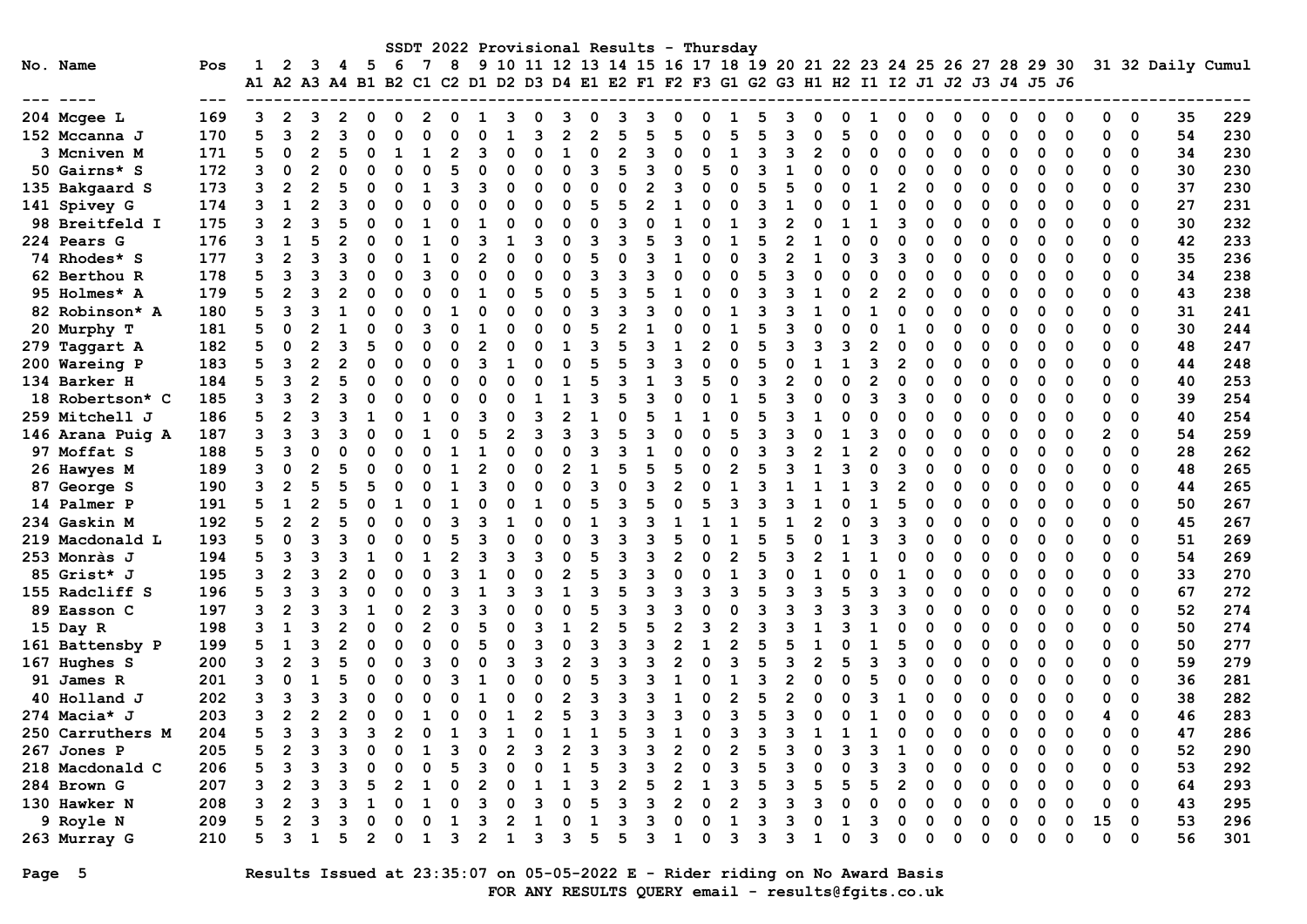|                  |     |                      |                |    |   |                |          |   |   |                |              |   |   |   |   |   |                | SSDT 2022 Provisional Results - Thursday                             |    |   |   |              |   |  |             |   |   |          |    |                          |                   |     |
|------------------|-----|----------------------|----------------|----|---|----------------|----------|---|---|----------------|--------------|---|---|---|---|---|----------------|----------------------------------------------------------------------|----|---|---|--------------|---|--|-------------|---|---|----------|----|--------------------------|-------------------|-----|
| No. Name         | Pos |                      | $\mathbf{2}$   | з  | 4 | - 5            | -6       | 8 |   |                |              |   |   |   |   |   |                | 9 10 11 12 13 14 15 16 17 18 19 20 21 22 23 24 25 26 27 28 29 30     |    |   |   |              |   |  |             |   |   |          |    |                          | 31 32 Daily Cumul |     |
|                  |     | A1 A2 A3 A4 B1 B2 C1 |                |    |   |                |          |   |   |                |              |   |   |   |   |   |                | C2 D1 D2 D3 D4 E1 E2 F1 F2 F3 G1 G2 G3 H1 H2 I1 I2 J1 J2 J3 J4 J5 J6 |    |   |   |              |   |  |             |   |   |          |    |                          |                   |     |
|                  |     |                      |                |    |   |                |          |   |   |                |              |   |   |   |   |   |                |                                                                      |    |   |   |              |   |  |             |   |   |          |    |                          |                   |     |
| 113 Turpin S     | 211 | 3                    |                |    |   |                |          |   |   |                |              |   |   |   |   |   |                |                                                                      |    |   |   |              |   |  |             |   |   |          |    | 0                        | 41                | 305 |
| 174 Stampfli A   | 212 | 5                    | $\overline{2}$ | ิว |   |                |          |   |   |                |              |   |   |   |   |   |                |                                                                      |    |   |   |              |   |  |             |   |   | ∩        | U  | 0                        | 63                | 305 |
| 143 Mair R       | 213 | 5                    | 3              |    |   |                |          |   |   |                |              |   |   |   |   |   |                |                                                                      |    |   |   |              |   |  | O           |   |   |          | O  | 0                        | 47                | 309 |
| 179 Lonergan P   | 214 | 5                    | 3              |    |   |                |          |   |   |                |              |   |   |   |   |   |                |                                                                      |    |   |   |              |   |  |             |   |   |          |    | 0                        | 72                | 315 |
| 4 Gordon S       | 215 |                      |                |    |   |                |          |   |   |                |              |   |   |   |   |   |                |                                                                      |    |   |   |              |   |  |             |   |   |          |    | $\Omega$                 | 48                | 317 |
| 111 Anderson M   | 216 |                      |                |    |   |                |          |   |   |                |              |   |   |   |   |   |                |                                                                      |    |   |   |              |   |  |             |   |   |          |    | 0                        | 40                | 325 |
| 61 Snowden* J    | 217 |                      |                |    |   |                |          |   |   |                |              |   |   |   |   |   |                |                                                                      |    |   |   |              |   |  | O           |   | O | O        | 0  | 0                        | 47                | 334 |
| 23 Crayk S       | 218 |                      |                |    |   |                |          |   |   |                |              |   |   |   |   |   |                |                                                                      |    |   |   |              |   |  |             |   | O | ∩        | 0  | 0                        | 53                | 340 |
| 252 Penrice A    | 219 |                      | २              |    |   | ŋ              |          |   |   |                | ิว           |   |   |   |   |   |                |                                                                      |    |   |   |              | 2 |  | U           |   | O | ∩        | O  | 0                        | 70                | 342 |
| 86 Payne V       | 220 |                      | ٩              |    |   |                |          |   |   |                |              |   |   |   |   |   |                |                                                                      |    |   |   |              |   |  | O           |   | ი |          | U  | $\Omega$                 | 61                | 343 |
| 104 Stephens* J  | 221 |                      | ٩              |    |   |                |          |   |   |                |              |   |   |   |   |   |                |                                                                      |    |   |   |              |   |  | O           |   |   |          |    | 0                        | 57                | 344 |
| 10 Morten D      | 222 |                      |                |    |   |                |          |   |   |                |              |   |   |   |   |   |                |                                                                      |    |   |   |              |   |  |             |   |   |          | O  | 0                        | 59                | 345 |
| 172 Allan A      | 223 | 3                    |                |    |   |                |          |   |   |                |              |   |   |   |   |   |                |                                                                      |    |   |   |              |   |  |             |   |   |          |    | 0                        | 66                | 346 |
| 115 Moir C       | 224 | 5                    | ٩              |    |   |                |          |   |   |                |              |   |   |   |   |   |                |                                                                      |    |   |   |              |   |  |             |   |   |          |    | $\Omega$                 | 61                | 350 |
| 6 Barrie C       | 225 | 5                    | ٩              |    |   |                |          |   |   |                |              |   |   |   |   |   |                |                                                                      |    |   |   |              |   |  |             |   |   |          |    | $\Omega$                 | 59                | 352 |
| 107 Wilson N     | 226 | 10                   | 1              |    |   |                |          |   |   |                |              |   |   |   |   |   |                |                                                                      |    |   |   |              |   |  |             |   |   |          | O  | 0                        | 59                | 365 |
| 272 Hudson J     | 227 | 5                    | 3              |    |   |                |          |   |   |                |              |   |   |   |   |   |                |                                                                      |    |   |   |              |   |  |             |   |   |          |    | $\Omega$                 | 83                | 365 |
| 285 Maclennan G  | 228 | 10                   | ॎ              |    |   | $\mathfrak{p}$ |          |   |   |                |              |   |   | ॎ |   |   |                | ิจ                                                                   |    |   |   |              |   |  | U           |   | ი |          |    | $\Omega$                 | 80                | 365 |
| 118 Bowker N     | 229 | 5                    | 3              |    |   |                |          |   |   |                |              |   |   |   |   |   |                |                                                                      |    |   |   |              |   |  |             |   |   |          | n  | $\Omega$                 | 73                | 373 |
| 92 Jamieson H    | 230 |                      | 3              |    |   |                |          |   |   |                |              |   |   |   |   |   |                |                                                                      |    |   |   |              |   |  |             |   |   |          | ŋ  | 0                        | 56                | 374 |
| 198 Cave* S      | 231 | 5                    |                |    |   |                |          |   |   |                |              |   |   |   |   |   |                |                                                                      |    |   |   |              |   |  |             |   |   |          | O  | 0                        | 71                | 377 |
| 269 Cole D       | 232 | 5                    | 3              |    |   |                |          |   |   |                |              |   |   |   |   |   |                |                                                                      |    |   |   |              |   |  |             |   |   |          |    | 0                        | 70                | 389 |
| 260 Vass D       | 233 | 5                    | ٩              |    |   |                |          |   |   |                |              |   |   |   |   |   |                |                                                                      |    |   |   |              |   |  |             |   |   |          |    | $\Omega$                 | 81                | 393 |
| 173 Grant M      | 234 |                      | ٩              |    |   |                |          |   |   |                |              |   |   |   |   |   |                |                                                                      |    |   |   |              |   |  |             |   |   |          | O  | $\Omega$                 | 76                | 394 |
| 196 Kingswood* P | 235 | 5                    |                |    |   |                |          |   |   |                |              |   |   |   |   |   |                |                                                                      |    |   |   |              |   |  |             |   | O | O        | 0  | 0                        | 78                | 396 |
| 187 Mckee T      | 236 | 5                    | 3              |    |   |                |          |   |   |                | 2            |   |   |   |   |   |                |                                                                      |    |   |   |              |   |  | O           |   | O |          | 0  | 0                        | 80                | 398 |
| 207 Plant* R     | 237 |                      | O              |    |   |                |          |   |   |                |              |   |   |   |   |   |                |                                                                      |    |   |   |              |   |  | U           |   | O | ∩        | O  | 0                        | 65                | 404 |
| 57 Hammond* J    | 238 |                      | ٩              |    |   |                |          |   |   |                |              |   |   |   |   |   |                |                                                                      |    |   |   |              |   |  | O           |   | ი | ∩        | U  | $\Omega$                 | 65                | 411 |
| 94 Mackay R      | 239 |                      | 3              |    |   |                |          |   |   |                |              |   |   |   |   |   |                |                                                                      |    |   |   |              |   |  | O           |   |   |          | O  | 0                        | 69                | 412 |
| 8 Weir T         | 240 | 5                    |                |    |   |                |          |   |   |                |              |   |   |   |   |   |                |                                                                      |    |   |   |              |   |  |             |   |   |          | O  | 0                        | 77                | 412 |
| 225 Brown J      | 241 | 5                    |                |    |   |                |          |   |   |                |              |   |   |   |   |   |                |                                                                      |    |   |   |              |   |  | O           |   |   |          |    | 0                        | 75                | 414 |
| 256 Valeri C     | 242 | ٩                    |                |    |   |                |          |   |   |                |              |   |   |   |   |   |                |                                                                      |    |   |   |              |   |  |             |   |   |          | 48 | $\Omega$                 | 88                | 419 |
| 25 Deisinger K   | 243 | 10                   |                |    |   |                |          |   |   |                |              |   |   |   |   |   |                |                                                                      |    |   |   |              |   |  |             |   |   |          | 10 | 0                        | 81                | 419 |
| 195 Sanderson S  | 244 | 5                    | 3              |    |   |                |          |   |   |                |              |   |   |   |   |   |                |                                                                      |    |   |   |              |   |  | U           |   | ი |          | O  | 0                        | 82                | 424 |
| 100 Hold M       | 245 | 5                    | 3              | ٦  |   | 0              |          | 3 |   |                |              |   | 5 | 5 |   | ٦ |                | ი                                                                    | 10 |   | ŋ |              |   |  | $\Omega$    |   | ŋ | $\Omega$ | 9  | 0                        | 65                | 425 |
| 216 Berenguer J  | 246 | 5                    | 3              |    |   | 0              |          | 2 |   |                |              |   |   |   |   | ∍ |                |                                                                      |    |   |   |              | 3 |  | 0           | 0 |   |          |    | $\overline{\phantom{0}}$ | 73                | 425 |
| 205 Talbot* J    | 247 | 5                    | 3              |    |   | 0              | $\Omega$ | 3 |   | ٩              | 3            |   |   |   |   |   |                | 3                                                                    |    |   | 2 | 3            | 0 |  | 0           |   |   |          |    | 0                        | 74                | 426 |
| 101 Garth* $J$   | 248 | 5                    | 3              |    |   |                |          |   |   |                |              |   |   |   |   |   |                |                                                                      |    |   |   |              |   |  |             |   |   |          |    | 0                        | 59                | 430 |
| 129 Hold J       | 249 | 10                   | 3              |    |   |                | 3        |   |   |                |              |   |   |   |   |   |                | 3<br>-1                                                              | 0. |   | 3 |              |   |  | 0           |   |   | 0        | 0  | 0                        | 88                | 434 |
| 171 Favre G      | 250 | 5                    | 3              |    |   |                |          |   |   |                | 3            |   |   |   |   |   |                |                                                                      |    |   | 5 |              |   |  |             |   |   |          | 0  | 0                        | 78                | 444 |
| 197 Haig* M      | 251 | 5                    | 3              |    |   |                |          | 0 |   | 3              | $\mathbf{2}$ |   | 5 | 5 |   | 5 |                | 5                                                                    | 5  | 3 | 3 |              | 5 |  |             |   |   | 0        | 0  | 0                        | 75                | 445 |
| 254 Santos* D    | 252 | 5                    | 3              |    |   | 3              | 3        | 0 | 5 | $\overline{2}$ | 3            | 3 | 3 | 5 | 5 | 3 | $\overline{2}$ | 3                                                                    | 5  | 3 | 1 | $\mathbf{2}$ | 3 |  | $\mathbf 0$ |   | ŋ | 0        | 3  | $\mathbf 0$              | 80                | 453 |

## Page 6 Results Issued at 23:35:07 on 05-05-2022 E - Rider riding on No Award Basis FOR ANY RESULTS QUERY email - results@fgits.co.uk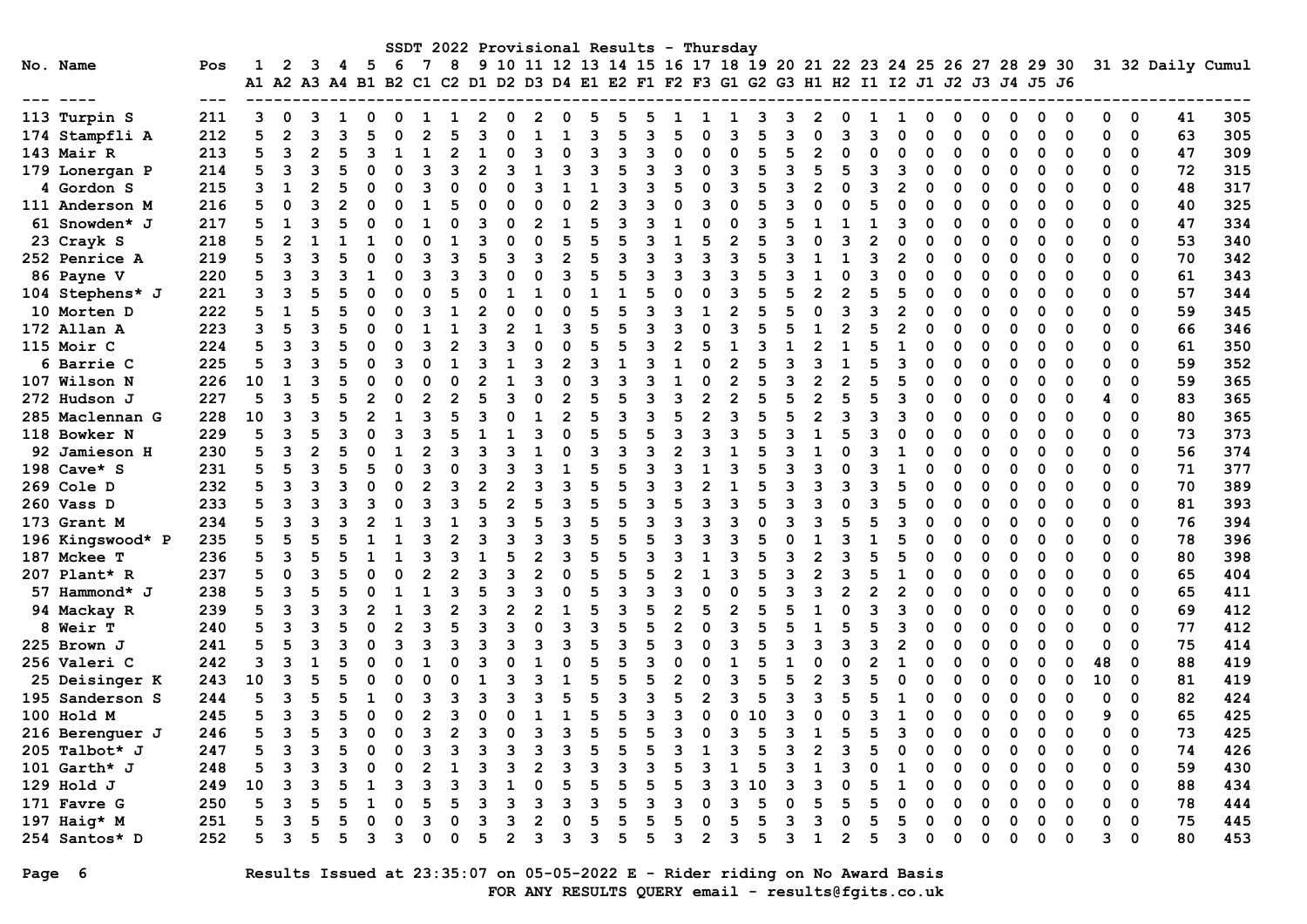|                          |     |              |              |                                                                                           |                         |          |          |                | SSDT 2022 Provisional Results - Thursday |                |                            |              |                |                |              |                          |                |                         |                |             |                              |              |                                                           |             |             |                                                                  |                         |             |             |                         |             |             |             |                                                                                    |             |  |
|--------------------------|-----|--------------|--------------|-------------------------------------------------------------------------------------------|-------------------------|----------|----------|----------------|------------------------------------------|----------------|----------------------------|--------------|----------------|----------------|--------------|--------------------------|----------------|-------------------------|----------------|-------------|------------------------------|--------------|-----------------------------------------------------------|-------------|-------------|------------------------------------------------------------------|-------------------------|-------------|-------------|-------------------------|-------------|-------------|-------------|------------------------------------------------------------------------------------|-------------|--|
| No. Name                 | Pos | $\mathbf{1}$ |              | $2 \quad 3$                                                                               | $\overline{\mathbf{4}}$ |          |          | 5 6 7          | 8                                        |                |                            |              |                |                |              |                          |                |                         |                |             |                              |              |                                                           |             |             |                                                                  |                         |             |             |                         |             |             |             | 9 10 11 12 13 14 15 16 17 18 19 20 21 22 23 24 25 26 27 28 29 30 31 32 Daily Cumul |             |  |
|                          |     |              |              | A1 A2 A3 A4 B1 B2 C1 C2 D1 D2 D3 D4 E1 E2 F1 F2 F3 G1 G2 G3 H1 H2 I1 I2 J1 J2 J3 J4 J5 J6 |                         |          |          |                |                                          |                |                            |              |                |                |              |                          |                |                         |                |             |                              |              |                                                           |             |             |                                                                  |                         |             |             |                         |             |             |             |                                                                                    |             |  |
|                          |     |              |              |                                                                                           |                         |          |          |                |                                          |                |                            |              |                |                |              |                          |                |                         |                |             |                              |              |                                                           |             |             |                                                                  |                         |             |             |                         |             |             |             |                                                                                    |             |  |
| 245 Paterson Sn P        | 253 | 10           | 5            | 5                                                                                         | 5                       |          |          |                |                                          |                | 3                          | 1            | 0              | 5              |              | 5                        |                | 3                       | 5.             | 10          | 10                           |              |                                                           |             |             |                                                                  |                         |             |             | 0                       |             | 0           | 0           | 104                                                                                | 468         |  |
| 39 Macdonald* R          | 254 | 5            | 5            | 5                                                                                         | 0                       | 3        | 1        | 3              | 3                                        | $\overline{2}$ | 3                          | 3            | 0              | 5              | 5            | 3                        | 3              | 3                       | 3              | 5           | 5                            | 3            | $\mathbf{2}$                                              | 5           | 5           | 0                                                                | 0                       | 0           | 0           | 0                       | 0           | 0           | $\mathbf 0$ | 80                                                                                 | 473         |  |
| 206 Llewellyn* D         | 255 | 5            | 3            |                                                                                           | $\Omega$                | 3        |          | 3              | 5                                        |                | 3                          | 3            | $\overline{2}$ | 5              | 5            | 5                        | 5              | 3                       | 5              | 10          | 3                            | 5            | 5                                                         | 5           | 5           | 0                                                                | 0                       | 0           | 0           | 0                       | 0           | 0           | 0           | 100                                                                                | 480         |  |
| 123 Broganelli P         | 256 | 5            | 3            | 5                                                                                         | 5                       | 3        | 0        | 3              | 5                                        | 3              | $\overline{2}$             | 3            | $\overline{2}$ | 5              | 3            | 3                        | $\overline{3}$ | 5                       | $\mathbf{3}$   | 5           | 5                            | 5            | 3                                                         | 3           | 5           | $\mathbf 0$                                                      | $\mathbf 0$             | $\Omega$    | 0           | 0                       | $\Omega$    | 0           | $\Omega$    | 87                                                                                 | 521         |  |
| 109 O'Donoghue* S        | 257 | 10           | 3            |                                                                                           | 5                       | 10       | 10       | 5              | 10                                       | 3              | 3                          | 5            | 3              | 5              | 5            | 5                        | 5              | 5                       | $\overline{3}$ | 5           | 3                            | 3            | 5                                                         | 3           | 3           | $\Omega$                                                         | $\Omega$                | $\Omega$    |             | $\Omega$                | $\Omega$    | 0           | $\Omega$    | 122                                                                                | 546         |  |
| 34 Behr S                | 258 | 5            |              |                                                                                           |                         |          |          | 3              |                                          |                | O                          | 3            |                | 5              | 5            | 3                        | 5              | 3                       | $\Omega$       | 5           |                              | 3            | $\overline{2}$                                            | 5           |             | $\Omega$                                                         | $\Omega$                | $\mathbf 0$ | $\Omega$    | 0                       | $\Omega$    | 0           | $\Omega$    | 70                                                                                 | 563 E       |  |
| 257 Merlo A              | 259 | 10           | 3            |                                                                                           | 5                       | 3        | 3        | 5              | 10                                       | 5              | 3                          | 3            | 3              | 5              | 5            | 3                        | 5              | 5                       | 3              | 5           | 5                            | 3            | 5                                                         | 5           | 5           | $\Omega$                                                         | $\Omega$                | $\Omega$    | $\Omega$    | $\Omega$                | $\Omega$    | 45          | $\Omega$    | 157                                                                                | 574         |  |
| 158 Clark D              | 260 | 3            | $\Omega$     |                                                                                           | $\Omega$                | $\Omega$ | $\Omega$ | $\Omega$       | $\mathbf 0$                              | $\Omega$       | $\Omega$                   | 5            | $\Omega$       |                |              |                          |                |                         |                |             | 1 50 50 50 50 50 50 50 50 50 |              |                                                           | 50          | 50          | $\Omega$                                                         | $\Omega$                | $\Omega$    | $\Omega$    | 0                       | $\Omega$    | $\Omega$    | $\Omega$    | 559                                                                                | 591 E       |  |
| <b>36 Steffens*</b><br>C | 261 | 5            | 5            | 3                                                                                         | 5                       | 0        | $\Omega$ | $\mathbf 0$    | 3                                        | 2              | $\Omega$                   | 3            | 0              | 5              | 5            | 5                        | $\overline{2}$ | 1                       | 1              | 10          | 5                            | 3            | 5                                                         | 5           | 5           | 0                                                                | 0                       | $\Omega$    | $\Omega$    | 0                       | 0           | 66          | $\Omega$    | 144                                                                                | 626 E       |  |
| 275 Ville Bosch* A 262   |     | 3            | વ            |                                                                                           | $\mathbf{1}$            | $\Omega$ | $\Omega$ | $\Omega$       | $\mathbf{1}$                             | 3              | $\Omega$                   | $\mathbf{1}$ | $\overline{2}$ | $\overline{2}$ | 3            | $\mathfrak{p}$           | $\Omega$       | $\mathbf{1}$            | $\overline{2}$ | 3           | 3                            | $\mathbf{1}$ | $\Omega$                                                  | $\Omega$    | $\Omega$    | $\Omega$                                                         | $\Omega$                | $\Omega$    | $\Omega$    | $\Omega$                | $\Omega$    | $\Omega$    | $\Omega$    | 32                                                                                 | 1144 E      |  |
|                          |     |              |              |                                                                                           |                         |          |          |                |                                          |                |                            |              |                |                |              |                          |                |                         |                |             |                              |              |                                                           |             |             |                                                                  |                         |             |             |                         |             |             |             |                                                                                    |             |  |
|                          |     |              |              |                                                                                           |                         |          |          |                |                                          |                |                            |              |                |                |              |                          |                |                         |                |             |                              |              |                                                           |             |             |                                                                  |                         |             |             |                         |             |             |             |                                                                                    |             |  |
|                          |     |              |              |                                                                                           |                         |          |          |                |                                          |                |                            |              |                |                |              |                          |                |                         |                |             |                              |              | SSDT 2022 Provisional Results - Thursday - Retired Riders |             |             |                                                                  |                         |             |             |                         |             |             |             |                                                                                    |             |  |
| No. Name<br>-----        |     | $\mathbf{1}$ | -2           | 3                                                                                         | 45                      |          | 67       |                | -8                                       |                |                            |              |                |                |              |                          |                |                         |                |             |                              |              |                                                           |             |             | 9 10 11 12 13 14 15 16 17 18 19 20 21 22 23 24 25 26 27 28 29 30 |                         |             |             |                         |             |             |             | 31 32 Daily Cumul                                                                  |             |  |
| 1 Bell L                 |     | O            |              |                                                                                           |                         |          |          |                |                                          |                |                            |              |                |                | O            |                          |                | $\Omega$                |                |             | $\Omega$                     |              |                                                           |             |             |                                                                  |                         |             |             | $\Omega$                |             | $\Omega$    | $\Omega$    | 0                                                                                  |             |  |
| 19 Salois J              |     | 0            | $\mathbf 0$  | $\Omega$                                                                                  | 0                       | $\Omega$ |          | 0              | $\Omega$                                 | $\Omega$       | $\Omega$                   | $\mathbf 0$  | 0              | 0              | $\mathbf 0$  | 0                        | $\mathbf 0$    | 0                       | 0              | 0           | 0                            | $\Omega$     | 0                                                         | 0           | 0           | 0                                                                | 0                       | $\mathbf 0$ | $\mathbf 0$ | $\mathbf 0$             | 0           | $\mathbf 0$ | 0           | 0                                                                                  | 1580<br>316 |  |
|                          |     |              | $\Omega$     |                                                                                           |                         |          |          |                |                                          |                |                            | $\Omega$     |                |                | $\Omega$     |                          |                |                         |                |             |                              |              |                                                           |             |             |                                                                  |                         | $\Omega$    |             |                         |             |             | $\Omega$    |                                                                                    |             |  |
| 24 Bernhart S            |     | $\mathbf 0$  |              | 0                                                                                         | 0                       | $\Omega$ | 0        | 0              | $\Omega$<br>5                            | 0              | 0                          | 5            | $\Omega$       | $\Omega$       | 5            | 0                        | $\mathbf 0$    | $\mathbf 0$<br>$\Omega$ | 0              | $\Omega$    | $\mathbf 0$                  | $\mathbf 0$  | $\Omega$                                                  | $\mathbf 0$ | $\Omega$    | 0                                                                | $\mathbf 0$<br>$\Omega$ |             | 0           | $\mathbf 0$<br>$\Omega$ | $\Omega$    | 0           |             | $\mathbf 0$                                                                        | 1142        |  |
| 35 Pekarek* M            |     | 5            | 3            | 3                                                                                         | 5                       | 1        | $\Omega$ | $\overline{2}$ |                                          | 3              | $\overline{2}$<br>$\Omega$ |              | $\Omega$       | 5              |              | $\mathbf{3}$<br>$\Omega$ | 3              |                         | 310            |             | 5                            | $\mathbf 0$  | 3                                                         | 5           | 5           | $\Omega$                                                         |                         | $\mathbf 0$ | $\Omega$    |                         | $\mathbf 0$ | 67          | $\Omega$    | 148                                                                                | 1375        |  |
| 42 Hain A                |     | $\Omega$     | $\Omega$     | $\Omega$                                                                                  | O                       | $\Omega$ | 0        | $\Omega$       | $\Omega$                                 | $\Omega$       |                            | $\mathbf 0$  | $\Omega$       | $\mathbf 0$    | $\mathbf 0$  |                          | $\Omega$       | $\mathbf 0$             | $\Omega$       | $\Omega$    | $\mathbf 0$                  | $\Omega$     | O                                                         | $\mathbf 0$ | $\mathbf 0$ | O                                                                | $\Omega$                | $\Omega$    | O           | $\Omega$                | $\Omega$    | $\Omega$    | 0           | $\mathbf 0$                                                                        | 241         |  |
| 46 Paton* C              |     | 3            | $\Omega$     | $\overline{2}$                                                                            | ٦                       | 3        | 0        | $\Omega$       | $\Omega$                                 | 1              | $\Omega$                   | $\mathbf{1}$ | $\Omega$       | 5              | 3            | 3                        | 1              | 5                       | 3              | 3           | 1                            | 50           | -50                                                       | 50          | 50          | 0                                                                | $\Omega$                | $\Omega$    | 0           | $\Omega$                | 0           | $\Omega$    | $\Omega$    | 237                                                                                | 409         |  |
| 63 Cahill S              |     | $\Omega$     | $\Omega$     | $\Omega$                                                                                  | O                       | $\Omega$ | 0        | $\Omega$       | $\Omega$                                 | $\Omega$       | $\Omega$                   | $\Omega$     | $\Omega$       | $\Omega$       | $\Omega$     | $\Omega$                 | $\Omega$       | $\Omega$                | $\Omega$       | $\Omega$    | $\Omega$                     | $\Omega$     |                                                           | 0           | $\Omega$    | O                                                                | $\Omega$                | 0           | $\Omega$    | $\Omega$                | $\Omega$    | $\Omega$    | $\mathbf 0$ | 0                                                                                  | 1462        |  |
| 66 Hunt* W               |     | 50           | 50           | 50                                                                                        | 50                      | 50       | 50       | 50             | 50                                       | 50             | 50                         |              | 50 50 50       |                | 50 50 50     |                          |                | 50                      | 50 50          |             | 50 50 50                     |              |                                                           | 50          | 50          | 0                                                                | 0                       | 0           | 0           | $\Omega$                | 0           | 0           | 0           | 1200                                                                               | 1613        |  |
| 83 Robinson* S           |     | 50           | 50           | 50                                                                                        | 50                      | 50       | 50       | 50             | 50                                       | 50             | 50                         | 50 50        |                | 50             | 50           | 50                       | 50             | 50                      | 50             | 50          | 50                           | 50           | 50                                                        | 50          | 50          | $\Omega$                                                         | 0                       | $\mathbf 0$ | $\Omega$    | 0                       | 0           | 0           | $\mathbf 0$ | 1200                                                                               | 1467        |  |
| 102 Reffin M             |     | 5            | 1            | 3                                                                                         | 5                       | 0        | 0        | 0              | 1                                        | 3              | 1                          | 3            | 5              | 3              | $\mathbf{3}$ | 3                        | 5              | $\overline{2}$          | 3              | 5           | 5                            | 1            | 1                                                         | 3           | 5           | 0                                                                | 0                       | $\mathbf 0$ | $\Omega$    | 0                       | 0           | 0           | $\mathbf 0$ | 66                                                                                 | 444         |  |
| 105 Watson B             |     | 5            | $\mathbf{1}$ | 5                                                                                         | 5                       | $\Omega$ | 0        | 3              | 3                                        | 1              | $\Omega$                   | $\Omega$     | 1              | 5              | 3            | 3                        | $\mathbf{2}$   | $\Omega$                | 3              | 5           | 5                            | 50 50        |                                                           | 50          | 50          | 0                                                                | 0                       | $\Omega$    | $\Omega$    | $\Omega$                | $\Omega$    | $\Omega$    | $\mathbf 0$ | 250                                                                                | 580         |  |
| $108$ Iball* J           |     | 0            | $\mathbf 0$  | $\Omega$                                                                                  | $\Omega$                | $\Omega$ | 0        | $\Omega$       | $\Omega$                                 | 0              | $\Omega$                   | $\Omega$     | $\mathbf 0$    | $\mathbf 0$    | $\mathbf 0$  | $\Omega$                 | $\Omega$       | $\Omega$                | $\mathbf 0$    | $\mathbf 0$ | $\mathbf 0$                  | $\mathbf 0$  | $\Omega$                                                  | $\mathbf 0$ | $\mathbf 0$ | $\Omega$                                                         | 0                       | $\mathbf 0$ | 0           | 0                       | 0           | 0           | $\mathbf 0$ | $\mathbf 0$                                                                        | 317         |  |
| 121 Ferrari* M           |     | 0            | $\Omega$     | $\Omega$                                                                                  | O                       | $\Omega$ |          | O              | $\Omega$                                 | $\Omega$       | $\Omega$                   | $\Omega$     | $\Omega$       | $\Omega$       | $\mathbf 0$  | $\Omega$                 | O              | 0                       | $\Omega$       | $\Omega$    | $\mathbf 0$                  | $\Omega$     | $\Omega$                                                  | $\mathbf 0$ | $\Omega$    | O                                                                | $\mathbf 0$             | $\Omega$    | $\Omega$    | $\mathbf 0$             | $\Omega$    | $\Omega$    | $\mathbf 0$ | $\mathbf 0$                                                                        | 844         |  |
| 131 Cameron M            |     | O            | $\Omega$     | O                                                                                         | 0                       | $\Omega$ |          | $\Omega$       | $\Omega$                                 | 0              | $\Omega$                   | $\Omega$     | 0              | $\Omega$       | $\Omega$     | $\Omega$                 | $\Omega$       | $\Omega$                | $\Omega$       | O           | $\Omega$                     | $\Omega$     | O                                                         | $\Omega$    | $\mathbf 0$ | 0                                                                | $\Omega$                | $\mathbf 0$ | 0           | $\Omega$                | $\Omega$    | $\Omega$    | $\Omega$    | $\mathbf 0$                                                                        | 205         |  |
| 144 Millar A             |     | 0            | $\Omega$     | 0                                                                                         | $\Omega$                | $\Omega$ | 0        | 0              | $\Omega$                                 | $\Omega$       | 0                          | $\Omega$     | $\Omega$       | 0              | $\mathbf 0$  | 0                        | 0              | $\Omega$                | $\Omega$       | $\Omega$    | $\Omega$                     | $\mathbf 0$  | $\Omega$                                                  | $\mathbf 0$ | $\mathbf 0$ | $\Omega$                                                         | 0                       | 0           | $\Omega$    | $\Omega$                | 0           | $\Omega$    | $\Omega$    | 0                                                                                  | 1693        |  |
| 151 Sandiford M          |     | $\Omega$     | $\Omega$     | 0                                                                                         | 0                       | $\Omega$ | 0        | O              | $\Omega$                                 | 0              | 0                          | $\Omega$     | 0              | O              | $\Omega$     | $\Omega$                 | 0              | $\Omega$                | $\Omega$       | O           | 0                            | $\Omega$     | O                                                         | 0           | $\Omega$    | 0                                                                | 0                       | $\Omega$    | 0           | $\Omega$                | $\Omega$    | 0           | 0           | 0                                                                                  | 77          |  |
| 154 Farrow A             |     | $\Omega$     | $\Omega$     | O                                                                                         | ი                       |          | O        | O              |                                          | O              | O                          | O            | 0              | O              | $\Omega$     | $\Omega$                 | 0              | $\Omega$                | $\Omega$       | O           | $\Omega$                     | $\Omega$     | O                                                         | $\Omega$    | 0           | $\Omega$                                                         | $\Omega$                | 0           | 0           | $\Omega$                | $\Omega$    | 0           | $\Omega$    | 0                                                                                  | 442         |  |
| 183 Burroughs J          |     | $\Omega$     | $\Omega$     | O                                                                                         | O                       | $\Omega$ |          | O              | $\Omega$                                 | $\Omega$       | $\Omega$                   | $\Omega$     | $\Omega$       | $\Omega$       | $\Omega$     | $\Omega$                 | $\Omega$       | $\Omega$                | $\Omega$       | $\Omega$    | $\Omega$                     | $\Omega$     | $\Omega$                                                  | 0           | $\Omega$    | $\Omega$                                                         | $\Omega$                | $\Omega$    | O           | $\Omega$                | $\Omega$    | $\Omega$    | $\Omega$    | $\Omega$                                                                           | 122         |  |
| 203 Lamplough M          |     | 0            | $\mathbf 0$  | $\Omega$                                                                                  | O                       | $\Omega$ | 0        | O              | $\Omega$                                 | O              | 0                          | $\Omega$     | 0              | $\mathbf 0$    | $\mathbf 0$  | 0                        | $\Omega$       | $\Omega$                | $\Omega$       | $\Omega$    | $\mathbf 0$                  | $\mathbf 0$  | O                                                         | $\mathbf 0$ | $\mathbf 0$ | $\Omega$                                                         | 0                       | $\mathbf 0$ | $\Omega$    | $\Omega$                | $\Omega$    | $\mathbf 0$ | $\mathbf 0$ | 0                                                                                  | 1226        |  |
| 236 Pickard S            |     | 0            | 0            | 0                                                                                         | 0                       | $\Omega$ |          | 0              | $\Omega$                                 | $\Omega$       | $\Omega$                   | $\mathbf 0$  | 0              | 0              | $\mathbf 0$  | 0                        | $\Omega$       | 0                       | 0              | $\Omega$    | $\mathbf 0$                  | $\mathbf 0$  | 0                                                         | 0           | 0           | 0                                                                | 0                       | 0           | 0           | $\mathbf 0$             | 0           | 0           | 0           | 0                                                                                  | 883         |  |
| 243 Kennedy F            |     | 0            | $\Omega$     |                                                                                           | O                       |          |          | O              | O                                        |                | O                          | $\mathbf 0$  | ∩              | O              | $\mathbf 0$  | O                        | U              | 0                       | $\Omega$       | ∩           | 0                            | ∩            | O                                                         | $\mathbf 0$ | $\Omega$    | O                                                                | 0                       | 0           | 0           | $\Omega$                | 0           | 0           | 0           | $\mathbf 0$                                                                        | 128         |  |
| 247 Paterson Jr P        |     | 10           | 5            | 5                                                                                         | 5                       |          | 0        | 3              |                                          | 3              | 50                         | 50           | 50             | 50             | 50           | 50                       | 50             | 50                      | 50             | 50          | 50                           | 50           | 50                                                        | 50          | $\mathbf 0$ | $\Omega$                                                         | 0                       | $\mathbf 0$ | $\Omega$    | $\Omega$                | 0           | $\mathbf 0$ | 0           | 741                                                                                | 1121        |  |
| 255 Pujal* M             |     | $\mathbf 0$  | $\Omega$     | O                                                                                         | O                       |          |          | $\Omega$       | $\Omega$                                 |                |                            | $\Omega$     | O              |                | $\mathbf 0$  | O                        |                | 0                       | $\Omega$       |             | $\mathbf 0$                  | $\Omega$     |                                                           | $\mathbf 0$ | $\Omega$    | O                                                                | 0                       | $\Omega$    | O           | $\Omega$                | $\mathbf 0$ | $\mathbf 0$ | 0           | $\mathbf 0$                                                                        | 1583        |  |
| 264 White K              |     | $\Omega$     | $\Omega$     |                                                                                           | 0                       | $\Omega$ |          | $\Omega$       | $\Omega$                                 | $\Omega$       | $\Omega$                   | $\Omega$     | $\Omega$       | $\Omega$       | $\Omega$     | $\Omega$                 | $\Omega$       | $\Omega$                | $\Omega$       | $\Omega$    | $\Omega$                     | $\Omega$     | 0                                                         | $\Omega$    | $\Omega$    | $\Omega$                                                         | $\Omega$                | $\Omega$    | $\Omega$    | $\Omega$                | $\Omega$    | $\Omega$    | $\Omega$    | 0                                                                                  | 1395        |  |
| 271 Crespo Nomen* X      |     | 0            | $\mathbf 0$  | $\Omega$                                                                                  | O                       | $\Omega$ |          | $\Omega$       | $\Omega$                                 |                | O                          | $\Omega$     | $\Omega$       | O              | $\Omega$     | O                        | O              | $\Omega$                | $\Omega$       |             | $\Omega$                     | $\Omega$     | O                                                         | 0           | $\Omega$    | $\Omega$                                                         | $\Omega$                | $\Omega$    | O           | $\Omega$                | $\Omega$    | $\Omega$    | $\Omega$    | 0                                                                                  | 823         |  |
| 277 Shield N             |     | $\Omega$     | $\Omega$     | 0                                                                                         | O                       | $\Omega$ | 0        | O              | $\Omega$                                 | O              | 0                          | $\Omega$     | 0              | O              | $\Omega$     | O                        | $\Omega$       | $\Omega$                | O              | 0           | $\Omega$                     | $\Omega$     | 0                                                         | $\Omega$    | $\Omega$    | O                                                                | $\Omega$                | 0           | U           | 0                       | O           | 0           | $\Omega$    | 0                                                                                  | 1461        |  |
|                          |     |              |              |                                                                                           |                         |          |          |                |                                          |                |                            |              |                |                |              |                          |                |                         |                |             |                              |              |                                                           |             |             |                                                                  |                         |             |             |                         |             |             |             |                                                                                    |             |  |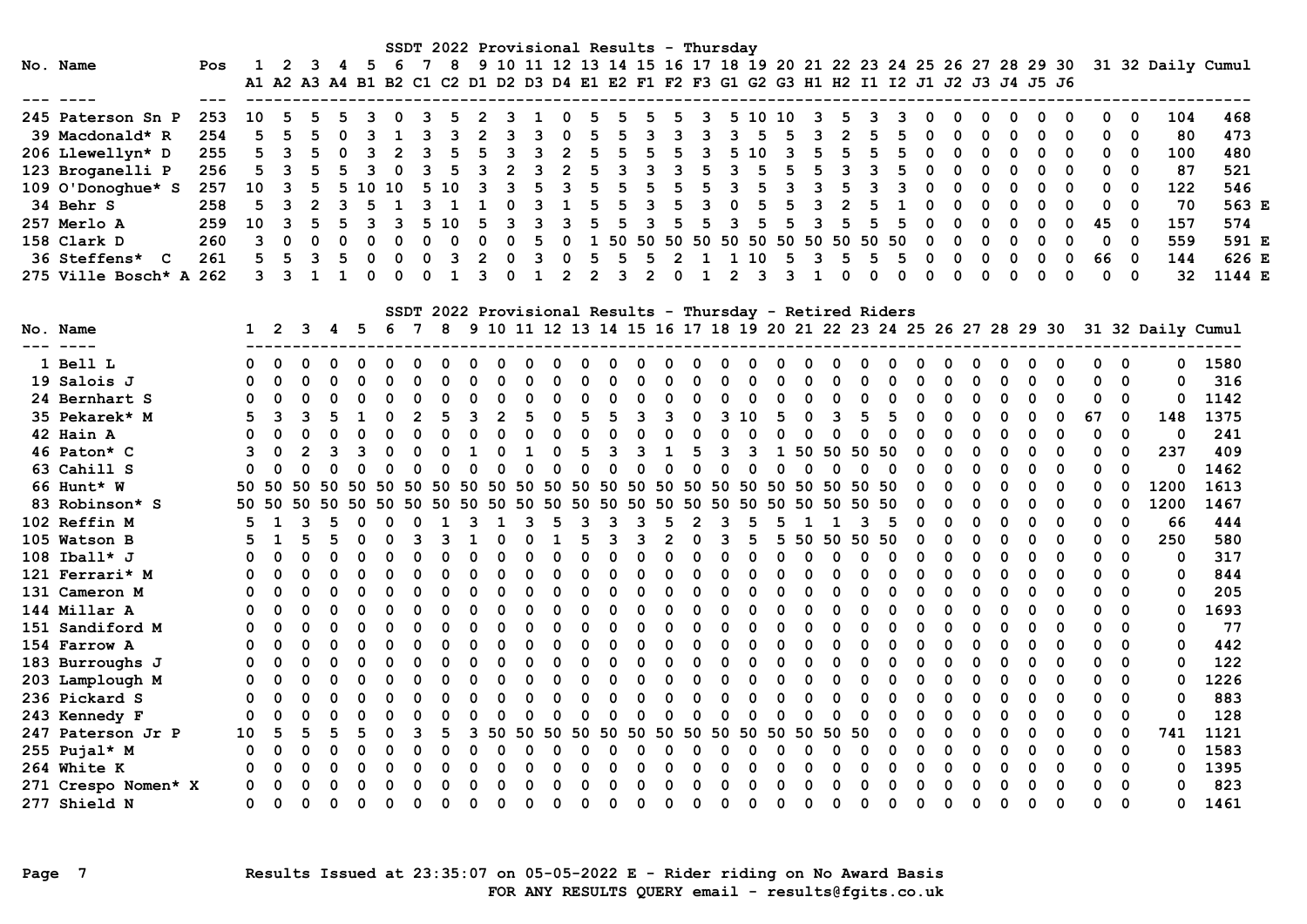|                   |                |                |                |                |   |             |    |   |   |                |    |   |          |   |   |   | SSDT 2022 Provisional Results - Thursday - Newcomer                                       |                |   |             |   |   |   |             |   |   |   |    |                         |    |                   |
|-------------------|----------------|----------------|----------------|----------------|---|-------------|----|---|---|----------------|----|---|----------|---|---|---|-------------------------------------------------------------------------------------------|----------------|---|-------------|---|---|---|-------------|---|---|---|----|-------------------------|----|-------------------|
| No. Name          | Pos            |                | 2              | 3              | 4 | - 5         | -6 | 8 |   |                |    |   |          |   |   |   | 9 10 11 12 13 14 15 16 17 18 19 20 21 22 23 24 25 26 27 28 29 30                          |                |   |             |   |   |   |             |   |   |   |    |                         |    | 31 32 Daily Cumul |
|                   |                |                |                |                |   |             |    |   |   |                |    |   |          |   |   |   | A1 A2 A3 A4 B1 B2 C1 C2 D1 D2 D3 D4 E1 E2 F1 F2 F3 G1 G2 G3 H1 H2 I1 I2 J1 J2 J3 J4 J5 J6 |                |   |             |   |   |   |             |   |   |   |    |                         |    |                   |
|                   |                |                |                |                |   |             |    |   |   |                |    |   |          |   |   |   |                                                                                           |                |   |             |   |   |   |             |   |   |   |    |                         |    |                   |
| 33 Green* B       |                |                |                |                |   |             |    |   |   |                |    |   |          |   |   |   |                                                                                           |                |   |             |   |   |   |             |   |   |   |    | 0                       | 0  | 11                |
| 77 Maccoll* D     | $\overline{2}$ | 1              |                |                |   |             |    |   |   |                |    |   |          |   |   |   |                                                                                           |                |   |             |   |   |   |             |   |   | ∩ |    | 0                       | 4  | 22                |
| 165 Chatagno* G   | 3              | 0              |                |                |   | O           |    |   |   | O              |    |   | O        |   |   | O |                                                                                           |                |   |             |   |   |   | O           |   |   |   |    | $\Omega$                | 7  | 31                |
| 53 Ferrer* A      |                | ი              |                |                |   |             |    |   |   | U              |    |   |          |   |   |   |                                                                                           |                |   |             |   |   |   | n           |   |   |   |    | $\Omega$                |    | 38                |
| 182 Hanlon* J     | 5              |                |                |                |   |             |    |   |   | U              |    |   | 1        |   |   |   |                                                                                           |                |   |             |   |   |   | n           |   |   |   |    | $\Omega$                | 9  | 45                |
| 128 Yeomans* S    | 6              |                |                |                |   |             |    |   |   | O              |    |   |          |   |   |   |                                                                                           |                |   |             |   | ი |   |             |   |   |   |    | $\Omega$                | 6  | 47                |
| 103 Stay* C       |                | 3              | O              | O              |   | O           |    | U |   | O              |    |   |          |   |   | O |                                                                                           |                |   | n           |   | O |   | U           |   | ი |   | Ω  | $\Omega$                | 12 | 86                |
| 180 Hanlon* J     |                | O              | ი              |                |   | O           |    |   |   |                |    |   |          |   | ი | n |                                                                                           |                |   | n           |   | O |   | U           |   | O | ∩ | O  | $\Omega$                | 14 | 90                |
| 106 Gosden* G     | 9              | ٩              | ი              | $\mathfrak{p}$ |   |             |    | n |   | U              |    |   |          |   | n | C |                                                                                           | $\mathfrak{p}$ |   | n           |   | O | O | U           |   | ი | ∩ |    | $\Omega$                | 14 | 100               |
| 185 Hanlon* S     | 10             | ٩              | 1              | ٦              |   | O           |    |   |   | U              |    |   |          |   |   |   |                                                                                           |                |   | n           |   | O |   | U           |   | ი | ∩ |    | $\Omega$                | 28 | 103               |
| 72 Mattheeuws* E  | 11             | 1              |                |                |   |             |    |   |   | 2              |    |   |          |   |   |   |                                                                                           |                |   |             |   |   |   | U           |   |   |   | ŋ  | $\mathbf 0$             | 13 | 115               |
| 266 Gianmaria* J  | 12             | 5              |                |                |   |             |    |   |   |                |    |   |          |   |   |   |                                                                                           |                |   |             |   |   |   | O           |   |   | O | 12 | 0                       | 37 | 115               |
| 246 Wooldridge* S | 13             | 5              |                |                |   |             |    |   |   |                |    |   |          |   |   |   |                                                                                           |                |   |             |   |   |   |             |   |   |   |    | $\Omega$                | 24 | 115               |
| 60 Rendall* T     | 14             | $\overline{2}$ |                | $\Omega$       |   |             |    |   |   |                |    |   | 1        |   |   |   |                                                                                           |                |   |             |   |   |   | O           |   |   |   |    | $\Omega$                | 14 | 122               |
| 55 Delannoy* M    | 15             | $\overline{2}$ |                |                |   |             |    |   |   |                |    |   |          |   |   |   |                                                                                           |                |   |             |   |   |   |             |   |   |   |    | $\Omega$                | 12 | 129               |
| 194 Summers* M    | 16             | 3              | O              |                |   | O           |    |   |   |                |    |   | З        |   |   |   |                                                                                           |                |   |             |   | O |   | U           |   |   |   | O  | $\Omega$                | 27 | 129               |
| 116 Bowyer* H     | 17             | 3              |                |                |   | O           |    |   |   |                |    |   | 3        |   |   |   |                                                                                           |                |   | n           |   | O |   | O           |   |   |   | O  | $\Omega$                | 23 | 152               |
| 193 Schmüser* M   | 18             |                | O              |                |   | O           |    | n |   | 2              |    |   | Р        |   |   |   |                                                                                           | ર              | З |             |   | O |   | U           |   |   |   |    | $\Omega$                | 30 | 159               |
| 13 Savage* J      | 19             | $\mathbf{1}$   | O              |                |   | O           |    |   |   | U              |    |   |          |   |   |   |                                                                                           |                |   | n           |   | n |   | n           |   |   |   |    | $\Omega$                | 15 | 163               |
| 47 Weir* M        | 20             | 3              | 5              | $\overline{2}$ |   |             |    |   |   | $\mathfrak{p}$ |    |   | २        |   |   |   |                                                                                           |                |   |             |   |   |   | O           |   |   |   |    | $\Omega$                | 40 | 170               |
| 136 Hawthorne* T  | 21             |                |                |                |   |             |    |   |   |                |    |   | 3        |   |   |   |                                                                                           |                |   |             |   |   |   |             |   |   |   |    | $\Omega$                | 30 | 173               |
| 7 Bingley* J      | 22             | 3              | O              | 2              |   |             |    |   |   |                |    |   |          |   |   |   |                                                                                           |                |   |             |   |   |   |             |   |   |   |    | $\Omega$                | 26 | 180               |
| 51 Hernando* P    | 23             | ٩              |                |                |   |             |    |   |   |                |    |   | $\Omega$ |   |   |   |                                                                                           |                |   |             |   |   |   | U           |   |   |   |    | $\Omega$                | 29 | 194               |
| 178 Bannister* J  | 24             | 5              | ึ่ง            |                |   |             |    |   |   | $\mathfrak{p}$ |    |   | 3        |   |   |   |                                                                                           |                |   |             |   |   |   | U           |   |   |   |    | $\Omega$                | 37 | 196               |
| 65 Feidt* M       | 25             | 3              |                |                |   |             |    |   |   | O              |    |   |          |   |   |   |                                                                                           |                |   |             |   | O |   | U           |   | O | O | 0  | $\Omega$                | 28 | 203               |
| 268 Butler* B     | 26             |                |                |                |   | O           |    |   |   | 2              |    | 2 |          |   | ٩ | 2 |                                                                                           |                |   |             |   | O |   | U           |   | O |   |    | $\mathbf 0$             | 38 | 210               |
| 125 Rolls* S      | 27             | ٩              | O              | 2              |   | O           |    |   |   | っ              |    |   |          |   |   |   |                                                                                           |                |   |             |   | O |   | U           |   | ი | ∩ |    | $\Omega$                | 23 | 222               |
| 64 Hole* D        | 28             | ٩              | ิว             | $\mathfrak{p}$ |   | O           |    |   |   | U              |    |   |          |   | O |   |                                                                                           |                |   |             |   | 5 |   | U           |   |   | ∩ | n  | $\Omega$                | 33 | 227               |
| 50 Gairns* S      | 29             | 3              |                | 2              |   |             |    |   |   |                |    |   |          |   |   |   |                                                                                           |                |   |             |   |   |   | U           |   |   |   |    | $\mathbf 0$             | 30 | 230               |
| 74 Rhodes* S      | 30             | 3              |                |                |   |             |    |   |   |                |    |   |          |   |   |   |                                                                                           |                |   |             |   |   |   |             |   |   |   |    | 0                       | 35 | 236               |
| 95 Holmes* A      | 31             |                |                |                |   |             |    |   |   |                |    |   |          |   |   |   |                                                                                           |                |   |             |   |   |   | O           |   |   |   |    | $\mathbf 0$             | 43 | 238               |
| 82 Robinson* A    | 32             | 5              |                |                |   |             |    |   |   |                |    |   |          |   |   |   |                                                                                           |                |   |             |   |   |   |             |   |   |   |    | $\Omega$                | 31 | 241               |
| 18 Robertson* C   | 33             | 3              | ิว             |                |   |             |    |   |   |                |    |   |          |   |   |   |                                                                                           |                |   |             |   |   |   |             |   |   |   |    | $\Omega$                | 39 | 254               |
| 85 Grist* J       | 34             | ٩              | 2              |                |   | O           |    |   |   |                |    |   | ৭        |   |   |   |                                                                                           |                |   |             |   |   |   |             |   | ი |   | ŋ  | $\Omega$                | 33 | 270               |
| 274 Macia* J      | 35             | 3              | $\overline{2}$ | 2              |   | O           |    | U |   | $\overline{2}$ | 5  |   | 3        |   | ٩ | ∩ |                                                                                           |                |   | O           |   | ŋ |   | $\Omega$    | U | U | ∩ |    | $\Omega$                | 46 | 283               |
| 61 Snowden* J     | 36             |                | $\blacksquare$ | ີ              |   | $\mathbf 0$ |    | 0 |   | 2              | -1 |   | 3        | ີ |   |   |                                                                                           | ີ              |   |             |   | ∍ | 0 | $\mathbf 0$ | 0 |   |   |    | $\overline{\mathbf{0}}$ | 47 | 334               |
| 104 Stephens* J   | 37             | 3              |                |                |   |             |    |   |   |                |    |   |          |   |   |   |                                                                                           |                |   | 2           |   |   |   |             |   |   |   |    | 0                       | 57 | 344               |
| 198 Cave* S       | 38             |                |                |                |   |             |    |   |   |                |    |   |          |   |   |   |                                                                                           |                |   |             |   |   |   |             |   |   |   |    | 0                       | 71 | 377               |
| 207 Plant* R      | 39             |                |                |                |   |             |    |   |   |                |    |   |          |   |   |   |                                                                                           |                |   |             |   |   |   | O           |   |   | 0 | 0  | 0                       | 65 | 404               |
| 57 Hammond* J     | 40             |                |                |                |   |             |    | 3 |   | з              |    |   |          |   |   |   |                                                                                           |                |   |             |   |   |   |             |   |   |   | 0  | 0                       | 65 | 411               |
| 205 Talbot* J     | 41             |                |                |                |   |             |    | 3 |   | 3              |    |   |          |   |   |   |                                                                                           |                |   |             |   |   |   |             |   |   |   | 0  | 0                       | 74 | 426               |
| 101 Garth* J      | 42             | 5              | 3              | 3              |   | 0           | 0  | 1 | з | $\mathbf{2}$   |    | 3 | 3        |   | 5 | 3 | 1                                                                                         | 5              |   | $\mathbf 1$ | 3 | 1 | O | 0           |   | ი |   | 0  | 0                       | 59 | 430               |

Page 8 Results Issued at 23:35:07 on 05-05-2022 E - Rider riding on No Award Basis FOR ANY RESULTS QUERY email - results@fgits.co.uk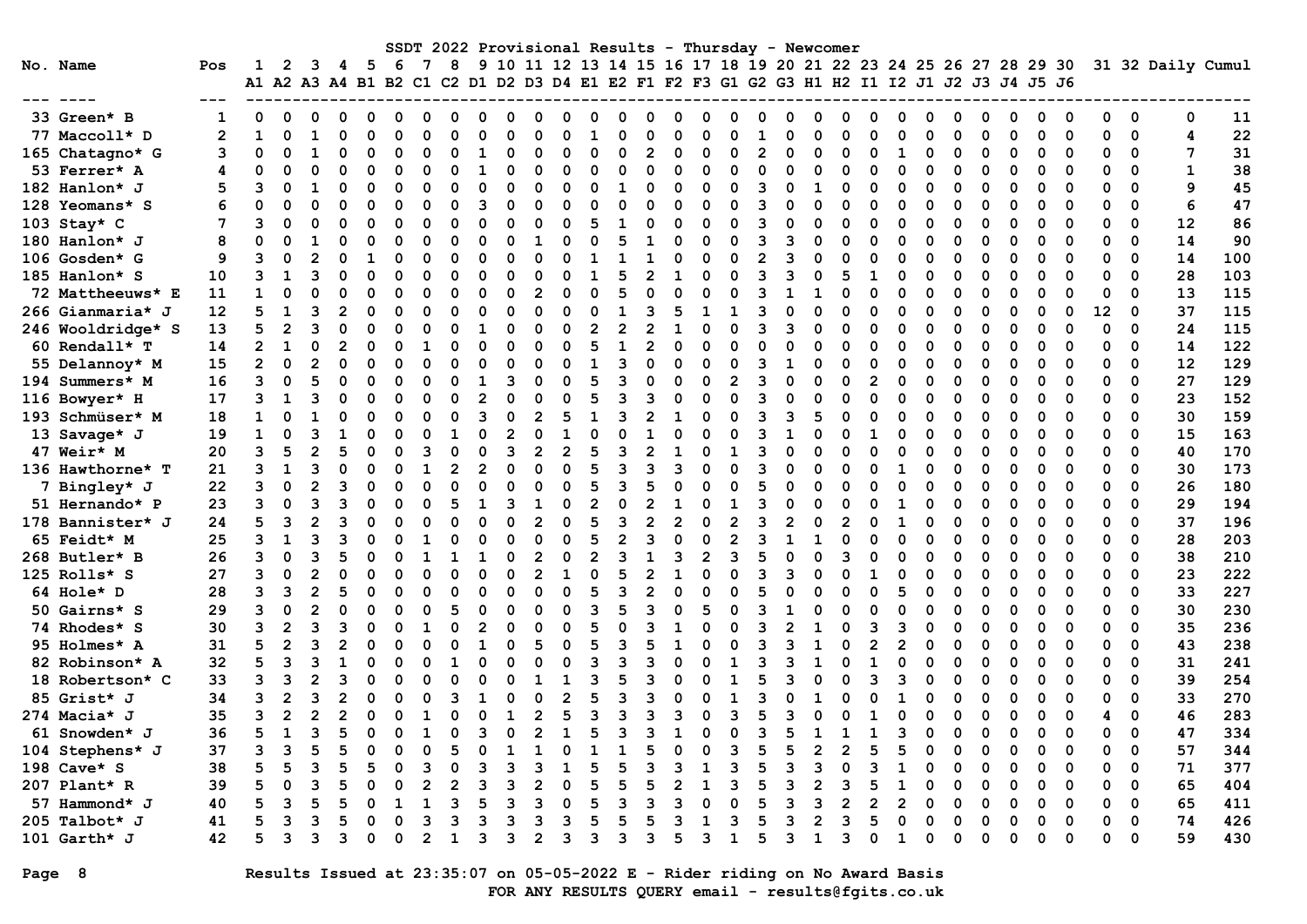|                                     |                            |                                                                                           |         |     |          |       |          | SSDT 2022 Provisional Results - Thursday - Newcomer |     |     |                         |             |     |           |    |       |       |                         |      |     |                         |                |    |     |          |          |          |     |   |     |          |     |                                                                                      |        |  |
|-------------------------------------|----------------------------|-------------------------------------------------------------------------------------------|---------|-----|----------|-------|----------|-----------------------------------------------------|-----|-----|-------------------------|-------------|-----|-----------|----|-------|-------|-------------------------|------|-----|-------------------------|----------------|----|-----|----------|----------|----------|-----|---|-----|----------|-----|--------------------------------------------------------------------------------------|--------|--|
| No. Name                            | Pos 1 2 3 4                |                                                                                           |         |     |          |       |          |                                                     |     |     |                         |             |     |           |    |       |       |                         |      |     |                         |                |    |     |          |          |          |     |   |     |          |     | 8 9 10 11 12 13 14 15 16 17 18 19 20 21 22 23 24 25 26 27 28 29 30 31 32 Daily Cumul |        |  |
|                                     |                            | A1 A2 A3 A4 B1 B2 C1 C2 D1 D2 D3 D4 E1 E2 F1 F2 F3 G1 G2 G3 H1 H2 I1 I2 J1 J2 J3 J4 J5 J6 |         |     |          |       |          |                                                     |     |     |                         |             |     |           |    |       |       |                         |      |     |                         |                |    |     |          |          |          |     |   |     |          |     |                                                                                      |        |  |
|                                     |                            |                                                                                           |         |     |          |       |          |                                                     |     |     |                         |             |     |           |    |       |       |                         |      |     |                         |                |    |     |          |          |          |     |   |     |          |     |                                                                                      |        |  |
| $129$ Hold J                        | 43                         | 10 3 3                                                                                    |         | 5 1 |          |       |          |                                                     |     |     | 0                       |             | - 5 | -5.       | 5  | -5.   | -3-   | 3 10                    |      | ર   |                         | 0              |    |     |          |          | 0        |     |   | - 0 | 0        | - 0 | 88                                                                                   | -434   |  |
| 197 Haig* $M$                       | 44                         |                                                                                           | 5 3 5 5 |     | <b>O</b> |       |          | $\overline{\mathbf{0}}$                             | 3 3 |     | $\overline{\mathbf{2}}$ | 0           | 5   | 5.        | 5. | - 5   | - 0   | 5.                      | -5.  | 3   | $\overline{\mathbf{3}}$ | - 0            | 5. |     |          | 0        | 0        |     |   | - 0 | 0        | - 0 | 75.                                                                                  | 445    |  |
| 254 Santos* D                       | 45                         |                                                                                           | 5 3 5 5 |     | 3 3      |       | - 0      | - 0                                                 |     |     |                         | 5 2 3 3 3   |     | 5         |    |       | 5 3 2 | $\overline{\mathbf{3}}$ | 5.   | 3.  |                         | 2              | 5. | 3   | 0        | 0        | 0        | - 0 | 0 | - 0 |          | 30  | 80                                                                                   | 453    |  |
| 39 Macdonald* R                     | 46                         |                                                                                           |         |     |          |       |          | 5 5 5 0 3 1 3 3 2 3 3                               |     |     |                         | 0           |     | 5 5 3 3 3 |    |       |       | 3 5                     |      | 5 3 |                         | $\overline{2}$ | 5. | -5  | - 0      | $\Omega$ | $\Omega$ | - 0 | 0 | റ   | $\Omega$ | - 0 | 80                                                                                   | 473    |  |
| 206 Llewellyn* D                    | 47                         |                                                                                           | 5 3 5 0 |     |          | 3 2 3 |          | $\cdot$ 5 $\cdot$                                   |     |     |                         | 5 3 3 2 5 5 |     |           |    |       |       | 5 5 3 5 10 3            |      |     | 5                       | -5             | 5  | .5. | - 0      | 0        | $\Omega$ | . റ | 0 | - 0 | 0        | - 0 | 100                                                                                  | 480    |  |
| 109 O'Donoghue* S                   | 48 10 3 5 5 10 10 5 10 3 3 |                                                                                           |         |     |          |       |          |                                                     |     |     |                         |             |     |           |    |       |       | 5 3 5 5 5 5 5 3 5       |      |     | 3                       | 5.             |    |     | $\Omega$ |          | $\Omega$ |     |   | 0   | 0        | 0   | 122                                                                                  | 546    |  |
| <b>36 Steffens*</b><br>$\mathbf{C}$ | 49                         |                                                                                           |         | 5.  | $\Omega$ |       | $\Omega$ |                                                     |     | - 0 | $\mathbf{3}$            | - 0         | 5.  | 5.        |    | 5 2 1 |       |                         | . 10 | -5  |                         | 5.             |    |     |          |          | 0        |     |   | 0   | 66       | - 0 | 144                                                                                  | 626 E  |  |
| 275 Ville Bosch* $A$                | 50                         |                                                                                           |         |     |          |       |          |                                                     |     |     |                         |             |     |           |    | 0     |       |                         |      |     |                         |                |    |     |          |          | 0        |     |   | 0   | 0        | 0   | 32                                                                                   | 1144 E |  |

Page 9 Results Issued at 23:35:07 on 05-05-2022 E - Rider riding on No Award Basis FOR ANY RESULTS QUERY email - results@fgits.co.uk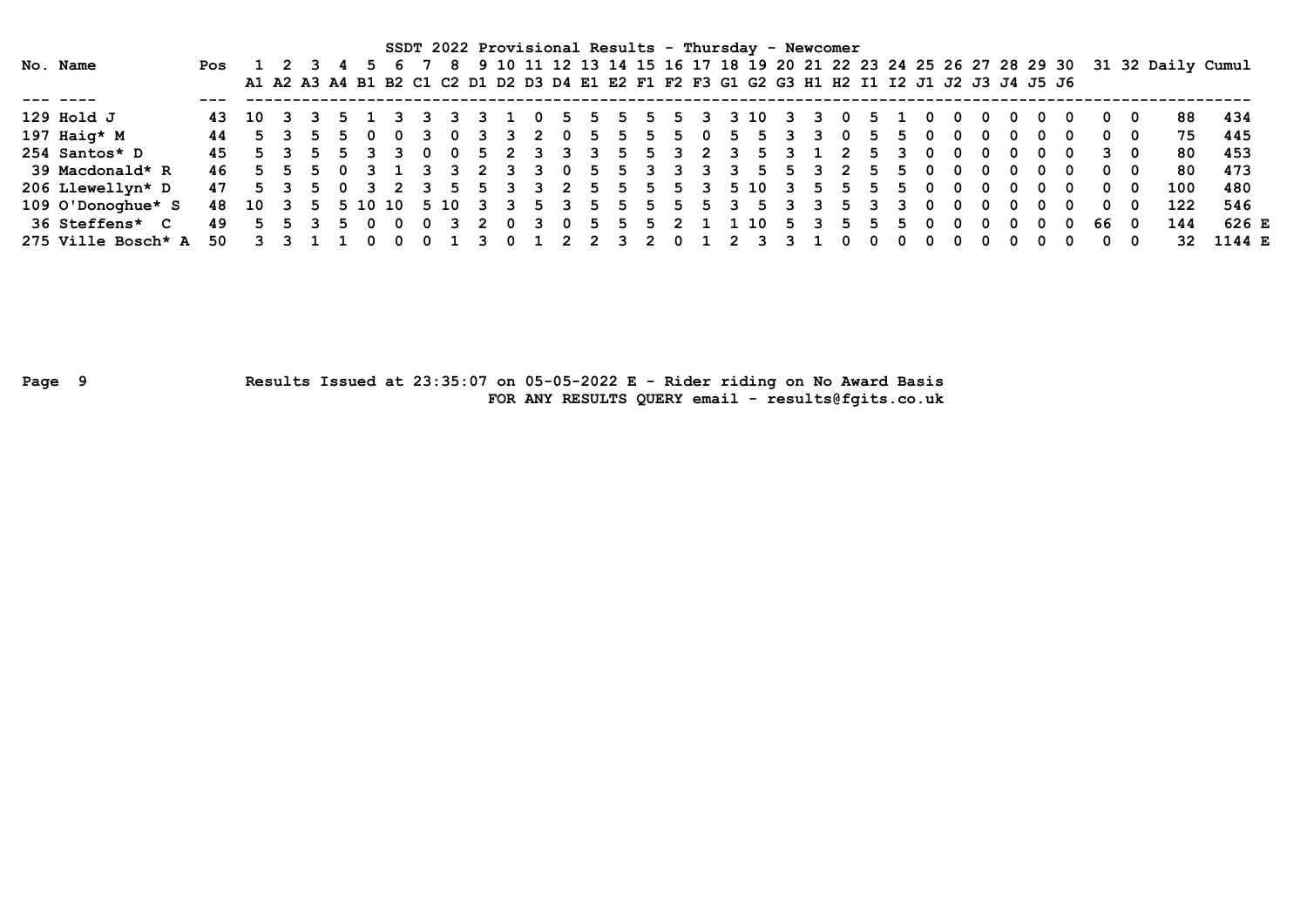|                  |                |              |                |                |   |                                                                                                 |          |   | SSDT 2022 Provisional Results |    |   |                |          |                |                |     |                |   |                |          | - Thursday - Scottish |                |          |   |                |          |   |             |          |                                                                  |          |          |             |                   |     |
|------------------|----------------|--------------|----------------|----------------|---|-------------------------------------------------------------------------------------------------|----------|---|-------------------------------|----|---|----------------|----------|----------------|----------------|-----|----------------|---|----------------|----------|-----------------------|----------------|----------|---|----------------|----------|---|-------------|----------|------------------------------------------------------------------|----------|----------|-------------|-------------------|-----|
| No. Name         | Pos            | 1            | 2              | 3              | 4 | -5<br>A1 A2 A3 A4 B1 B2 C1 C2 D1 D2 D3 D4 E1 E2 F1 F2 F3 G1 G2 G3 H1 H2 I1 I2 J1 J2 J3 J4 J5 J6 | 6        | 7 | 8                             |    |   |                |          |                |                |     |                |   |                |          |                       |                |          |   |                |          |   |             |          | 9 10 11 12 13 14 15 16 17 18 19 20 21 22 23 24 25 26 27 28 29 30 |          |          |             | 31 32 Daily Cumul |     |
|                  |                |              |                |                |   |                                                                                                 |          |   |                               |    |   |                |          |                |                |     |                |   |                |          |                       |                |          |   |                |          |   |             |          |                                                                  |          |          |             |                   |     |
| 77 Maccoll* D    | $\mathbf{1}$   | $\mathbf{1}$ | 0              | 1              | 0 | 0                                                                                               | $\Omega$ | n | 0                             | 0  | O | O              | 0        | 1              | O              | o   | 0              | 0 | 0              | 1        | n                     | 0              | 0        | O | 0              | O        | n | 0           | 0        | 0                                                                | 0        | 0        | $\mathbf 0$ | 4                 | 22  |
| 44 Dawson J      | $\overline{2}$ | $\Omega$     | 0              | $\Omega$       |   | 0                                                                                               | $\Omega$ | n | $\Omega$                      |    | O | $\Omega$       | O        | $\Omega$       | O              | O   | $\Omega$       | n | O              | $\Omega$ |                       | O              | O        |   | $\Omega$       | $\Omega$ | n | $\mathbf 0$ | $\Omega$ | 0                                                                | 0        | 0        | $\mathbf 0$ | $\mathbf{1}$      | 41  |
| 49 Anderson A    | 3              | 0            | O              | $\Omega$       |   | $\Omega$                                                                                        | 0        | O | $\Omega$                      | 0  | 0 | $\Omega$       | O        | $\Omega$       | $\Omega$       |     | $\Omega$       | 0 | $\Omega$       | 3        |                       | O              | 0        |   | 0              | 0        |   | $\Omega$    | 0        | 0                                                                | 0        | 0        | 0           | 3                 | 81  |
| 22 Murphy C      | 4              | 3            | $\Omega$       | $\Omega$       | O | $\Omega$                                                                                        | $\Omega$ |   | $\Omega$                      | -1 | ŋ | $\Omega$       | O        | 0              | -1             | ิว  | 0              | O | 1              | 3        |                       | O              | $\Omega$ | O | $\Omega$       | 0        |   | $\Omega$    | O        | O                                                                | $\Omega$ | $\Omega$ | $\mathbf 0$ | 12                | 122 |
| 78 Byron L       | 5              | 5            | O              | 2              | O | O                                                                                               | $\Omega$ | O | $\Omega$                      | O  | n | $\Omega$       | $\Omega$ | $\mathbf{2}$   | $\mathbf{1}$   |     | $\Omega$       | O | $\Omega$       | 3        | 1                     | O              | 1        | 1 | 3              | 0        | O | $\Omega$    | O        | O                                                                | $\Omega$ | $\Omega$ | $\Omega$    | 21                | 122 |
| 88 Macmaster A   | 6              | 3            | O              | $\Omega$       |   | $\Omega$                                                                                        | O        | O | $\Omega$                      |    | O | $\Omega$       | $\Omega$ | $\Omega$       | $\Omega$       |     | 1              | O |                | ॎ        |                       | O              |          |   | $\Omega$       | $\Omega$ | O | $\Omega$    | O        | $\Omega$                                                         | $\Omega$ | 0        | $\Omega$    | 10                | 127 |
| 194 Summers* M   | 7              | 3            | 0              | 5              |   | $\Omega$                                                                                        | O        |   | $\Omega$                      |    | ٩ | $\Omega$       | O        | 5              | ٩              |     | O              | O | $\overline{2}$ | 3        |                       | O              | $\Omega$ |   | 0              | C        |   | $\Omega$    |          | O                                                                | $\Omega$ | 0        | 0           | 27                | 129 |
| 21 Hayes J       | 8              | 3            | O              | $\Omega$       |   | O                                                                                               |          |   | O                             |    | ŋ | $\Omega$       | 2        | 5              | $\Omega$       |     | 1              | O |                | 5        |                       |                | 1        |   | O              | C        |   | O           |          | O                                                                | $\Omega$ | 0        | 0           | 25                | 143 |
| 262 Murray R     | 9              | 3            | O              | O              |   | 0                                                                                               | 0        |   | O                             | 3  | n | ∩              | O        | 5              |                |     |                | ٦ | 2              | ิว       |                       | O              | 0        | O | $\overline{2}$ | n        |   | $\Omega$    | O        | 0                                                                | $\Omega$ | 0        | $\Omega$    | 30                | 152 |
| 16 Palmer G      | 10             | 3            | $\Omega$       | 3              |   | 0                                                                                               | O        |   | $\Omega$                      |    | ŋ | $\Omega$       | O        | 3              | 5              |     | 2              |   |                | 3        |                       | O              | $\Omega$ | O | $\Omega$       | 0        |   | $\Omega$    |          | O                                                                | $\Omega$ | $\Omega$ | 0           | 26                | 167 |
| 47 Weir* M       | 11             | 3            | 5              | 2              |   | 0                                                                                               | O        | З | $\Omega$                      |    | ٩ | $\overline{2}$ |          | 5              | ٩              |     | 1              | O |                | ॎ        |                       | O              | O        | O | 0              | C        |   | $\Omega$    | 0        | 0                                                                | 0        | 0        | 0           | 40                | 170 |
| 48 Dawson N      | 12             | 3            | $\mathbf{1}$   | $\mathfrak{p}$ |   | $\Omega$                                                                                        | -1       |   | $\Omega$                      |    | n | $\mathbf{1}$   | $\Omega$ | $\mathbf{1}$   | 2              |     | O              | O | $\Omega$       | ॎ        |                       |                | O        | 1 | 3              | 0        |   | $\Omega$    | O        | O                                                                | $\Omega$ | $\Omega$ | $\Omega$    | 27                | 174 |
| 2 Bell L         | 13             | 3            | $\Omega$       | 3              |   | O                                                                                               | O        |   | $\Omega$                      | 2  | n | $\Omega$       | O        | $\overline{2}$ | ٩              |     | O              |   |                | 3        |                       | O              | O        | U | $\Omega$       | n        |   | O           | O        | O                                                                | $\Omega$ | O        | 0           | 24                | 191 |
| 5 Weir R         | 14             | 3            | 1              | $\overline{2}$ |   | 0                                                                                               | $\Omega$ |   | O                             |    | n | $\Omega$       | ∩        | $\Omega$       |                |     | O              | O | O              | 3        |                       |                |          |   | $\overline{2}$ | O        |   | $\Omega$    | O        | 0                                                                | ∩        | 0        | 0           | 19                | 195 |
| 261 Sutherland D | 15             | 3            | O              | n              |   | 0                                                                                               | $\Omega$ |   | 1                             | ٩  | n | ∩              | O        | O              | 3              | 3   | 0              | n | 2              | 3        |                       | O              | n        |   | 0              | O        |   | $\mathbf 0$ | O        | 0                                                                | 0        | $\Omega$ | $\mathbf 0$ | 26                | 203 |
| 241 Mcdonald A   | 16             | 3            | 1              | $\Omega$       | 1 | 0                                                                                               | $\Omega$ | 2 | $\Omega$                      |    | n | ∩              | O        | O              | 3              |     | $\mathbf{2}$   | O | O              | 5        | з                     | 3              | O        | з | 0              | O        | O | 0           | O        | 0                                                                | $\Omega$ | 0        | 0           | 28                | 204 |
| 99 Lamont D      | 17             | 3            | O              | $\Omega$       |   | $\Omega$                                                                                        | O        |   | $\Omega$                      |    |   |                | O        | $\Omega$       | ٩              |     | O              |   |                | ॎ        |                       |                | O        |   | $\Omega$       | n        |   | $\Omega$    | O        | O                                                                | $\Omega$ | 0        | $\Omega$    | 14                | 205 |
| 96 Whittaker M   | 18             | 3            | 0              | $\Omega$       |   | $\Omega$                                                                                        | O        |   | $\Omega$                      |    |   | $\Omega$       | O        |                | $\mathfrak{p}$ | ึ่ง | O              |   | O              | 3        |                       |                | $\Omega$ |   |                |          |   | $\Omega$    |          | $\Omega$                                                         | $\Omega$ | $\Omega$ | 0           | 22                | 215 |
| 265 Rose A       | 19             | 3            | O              | 2              |   | O                                                                                               | O        |   | $\mathfrak{p}$                |    |   | $\Omega$       |          | $\Omega$       | ٩              |     | O              | ٩ | ٩              |          |                       | ٩              |          | વ | $\Omega$       | C        |   | $\Omega$    | ŋ        | O                                                                | $\Omega$ | 0        | 0           | 38                | 218 |
| 258 Hollands D   | 20             | 5            | $\overline{2}$ | $\Omega$       |   | 1                                                                                               | O        |   | $\Omega$                      | З  | n | 1              | O        | 3              | 3              |     | 1              | 1 | ิว             | 3        |                       | O              | 1        |   | 0              | C        |   | O           | ŋ        | 0                                                                | ∩        | 0        | 0           | 39                | 228 |
| 3 Mcniven M      | 21             | 5            | O              | $\overline{2}$ |   | O                                                                                               | 1        |   | $\overline{2}$                | 3  | n | ∩              | 1        | O              | $\overline{2}$ |     | O              |   |                | 3        |                       | 2              | n        |   | O              | 0        | n | $\Omega$    | O        | $\mathbf 0$                                                      | $\Omega$ | O        | 0           | 34                | 230 |
| 50 Gairns* S     | 22             | 3            | $\Omega$       |                |   | O                                                                                               | $\Omega$ |   | 5                             |    | ŋ | $\Omega$       | $\Omega$ | 3              | 5              | ٩   | O              | 5 | $\Omega$       | ॎ        |                       | O              | $\Omega$ |   | $\Omega$       | C        |   | $\Omega$    | O        | $\Omega$                                                         | $\Omega$ | 0        | 0           | 30                | 230 |
| 20 Murphy T      | 23             | 5            | $\Omega$       | 2              |   | $\Omega$                                                                                        | O        | ٩ | $\Omega$                      |    | n | $\Omega$       | O        | 5              | 2              |     | O              | n | $\mathbf{1}$   | 5        |                       | O              | O        |   | 1              | C        |   | $\Omega$    | O        | O                                                                | $\Omega$ | $\Omega$ | $\mathbf 0$ | 30                | 244 |
| 18 Robertson* C  | 24             | 3            | 3              | $\mathfrak{p}$ |   | O                                                                                               | O        |   | O                             |    |   | $\mathbf{1}$   | 1        | २              | 5              |     | O              | O | -1             | 5        |                       | O              | ∩        | ٩ | 3              | C        |   | $\Omega$    | O        | O                                                                | $\Omega$ | O        | $\Omega$    | 39                | 254 |
| 259 Mitchell J   | 25             | 5            | $\overline{2}$ | З              |   |                                                                                                 | n        |   | $\Omega$                      | Р  | n | Р              | 2        |                | O              |     | 1              |   | O              |          |                       |                | O        | U | 0              | n        |   | $\Omega$    | O        | $\Omega$                                                         | $\Omega$ | 0        | 0           | 40                | 254 |
| 97 Moffat S      | 26             | 5            | 3              | $\Omega$       |   | $\Omega$                                                                                        |          |   |                               |    |   | $\Omega$       | O        | 3              | 3              |     | O              |   | O              | 3        |                       | $\overline{c}$ |          |   | $\Omega$       | C        |   | $\Omega$    |          | 0                                                                | $\Omega$ | 0        | 0           | 28                | 262 |
| 87 George S      | 27             | 3            | $\mathbf{2}$   | 5              |   | 5                                                                                               | O        |   | 1                             |    | n | $\Omega$       | O        | 3              | O              |     | 2              | O |                | 3        |                       |                | 1        | з | $\overline{2}$ | C        | O | $\Omega$    | O        | 0                                                                | $\Omega$ | 0        | 0           | 44                | 265 |
| 14 Palmer P      | 28             | 5            | $\mathbf{1}$   | 2              |   | 0                                                                                               |          |   | $\mathbf{1}$                  |    | n | 1              | O        | 5              | ٩              |     | O              |   | २              | २        |                       |                | $\Omega$ |   | 5              | n        |   | $\Omega$    | O        | O                                                                | $\Omega$ | $\Omega$ | $\Omega$    | 50                | 267 |
| 219 Macdonald L  | 29             | 5            | $\Omega$       | 3              |   | O                                                                                               | O        |   | 5                             | Р  | n | $\Omega$       | O        | 3              | ٩              |     | 5              | n |                | 5        |                       | O              |          |   | 3              | n        |   | $\Omega$    | O        | O                                                                | $\Omega$ | O        | 0           | 51                | 269 |
| 89 Easson C      | 30             | 3            | $\overline{2}$ | З              |   |                                                                                                 |          |   | २                             |    | n | $\Omega$       | O        | 5              | ٩              |     |                |   | O              |          |                       | ٩              | ٩        |   | 3              |          |   | $\Omega$    | O        | $\Omega$                                                         | $\Omega$ | $\Omega$ | $\Omega$    | 52                | 274 |
| 91 James R       | 31             | ٩            | O              |                |   | 0                                                                                               | O        |   | २                             |    |   | $\Omega$       | O        | 5              | ٩              |     | 1              |   |                | ॎ        |                       | O              | n        |   | 0              | C        |   | $\mathbf 0$ | O        | O                                                                | $\Omega$ | O        | 0           | 36                | 281 |
| 218 Macdonald C  | 32             | 5            | 3              | 3              |   | 0                                                                                               | $\Omega$ |   | 5                             | Р  |   | ∩              | 1        | 5              | 3              |     | $\overline{2}$ |   | 3              | 5        | ٩                     | O              | $\Omega$ | વ | 3              | O        |   | $\Omega$    |          | O                                                                | $\Omega$ | 0        | 0           | 53                | 292 |
| 284 Brown G      | 33             | 3            | $\overline{2}$ | З              |   | 5                                                                                               |          |   | $\Omega$                      |    | n |                |          | 3              | $\overline{2}$ |     | 2              |   | 3              |          |                       | 5              | 5        |   | $\overline{2}$ | O        |   | $\Omega$    | O        | 0                                                                | $\Omega$ | 0        | 0           | 64                | 293 |
| 263 Murray G     | 34             | 5            | 3              | $\mathbf{1}$   |   | $\overline{2}$                                                                                  |          |   | 3                             |    |   | 3              | २        | 5              | 5              | ॎ   |                |   | ॎ              | 3        |                       |                |          |   | $\Omega$       | C        |   | $\Omega$    |          | O                                                                | $\Omega$ | 0        | 0           | 56                | 301 |
| 143 Mair R       | 35             | 5            | 3              |                |   | ٩                                                                                               |          |   |                               |    | ŋ | 3              |          | 3              | ٩              |     | O              | n | n              |          |                       | $\overline{2}$ | O        |   | O              | C        |   | $\Omega$    | O        | O                                                                | $\Omega$ | O        | 0           | 47                | 309 |
| 4 Gordon S       | 36             | 3            | $\mathbf{1}$   | 2              |   | 0                                                                                               | O        |   | $\Omega$                      | O  |   | ิจ             |          |                | ٩              |     | 5              | O | ิจ             | 5        |                       | 2              | $\Omega$ |   | $\mathfrak{p}$ | n        |   | $\Omega$    | O        | O                                                                | ∩        | $\Omega$ | $\Omega$    | 48                | 317 |
| 111 Anderson M   | 37             | 5            | $\Omega$       | З              |   | O                                                                                               | O        |   |                               | O  | n |                | O        | $\mathfrak{p}$ | ٩              |     | O              | ٩ | $\Omega$       | 5        |                       | O              | $\Omega$ |   | $\Omega$       | $\Omega$ | n | $\mathbf 0$ | O        | $\Omega$                                                         | $\Omega$ | 0        | 0           | 40                | 325 |
| 23 Crayk S       | 38             | 5            | $\overline{2}$ | 1              |   | 1                                                                                               | O        |   | $\mathbf{1}$                  | З  | n | $\Omega$       | 5        | 5              | 5              |     |                | 5 | $\overline{2}$ | 5        |                       | O              | 3        |   | 0              | C        | O | $\Omega$    | O        | 0                                                                | 0        | 0        | 0           | 53                | 340 |
| 115 Moir C       | 39             | 5            | 3              | З              |   | O                                                                                               | C        |   | $\mathfrak{p}$                |    | ٩ | ∩              | n        | 5              | 5              |     | 2              | 5 | -1             | 3        |                       | $\overline{2}$ | 1        |   | 1              | ٢        |   | $\Omega$    | O        | O                                                                | $\Omega$ | 0        | $\mathbf 0$ | 61                | 350 |
| 107 Wilson N     | 40             | 10           | 1              | ٦              |   | ŋ                                                                                               | O        |   | O                             |    |   | Р              | O        | 3              | ٩              |     | 1              |   |                | 5        | ิว                    | 2              | 2        |   | 5              | n        |   | O           | O        | O                                                                | ∩        | U        | 0           | 59                | 365 |
| 285 Maclennan G  | 41             | 10           | 3              | З              |   | $\mathfrak{p}$                                                                                  |          | З | 5                             |    | n |                |          | 5              | ٩              |     | 5              |   | ٩              |          |                       | $\mathfrak{p}$ | ٦        |   | 3              | 0        | O | $\Omega$    | O        | $\Omega$                                                         | $\Omega$ | $\Omega$ | $\Omega$    | 80                | 365 |
| 92 Jamieson H    | 42             | 5            | 3              | $\overline{2}$ |   | $\Omega$                                                                                        | 1        | 2 | 3                             | 3  | ٩ | 1              | O        | 3              | ॎ              | 3   | $\overline{2}$ | ॎ | $\mathbf 1$    | 5        | 3                     | $\mathbf{1}$   | 0        | 3 | $\mathbf{1}$   | 0        | O | $\Omega$    | ŋ        | n                                                                | ∩        | O        | $\Omega$    | 56                | 374 |

Page 10 Results Issued at 23:35:08 on 05-05-2022 E - Rider riding on No Award Basis FOR ANY RESULTS QUERY email - results@fgits.co.uk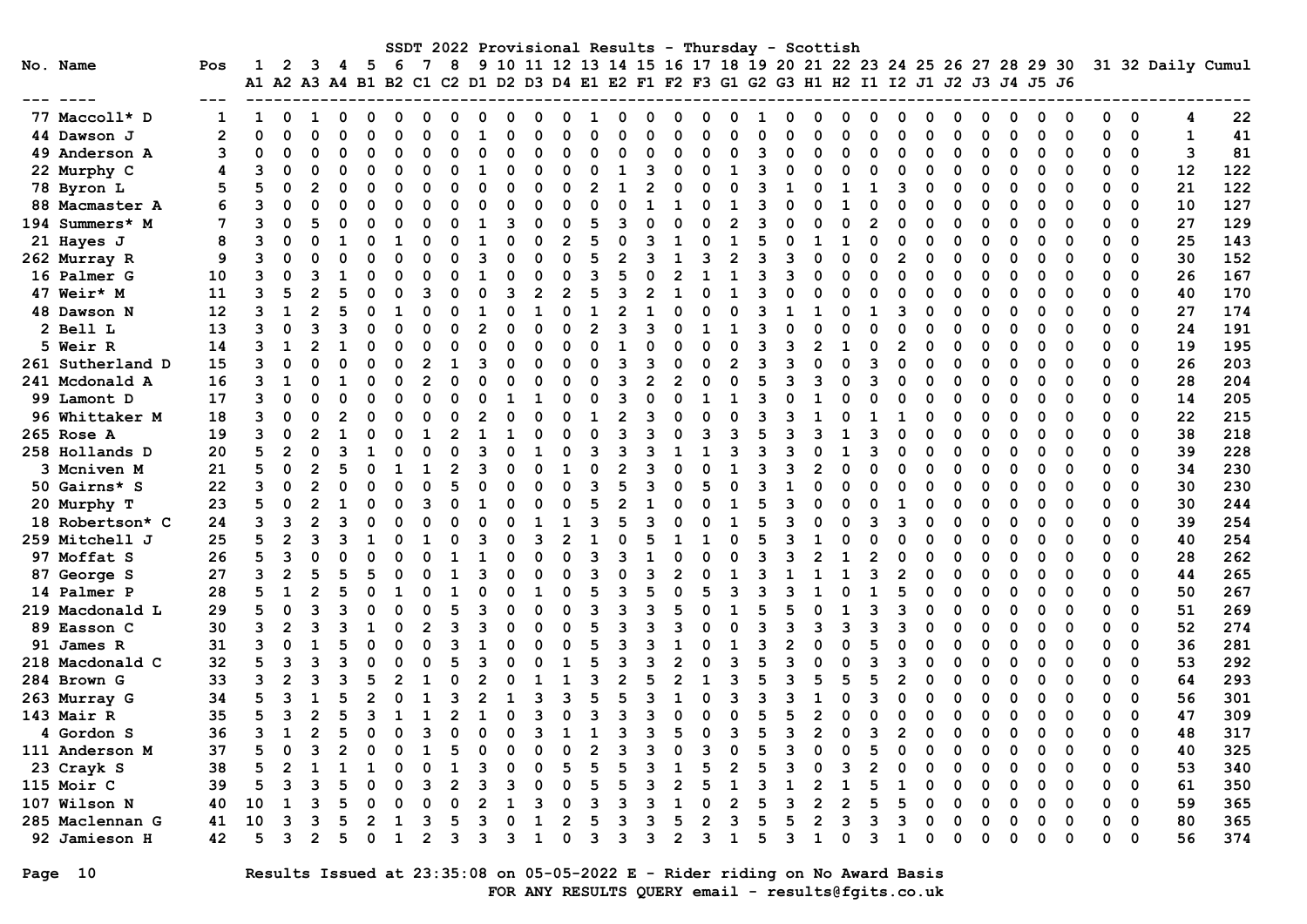|                   |                                                      |         |  |             |          |                 |         |     | SSDT 2022 Provisional Results - Thursday - Scottish                                       |              |   |  |           |              |                         |     |   |    |              |     |     |                         |            |              |                          |            |     |                                                                                    |     |
|-------------------|------------------------------------------------------|---------|--|-------------|----------|-----------------|---------|-----|-------------------------------------------------------------------------------------------|--------------|---|--|-----------|--------------|-------------------------|-----|---|----|--------------|-----|-----|-------------------------|------------|--------------|--------------------------|------------|-----|------------------------------------------------------------------------------------|-----|
| No. Name          | Pos                                                  | 1 2 3 4 |  |             | 6.       |                 | - 8 - 1 |     |                                                                                           |              |   |  |           |              |                         |     |   |    |              |     |     |                         |            |              |                          |            |     | 9 10 11 12 13 14 15 16 17 18 19 20 21 22 23 24 25 26 27 28 29 30 31 32 Daily Cumul |     |
|                   |                                                      |         |  |             |          |                 |         |     | A1 A2 A3 A4 B1 B2 C1 C2 D1 D2 D3 D4 E1 E2 F1 F2 F3 G1 G2 G3 H1 H2 I1 I2 J1 J2 J3 J4 J5 J6 |              |   |  |           |              |                         |     |   |    |              |     |     |                         |            |              |                          |            |     |                                                                                    |     |
|                   |                                                      |         |  |             |          |                 |         |     |                                                                                           |              |   |  |           |              |                         |     |   |    |              |     |     |                         |            |              |                          |            |     |                                                                                    |     |
| 260 Vass D        |                                                      |         |  | 5 3 3 3 3 0 |          |                 |         |     | 3 3 5 2 5 3 5 5 3 5 3 3 5 3 3 0 3 5 0                                                     |              |   |  |           |              |                         |     |   |    |              |     | - 0 |                         |            |              | $0\quad 0\quad 0\quad 0$ | 00         |     | 81                                                                                 | 393 |
| 173 Grant M       |                                                      |         |  |             |          | 5 3 3 3 2 1 3 1 |         | 3 3 |                                                                                           | 5 3          | 5 |  | 5 3 3 3 3 | $\mathbf{0}$ |                         | 3 3 | 5 | 5. |              | 0   | 0   |                         | 0          | 0            |                          | . റ        |     | 76                                                                                 | 394 |
| 94 Mackay R       | 45 5 3 3 3 2 1 3 2 3 2 2 1 5 3 5 2 5 2 5 5 1 0 3 3 0 |         |  |             |          |                 |         |     |                                                                                           |              |   |  |           |              |                         |     |   |    |              |     | - 0 |                         | $0\quad 0$ | - 0          |                          | $0\quad 0$ |     | 69                                                                                 | 412 |
| <b>8 Weir T</b>   |                                                      |         |  |             |          |                 |         |     | 5 3 3 5 0 2 3 5 3 3 0 3 3 5 5 2 0 3 5 5 1 5 5 3                                           |              |   |  |           |              |                         |     |   |    |              | - 0 | 0   | - 0                     | 0          | - 0          |                          | $0\quad 0$ |     | 77                                                                                 | 412 |
| 101 $Garth*$ J    |                                                      |         |  | 5 3 3 3 0 0 |          |                 |         |     | 2 1 3 3 2 3 3 3 3 5 3 1 5 3 1 3 0                                                         |              |   |  |           |              |                         |     |   |    | $\mathbf{1}$ |     | - 0 | $\overline{\mathbf{0}}$ | - 0        | - 0          |                          | $0\quad 0$ |     | 59                                                                                 | 430 |
| 245 Paterson Sn P | 48 10 5 5 5 3                                        |         |  |             | $\Omega$ | 3 5 2 3 1       |         |     |                                                                                           | $\mathbf{0}$ | 5 |  |           |              | 5 5 5 3 5 10 10 3 5 3 3 |     |   |    |              | 0   | 0   | - 0                     | 0          | $\mathbf{0}$ | - 0                      | 0          | - 0 | 104                                                                                | 468 |
| 39 Macdonald* R   |                                                      |         |  |             |          |                 |         | 2 3 |                                                                                           |              |   |  | 3 3 3 3   | 5            |                         |     |   |    |              |     |     |                         |            |              |                          |            |     | 80                                                                                 | 473 |

|                 |            |  |           |                                     |                |         |     |                                     |                 |     |    |                                          |             |     |              |           |  |              | SSDT 2022 Provisional Results - Thursday - Newcomer- Scottish                             |                |            |                                 |     |     |            |     |                          |            |            |                                                                                    |      |
|-----------------|------------|--|-----------|-------------------------------------|----------------|---------|-----|-------------------------------------|-----------------|-----|----|------------------------------------------|-------------|-----|--------------|-----------|--|--------------|-------------------------------------------------------------------------------------------|----------------|------------|---------------------------------|-----|-----|------------|-----|--------------------------|------------|------------|------------------------------------------------------------------------------------|------|
| No. Name        | <b>Pos</b> |  |           |                                     |                |         | - 8 |                                     |                 |     |    |                                          |             |     |              |           |  |              |                                                                                           |                |            |                                 |     |     |            |     |                          |            |            | 9 10 11 12 13 14 15 16 17 18 19 20 21 22 23 24 25 26 27 28 29 30 31 32 Daily Cumul |      |
|                 |            |  |           |                                     |                |         |     |                                     |                 |     |    |                                          |             |     |              |           |  |              | A1 A2 A3 A4 B1 B2 C1 C2 D1 D2 D3 D4 E1 E2 F1 F2 F3 G1 G2 G3 H1 H2 I1 I2 J1 J2 J3 J4 J5 J6 |                |            |                                 |     |     |            |     |                          |            |            |                                                                                    |      |
|                 |            |  |           |                                     |                |         |     |                                     |                 |     |    |                                          |             |     |              |           |  |              |                                                                                           |                |            |                                 |     |     |            |     |                          |            |            |                                                                                    |      |
| 77 Maccoll* D   |            |  |           |                                     |                |         |     | 0                                   | $\Omega$        | - 0 |    | $\begin{array}{ccc} & 0 & 0 \end{array}$ |             | 0   | $\mathbf{0}$ | 010       |  | $\mathbf{0}$ | - 0 -                                                                                     |                | $0\quad 0$ | $\begin{matrix}0&0\end{matrix}$ |     |     | $0\quad 0$ |     | $0\quad 0$               | 00         |            | 4                                                                                  | -22  |
| 194 Summers* M  |            |  | 3050      | - 0                                 | $\overline{0}$ | - 0     |     |                                     | 0 1 3 0 0       |     |    | 5 3 0                                    |             |     |              | 0 0 2 3 0 |  | $\mathbf{0}$ | $\overline{\mathbf{0}}$                                                                   | $\overline{2}$ | 0          | - 0                             | - 0 | - 0 | - 0        | - 0 |                          | $0\quad 0$ |            | 27                                                                                 | 129  |
| 47 Weir* M      |            |  |           |                                     |                |         |     |                                     |                 |     |    |                                          |             |     |              |           |  |              | 3 3 5 2 5 0 0 3 0 0 3 2 2 5 3 2 1 0 1 3 0 0 0 0 0 0 0 0                                   |                |            |                                 |     |     |            |     | $0\quad 0\quad 0\quad 0$ |            | 00         | 40                                                                                 | 170  |
| 50 Gairns* S    |            |  | 3 0 2 0   | $\begin{matrix} 0 & 0 \end{matrix}$ |                | 0 5 0   |     |                                     |                 |     |    |                                          |             |     |              |           |  |              | 0 0 0 3 5 3 0 5 0 3 1 0 0                                                                 |                | $0\quad 0$ | - 0                             | . റ |     | $0\quad 0$ | . റ |                          | ი ი        |            | 30                                                                                 | -230 |
| 18 Robertson* C |            |  | 3 3 2 3 0 |                                     |                | - റ     |     | $\begin{matrix} 0 & 0 \end{matrix}$ | $0 \t1 \t1 \t3$ |     |    |                                          | $5 \quad 3$ | - 0 |              |           |  |              | 0 1 5 3 0 0                                                                               |                |            | - 0                             | . റ |     | $0\quad 0$ | - റ |                          | $0\quad 0$ |            | 39                                                                                 | 254  |
| 101 Garth* J    |            |  |           | - 0                                 |                | 2 1 3 3 |     |                                     | $\overline{2}$  |     | 33 |                                          | 3 3         |     |              | 5 3 1 5 3 |  |              | ्र                                                                                        |                |            | $\Omega$                        | . റ | - 0 | . റ        | - റ |                          |            | $0\quad 0$ | 59                                                                                 | 430  |
| 39 Macdonald* R |            |  |           |                                     |                |         |     |                                     |                 |     |    |                                          |             |     |              |           |  |              |                                                                                           |                |            |                                 |     |     |            |     |                          | 0          |            | 80                                                                                 | 473  |

|                    |     |         |     |   |   |              |   |   |    |              |              |   |     |                |   |                |              |   |          | SSDT 2022 Provisional Results - Thursday - Female |          |     |   |     |              |                                                                                           |   |              |                                                                  |     |     |                   |        |  |
|--------------------|-----|---------|-----|---|---|--------------|---|---|----|--------------|--------------|---|-----|----------------|---|----------------|--------------|---|----------|---------------------------------------------------|----------|-----|---|-----|--------------|-------------------------------------------------------------------------------------------|---|--------------|------------------------------------------------------------------|-----|-----|-------------------|--------|--|
| No. Name           | Pos | 1 2 3 4 |     |   |   |              |   | 8 |    |              |              |   |     |                |   |                |              |   |          |                                                   |          |     |   |     |              |                                                                                           |   |              | 9 10 11 12 13 14 15 16 17 18 19 20 21 22 23 24 25 26 27 28 29 30 |     |     | 31 32 Daily Cumul |        |  |
|                    |     |         |     |   |   |              |   |   |    |              |              |   |     |                |   |                |              |   |          |                                                   |          |     |   |     |              | A1 A2 A3 A4 B1 B2 C1 C2 D1 D2 D3 D4 E1 E2 F1 F2 F3 G1 G2 G3 H1 H2 I1 I2 J1 J2 J3 J4 J5 J6 |   |              |                                                                  |     |     |                   |        |  |
|                    |     |         |     |   |   |              |   |   |    |              |              |   |     |                |   |                |              |   |          |                                                   |          |     |   |     |              |                                                                                           |   |              |                                                                  |     |     |                   |        |  |
| 73 Bristow E       |     |         |     |   |   |              |   |   |    | -0           |              |   |     |                |   |                |              | 0 |          |                                                   | 0        | -0  |   |     | 0            | 0                                                                                         |   |              | - 0                                                              | 0   | 0   |                   | -71    |  |
| 230 Sunter K       |     |         |     |   |   |              |   |   |    |              | $\mathbf{0}$ |   |     | 2              |   | - 0            | 0            | 0 |          | 3                                                 |          | 0   |   |     | 0            | 0                                                                                         | 0 |              | 0                                                                | 0   | 0   | 28                | 175    |  |
| 84 Richardson C    |     |         | - 0 | 2 | 0 | 0            | 0 | 0 | -2 | 0            | 0            |   | .5. | $\overline{2}$ | 3 | $\overline{2}$ | 0            | 0 | $\sim$ 3 | 3                                                 | $\Omega$ | - 0 | 3 |     | 0            | 0                                                                                         | 0 | 0            | 0                                                                | 0   | - 0 | 30                | 205    |  |
| 82 Robinson* A     |     |         |     |   |   | 0            |   |   |    | 0            | 0            |   |     | 3              |   | - 0            | 0            |   |          |                                                   |          | - 0 |   |     | - 0          | 0                                                                                         | 0 | <sup>0</sup> | - 0                                                              | 0   | 0   | 31                | 241    |  |
| 86 Payne V         |     |         |     | 3 |   | 0            | 3 | 3 | -3 | $\mathbf{0}$ | - 0          | 3 | 5   | 5.             | 3 | 3 <sub>1</sub> | $\mathbf{3}$ | 3 | 5.       | -२                                                |          | - 0 |   | - 0 | 0            | 0                                                                                         | 0 | 0            | - 0                                                              | 0   | 0   | 61                | 343    |  |
| 57 Hammond* J      |     |         |     |   |   |              |   |   |    |              |              |   |     |                |   |                | 0            | 0 | 5.       |                                                   |          |     |   |     | <sup>0</sup> |                                                                                           |   |              | - 0                                                              | 0   | 0   | 65                | 411    |  |
| 36 Steffens* C     |     |         |     |   |   | <sup>0</sup> |   |   |    | 0            |              |   | 5.  |                |   | 2 1            |              |   | 10       | .5.                                               |          | 5.  |   |     | 0            | 0                                                                                         | 0 |              | 0                                                                | 66. | - 0 | 144               | 626 E  |  |
| 275 Ville Bosch* A |     |         |     |   |   |              |   |   |    |              |              |   |     |                |   |                |              |   |          |                                                   |          |     |   |     |              |                                                                                           |   |              | <u>n</u>                                                         | 0   | 0   | 32.               | 1144 E |  |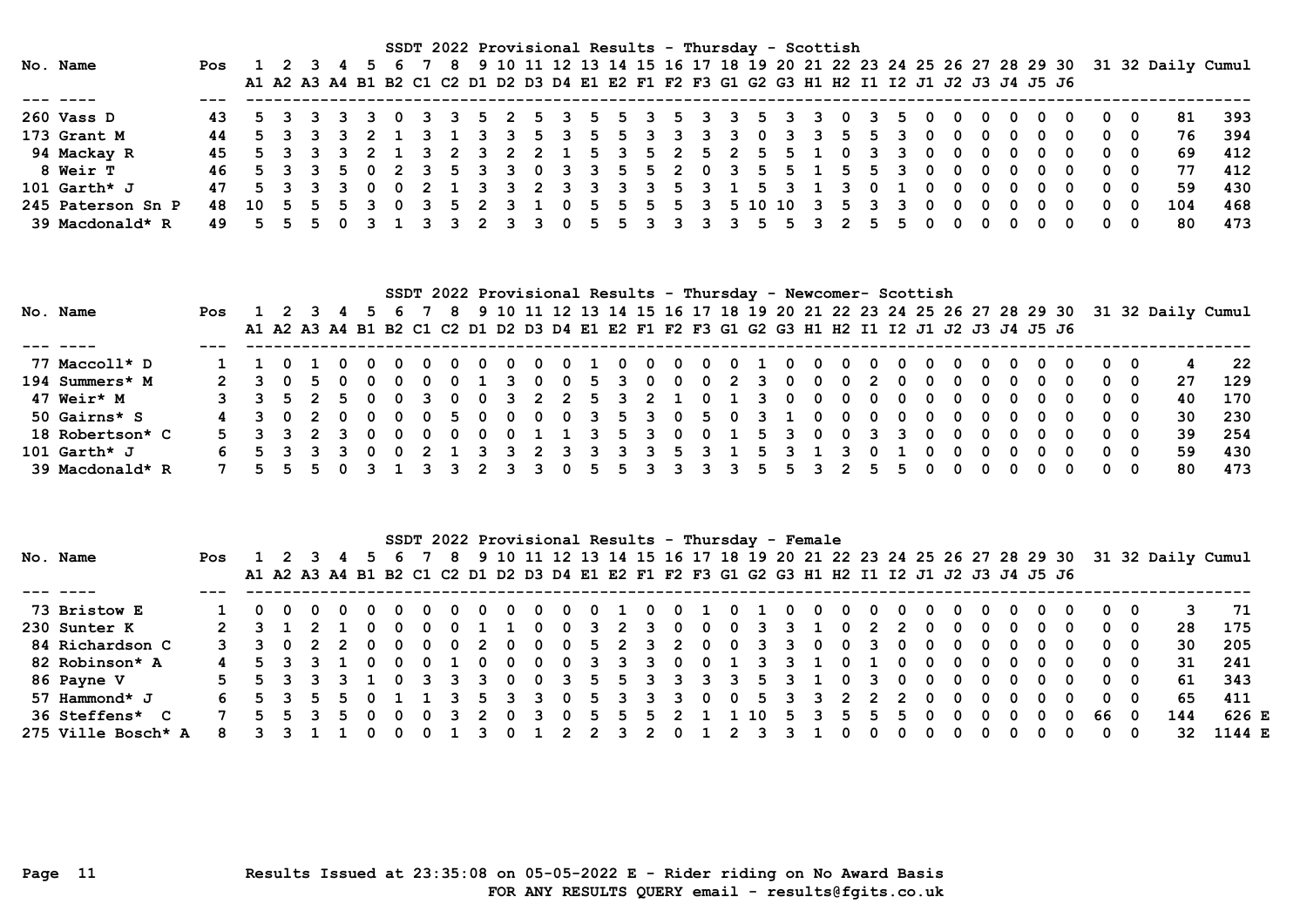|                     |              |   |          |   |   |                                                                                           |              |   |          |   |    |          |          |                |                |                |              |              |             |    | SSDT 2022 Provisional Results - Thursday - Over 40 |          |   |   |          |              |          |          |              |   |          |   |             |    |                                                                                    |
|---------------------|--------------|---|----------|---|---|-------------------------------------------------------------------------------------------|--------------|---|----------|---|----|----------|----------|----------------|----------------|----------------|--------------|--------------|-------------|----|----------------------------------------------------|----------|---|---|----------|--------------|----------|----------|--------------|---|----------|---|-------------|----|------------------------------------------------------------------------------------|
| No. Name            | Pos          |   | 2        | ٦ | 4 | -5                                                                                        | - 6          | 7 | 8        |   |    |          |          |                |                |                |              |              |             |    |                                                    |          |   |   |          |              |          |          |              |   |          |   |             |    | 9 10 11 12 13 14 15 16 17 18 19 20 21 22 23 24 25 26 27 28 29 30 31 32 Daily Cumul |
|                     |              |   |          |   |   | A1 A2 A3 A4 B1 B2 C1 C2 D1 D2 D3 D4 E1 E2 F1 F2 F3 G1 G2 G3 H1 H2 I1 I2 J1 J2 J3 J4 J5 J6 |              |   |          |   |    |          |          |                |                |                |              |              |             |    |                                                    |          |   |   |          |              |          |          |              |   |          |   |             |    |                                                                                    |
|                     |              |   |          |   |   |                                                                                           |              |   |          |   |    |          |          |                |                |                |              |              |             |    |                                                    |          |   |   |          |              |          |          |              |   |          |   |             |    |                                                                                    |
| 67 Lampkin D        |              |   | 0        |   |   |                                                                                           |              |   |          |   |    |          |          |                |                |                |              |              |             |    |                                                    |          |   |   |          |              |          |          |              |   |          | O | 0           | 2  | 6                                                                                  |
| 229 Thorpe D        | $\mathbf{2}$ | з | $\Omega$ |   |   |                                                                                           |              |   |          |   |    |          |          | $\Omega$       |                |                | O            |              |             |    |                                                    |          |   |   | U        |              |          | ∩        |              | ŋ | 0        |   | 0           | 10 | 22                                                                                 |
| 122 Connor S        | 3            |   | O        |   |   |                                                                                           |              |   |          |   | O  | O        |          | 0              |                | ŋ              | O            |              | ი           | З  |                                                    | O        |   |   | O        |              |          | $\Omega$ |              | 0 | 0        | 0 | 0           | 3  | 24                                                                                 |
| 177 Hemingway B     | 4            |   |          |   |   | $\Omega$                                                                                  |              |   |          |   | O  | O        |          | 0              |                |                | O            |              | n           | ৭  |                                                    | n        | ∩ |   | O        |              |          | $\Omega$ |              | 0 |          | 0 | 0           | 10 | 32                                                                                 |
| 209 Crinson J       | 5            |   | $\Omega$ |   |   | $\Omega$                                                                                  |              |   |          |   | 0  | $\Omega$ |          | 0              |                |                | O            |              | O           | З  |                                                    | O        | ∩ |   | $\Omega$ |              |          | $\Omega$ |              | 0 | O        | 0 | $\Omega$    | 6  | 43                                                                                 |
| 231 Pearson C       |              |   | $\Omega$ |   |   | O                                                                                         |              |   |          | O | O  | $\Omega$ |          | $\Omega$       | O              | ი              | O            | ი            | $\Omega$    | 3  |                                                    | O        | ∩ |   | $\Omega$ |              |          | $\Omega$ |              | 0 | 0        | 0 | $\Omega$    | 3  | 44                                                                                 |
| 70 Lampkin J        |              |   | $\Omega$ | O |   | O                                                                                         |              | O |          | O | O  | O        | O        | 5              |                | ŋ              | <sup>0</sup> |              | O           | Р  |                                                    | O        | O |   | $\Omega$ |              |          | ∩        |              | ŋ | O        | O | $\Omega$    | 11 | 47                                                                                 |
| 41 Dixon S          | 8            |   | O        |   |   | O                                                                                         |              |   |          |   | O  | 0        |          | O              |                |                | O            |              | O           |    |                                                    | O        |   |   | O        |              |          | O        |              | ŋ | ∩        | ŋ | 0           | 7  | 66                                                                                 |
| 175 Hemingway D     | 9            |   | $\Omega$ |   |   | O                                                                                         |              |   |          | O | O  | $\Omega$ |          | ٦              |                |                | O            |              | O           | ิว |                                                    | O        |   |   | 0        |              |          | $\Omega$ |              | ŋ | O        | O | 0           | 9  | 66                                                                                 |
| 192 Perry A         | 10           |   | O        |   |   | O                                                                                         |              |   | O        |   | O  | O        |          | 5              |                |                |              |              | O           |    |                                                    | O        |   |   | O        |              |          | $\Omega$ |              | ŋ | O        | ი | 0           | 16 | 67                                                                                 |
| 120 Starmer J       | 11           |   | $\Omega$ |   |   | O                                                                                         |              |   |          |   | O  | O        |          | $\Omega$       |                |                | O            |              |             | Р  |                                                    | O        |   |   | U        |              |          | ∩        |              | ŋ |          |   | $\Omega$    | 8  | 69                                                                                 |
| 270 Knight J        | 12           |   | U        |   |   |                                                                                           |              |   |          |   |    |          |          | O              |                |                |              |              |             |    |                                                    | ი        |   |   |          |              |          |          |              |   |          |   | 0           | 7  | 71                                                                                 |
| 223 Drachenberg A   | 13           |   | O        |   |   |                                                                                           |              |   |          |   |    |          |          | O              |                |                |              |              | O           |    |                                                    | O        |   |   | O        |              |          |          |              | O |          |   | $\Omega$    | 7  | 78                                                                                 |
| 117 Shirt J         | 14           |   | O        |   |   | $\Omega$                                                                                  |              |   |          |   | ი  | O        |          |                | O              | 2              | O            |              | n           | З  |                                                    | 0        |   |   | O        |              |          | $\Omega$ |              | 0 | O        | 0 | $\Omega$    | 11 | 85                                                                                 |
| 240 Alderson P      | 15           | 2 | $\Omega$ |   |   | O                                                                                         |              | n |          |   | ŋ  | O        |          | -1             |                | 3              | O            |              | ŋ           | Р  |                                                    | O        | ∩ |   | O        |              |          | ∩        |              | ŋ | O        | 0 | $\Omega$    | 17 | 86                                                                                 |
| 75 Lampkin H        | 16           | ٩ | $\Omega$ |   |   | O                                                                                         |              |   | n        |   | ŋ  |          |          | -1             |                | 1              | O            |              | O           | Р  |                                                    | O        | ∩ |   | O        |              |          | ∩        |              | ŋ | O        | O | $\Omega$    | 12 | 90                                                                                 |
| 288 Webster B       | 17           | 3 | $\Omega$ |   |   |                                                                                           |              |   |          |   |    |          |          | O              |                | ი              | O            |              | n           |    |                                                    | O        |   |   | O        |              |          |          |              | n |          | ი | 0           | 10 | 100                                                                                |
| 251 Pollard R       | 18           | ٩ | -1       |   |   | O                                                                                         |              |   |          |   | O  |          |          | $\Omega$       |                |                | O            |              | n           | ิว |                                                    | O        | ∩ |   | O        |              |          | ∩        |              | O | $\Omega$ | O | 0           | 16 | 100                                                                                |
| 59 Gaskell R        | 19           |   | 0        |   |   |                                                                                           |              |   | O        |   |    | O        |          | O              | 0              |                | O            |              | O           | З  |                                                    | O        | ∩ |   | O        |              |          | ∩        |              | O | O        | ŋ | 0           | 8  | 102                                                                                |
| 232 Sunter M        | 20           |   | 1        |   |   | O                                                                                         |              |   | ∩        |   | O  | $\Omega$ |          | 5              | 3              | $\overline{2}$ | 1            |              |             | 3  |                                                    | O        |   |   | O        |              |          | ∩        |              | ŋ | O        |   | 0           | 25 | 104                                                                                |
| <b>199 Wiffen P</b> | 21           |   | $\Omega$ |   |   |                                                                                           |              |   |          |   | O  | O        |          | 2              | $\overline{2}$ | 3              |              |              | n           | З  |                                                    | ი        |   |   | O        |              |          |          |              | ŋ | O        | ŋ | $\Omega$    | 21 | 118                                                                                |
| 45 Cameron S        | 22           | 3 | $\Omega$ |   |   |                                                                                           |              |   |          |   | O  | O        |          | 5              |                | ว              |              |              | n           | ৭  |                                                    |          |   |   | 0        |              |          | $\Omega$ |              | ŋ | O        | 0 | 0           | 22 | 123                                                                                |
| 228 Ludgate B       | 23           | з | $\Omega$ |   |   | O                                                                                         |              |   |          |   | ი  | O        |          | 2              |                | ٩              |              |              |             |    |                                                    | 0        | O |   | $\Omega$ |              |          | $\Omega$ |              | 0 | 0        | 0 | 0           | 20 | 126                                                                                |
| 68 Dixon P          | 24           |   | -1       |   |   | O                                                                                         |              |   |          |   |    | ∩        |          | $\Omega$       |                |                |              |              | O           | Р  |                                                    | 0        | ∩ |   | 0        |              |          | $\Omega$ |              | 0 | 0        | 0 | 0           | 20 | 126                                                                                |
| 215 Vilad Canals M  | 25           |   | $\Omega$ |   |   | O                                                                                         |              |   |          |   | ი  | O        |          | 5              |                | ิว             | O            |              | O           | 3  |                                                    | O        | ∩ |   | -1       |              | ŋ        | ∩        | O            | ŋ | O        | O | $\Omega$    | 25 | 132                                                                                |
| 90 Cockshott D      | 26           | 3 | $\Omega$ |   |   |                                                                                           |              |   |          |   | ი  |          |          |                |                | ٩              | O            |              | O           |    |                                                    | O        | O |   | $\Omega$ |              |          | $\Omega$ |              | 0 | O        | O | 0           | 15 | 132                                                                                |
| 79 Williams R       | 27           | 2 | $\Omega$ |   |   | O                                                                                         |              |   |          |   |    | O        |          | O              |                | ٩              | O            |              | O           | Р  |                                                    | O        |   |   | O        |              |          | $\Omega$ |              | 0 | 0        | 0 | 0           | 18 | 136                                                                                |
| 190 Andrews G       | 28           |   | $\Omega$ |   |   |                                                                                           |              |   |          |   |    |          |          | O              |                |                |              |              |             |    |                                                    |          |   |   | O        |              |          | $\Omega$ |              | 0 | O        | 0 | 0           | 24 | 140                                                                                |
| 248 Edyvean G       | 29           |   | $\Omega$ |   |   |                                                                                           |              |   |          |   |    |          |          | -1             | 3              | ٩              | O            |              | ٩           |    |                                                    |          |   |   | O        |              |          | $\Omega$ |              | ŋ | O        |   | 0           | 26 | 141                                                                                |
| 37 Gaskell S        | 30           |   | O        |   |   |                                                                                           |              |   |          |   |    | O        |          | $\Omega$       |                | ٩              |              |              |             |    |                                                    | O        |   |   |          |              |          |          |              | O | O        | ŋ | $\Omega$    | 16 | 143                                                                                |
| 150 Nictou J        | 31           |   | 3        |   |   |                                                                                           |              |   |          |   | ი  | 2        |          | $\overline{2}$ | 3              |                |              |              | ٩           |    |                                                    |          |   |   |          |              |          | $\Omega$ |              | 0 | O        | 0 | 0           | 37 | 149                                                                                |
| 148 Fernandez N     | 32           | 3 | 2        |   |   | 0                                                                                         |              | O | O        |   | O  |          |          | 3              | 3              | 5              |              |              | 3           |    |                                                    |          |   |   | 5        |              |          | $\Omega$ |              | 0 | O        | 4 | 0           | 41 | 155                                                                                |
| 181 Clarke G        | 33           |   | $\Omega$ |   |   | O                                                                                         |              | O |          |   | O  |          |          | 5              |                |                | O            |              | O           |    |                                                    | O        | ∩ |   | 5        |              |          | ∩        |              | ŋ | O        | ŋ | $\Omega$    | 27 | 161                                                                                |
| 239 Blythe S        | 34           |   | -1       |   |   | O                                                                                         |              |   |          |   | 5  | n        |          | $\Omega$       |                |                |              |              |             |    |                                                    | O        | n |   | 0        |              |          | ∩        |              | ŋ | ∩        | ŋ | $\Omega$    | 25 | 163                                                                                |
| 286 Moorhouse J     | 35           |   | 1        |   |   | 0                                                                                         | O            | ი | 1        |   | O  | O        | O        | 5              | З              | З              | 1            |              | 3           |    |                                                    | 0        | ∩ |   | 0        |              |          | O        |              | 0 | $\Omega$ | O | $\mathbf 0$ | 31 | 164                                                                                |
| 287 Mudd A          | 36           |   | 0        | ٩ | ٩ | $\Omega$                                                                                  | <sup>0</sup> | ٩ | $\Omega$ | ٩ | O. | ٩        | $\Omega$ | <sup>0</sup>   | ٩              | $\mathcal{P}$  | 1            | <sup>0</sup> | $\mathbf 1$ | 3  | 3                                                  | $\Omega$ | 1 | 2 | $\Omega$ | <sup>0</sup> | $\Omega$ | $\Omega$ | <sup>0</sup> | 0 | $\Omega$ | 0 | $\Omega$    | 34 | 173                                                                                |
| 140 Casas C         | 37           |   |          |   |   |                                                                                           |              |   |          |   |    |          |          |                |                |                |              |              |             |    |                                                    |          |   |   |          |              |          |          |              |   |          |   | 0           | 29 | 174                                                                                |
| 48 Dawson N         | 38           |   |          |   |   |                                                                                           |              |   |          |   |    |          |          |                |                |                |              |              |             |    |                                                    |          |   |   |          |              |          |          |              |   |          |   | 0           | 27 | 174                                                                                |
| 276 Irving M        | 39           |   |          |   |   |                                                                                           |              |   |          |   |    |          |          |                |                |                |              |              |             |    |                                                    |          |   |   |          |              |          |          |              |   |          |   | 0           | 31 | 176                                                                                |
| 278 Scott N         | 40           |   |          |   |   |                                                                                           |              |   |          |   |    |          |          |                |                |                |              |              |             |    |                                                    |          |   |   |          |              |          |          |              |   |          | O | 0           | 31 | 183                                                                                |
| 43 Birkett N        | 41           |   |          |   |   |                                                                                           |              |   |          |   |    |          |          |                |                |                |              |              |             |    |                                                    |          |   |   |          |              |          |          |              |   |          | 0 | 0           | 32 | 187                                                                                |
| 145 Panabieres J    | 42           |   | з        |   |   |                                                                                           |              |   |          |   | ი  | O        |          | 0              |                |                |              |              |             |    |                                                    | O        |   |   |          |              |          |          |              | ი | 0        | 6 | 0           | 47 | 188                                                                                |
|                     |              |   |          |   |   |                                                                                           |              |   |          |   |    |          |          |                |                |                |              |              |             |    |                                                    |          |   |   |          |              |          |          |              |   |          |   |             |    |                                                                                    |

Page 12 Results Issued at 23:35:08 on 05-05-2022 E - Rider riding on No Award Basis FOR ANY RESULTS QUERY email - results@fgits.co.uk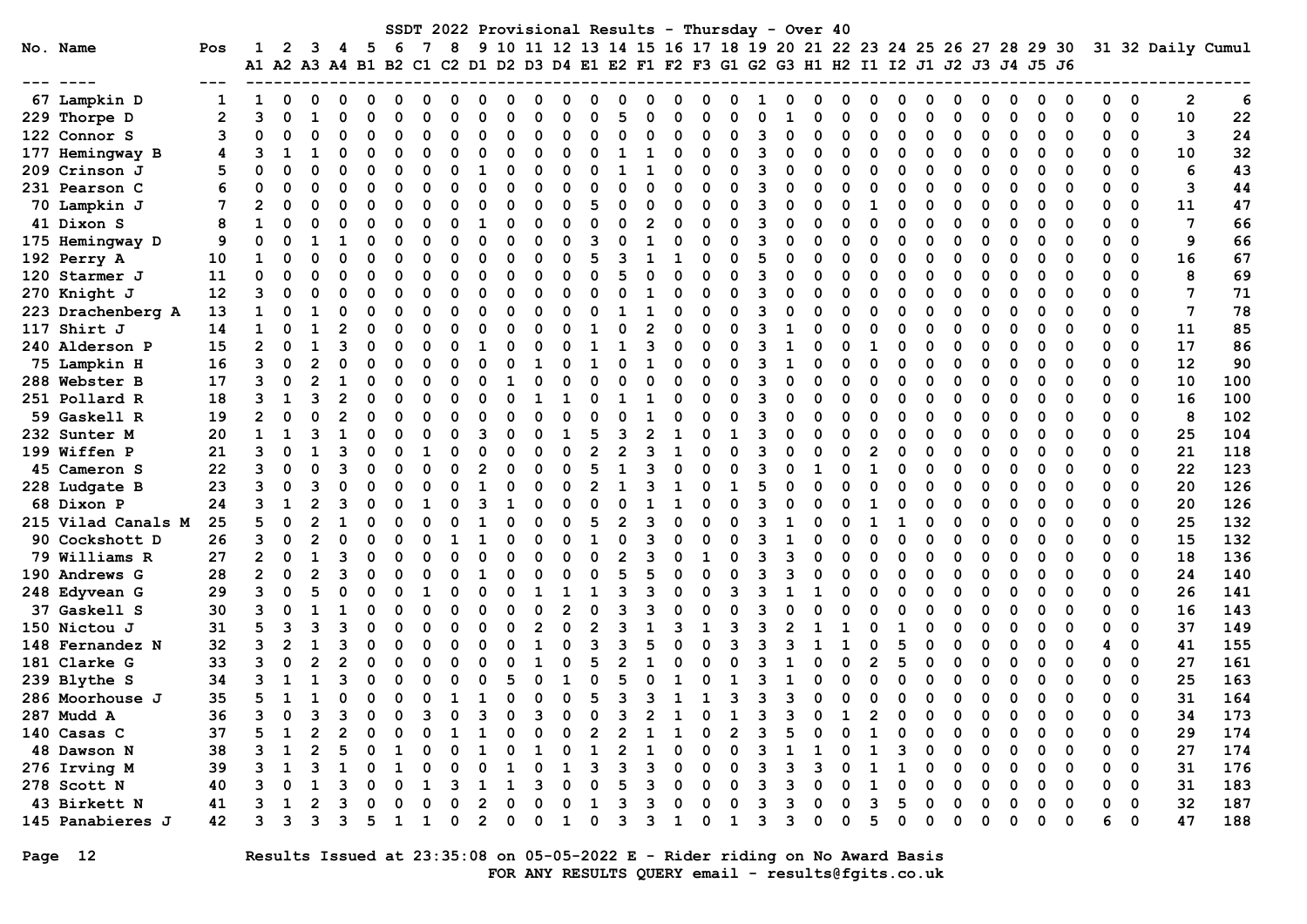| No. Name           | Pos<br>--- |    | 2              | 3 | 4 5      | -6 | 7 | 8 |   |   |   |          |   |   |                |                |   | SSDT 2022 Provisional Results - Thursday - Over 40<br>9 10 11 12 13 14 15 16 17 18 19 20 21 22 23 24 25 26 27 28 29 30<br>A1 A2 A3 A4 B1 B2 C1 C2 D1 D2 D3 D4 E1 E2 F1 F2 F3 G1 G2 G3 H1 H2 I1 I2 J1 J2 J3 J4 J5 J6 |        |          |   |   |   |   |   |          |    |             | 31 32 Daily Cumul |     |
|--------------------|------------|----|----------------|---|----------|----|---|---|---|---|---|----------|---|---|----------------|----------------|---|---------------------------------------------------------------------------------------------------------------------------------------------------------------------------------------------------------------------|--------|----------|---|---|---|---|---|----------|----|-------------|-------------------|-----|
| 138 Berm Fraile M  | 43         |    |                |   |          |    |   |   |   |   |   |          |   |   |                |                |   |                                                                                                                                                                                                                     |        |          |   |   |   |   | 0 | 0        | 0  | 0           | 17                | 189 |
| 178 Bannister* J   | 44         |    | 3              |   | $\Omega$ |    |   |   |   |   |   |          |   |   |                |                |   |                                                                                                                                                                                                                     |        |          |   |   | ŋ |   | ŋ | $\Omega$ | 0  | $\mathbf 0$ | 37                | 196 |
| 168 Guillaume D    | 45         | ٦  | $\mathbf{2}$   | 3 | $\Omega$ | O  |   |   |   | O | O | 2        |   |   | O              | ٩              | 3 |                                                                                                                                                                                                                     | O      | $\Omega$ |   |   | O | O | O | ∩        | O  | 0           | 38                | 197 |
| 133 English J      | 46         |    |                |   | O        |    |   |   |   |   |   | 5        |   |   | O              |                |   |                                                                                                                                                                                                                     |        | 5        |   |   |   |   |   |          | O  | 0           | 40                | 197 |
| 65 Feidt* M        | 47         |    |                |   | O        |    |   |   |   |   |   | 5        |   |   |                |                |   |                                                                                                                                                                                                                     |        |          |   |   | O |   |   |          | O  | 0           | 28                | 203 |
| 241 Mcdonald A     | 48         |    |                |   |          |    |   |   |   |   |   |          |   |   | 2              |                |   |                                                                                                                                                                                                                     | 3      |          |   |   |   |   |   |          | 0  | 0           | 28                | 204 |
| 220 Hughes J       | 49         |    | 3              |   | O        |    |   |   |   |   |   |          |   |   |                |                |   |                                                                                                                                                                                                                     | 2      |          |   |   |   |   |   |          | O  | $\Omega$    | 37                | 208 |
| 169 Burgat G       | 50         |    |                |   |          |    |   |   |   |   |   | 5        |   |   |                |                |   |                                                                                                                                                                                                                     |        |          |   |   |   |   |   |          | O  | 0           | 40                | 208 |
| 127 Pearson J      | 51         | 3  | $\Omega$       |   |          |    |   |   |   | O |   |          |   |   |                |                |   |                                                                                                                                                                                                                     |        | 3        |   |   | O |   | O | O        | 0  | 0           | 30                | 212 |
| 222 Tales G        | 52         |    | ำ              |   |          |    |   |   |   |   |   |          |   |   |                |                |   |                                                                                                                                                                                                                     | O      |          |   |   | O | ŋ | 0 | O        | 0  | 0           | 41                | 216 |
| 283 Mcloughlin B   | 53         |    | 3              |   | O        |    |   |   |   | O |   | ٩        |   |   |                | 5              |   |                                                                                                                                                                                                                     | O<br>O | $\Omega$ |   |   | O | O | O | O        | 0  | 0           | 47                | 217 |
| 184 Houston R      | 54         |    | -1             |   | O        |    |   |   |   |   |   | 5        |   |   | U              |                |   |                                                                                                                                                                                                                     |        | 0        |   |   | ŋ |   | O | ∩        | O  | 0           | 41                | 218 |
| 213 Gaspar J       | 55         |    |                |   | O        |    |   |   |   |   |   |          |   |   |                |                |   |                                                                                                                                                                                                                     | 2      | O        |   |   | ŋ |   | n |          | O  | 0           | 40                | 225 |
| 147 Prat J         | 56         |    |                |   | O        |    |   |   |   |   |   |          |   |   | O              | З              |   |                                                                                                                                                                                                                     |        |          |   |   | O |   | O | O        | 3  | 0           | 46                | 227 |
| 258 Hollands D     | 57         |    | 2              |   |          |    |   |   |   |   |   | 3        |   |   |                |                |   |                                                                                                                                                                                                                     |        |          |   |   |   |   |   |          |    | 0           | 39                | 228 |
| 204 Mcgee L        | 58         |    | 2              |   |          |    |   |   |   |   |   | O        |   |   |                |                |   |                                                                                                                                                                                                                     |        |          |   |   |   |   |   |          | O  | 0           | 35                | 229 |
| 135 Bakgaard S     | 59         |    |                |   |          |    |   |   |   |   |   | O        |   |   |                |                |   |                                                                                                                                                                                                                     |        |          |   |   |   |   |   |          | ŋ  | $\Omega$    | 37                | 230 |
| 98 Breitfeld I     | 60         | 3  | $\overline{2}$ |   |          |    |   |   |   |   |   | $\Omega$ | ٩ |   |                |                |   |                                                                                                                                                                                                                     |        | ٩        |   |   | O |   | O | O        | 0  | 0           | 30                | 232 |
| <b>224 Pears G</b> | 61         |    |                |   | O        |    |   |   |   | З |   |          | 3 |   |                |                |   |                                                                                                                                                                                                                     |        | U        |   |   | O |   | O | O        | 0  | 0           | 42                | 233 |
| 62 Berthou R       | 62         |    | 3              |   | O        |    |   |   |   |   |   | 3        | З | З | U              | O              |   |                                                                                                                                                                                                                     | ი      | 0        |   |   | ŋ |   | O |          | 0  | 0           | 34                | 238 |
| 259 Mitchell J     | 63         |    | 2              |   |          |    |   |   |   |   |   |          |   |   |                |                |   |                                                                                                                                                                                                                     |        | ი        |   |   | ŋ |   | n |          | O  | $\Omega$    | 40                | 254 |
| 146 Arana Puig A   | 64         |    | ٦              |   |          |    |   |   |   |   |   |          |   |   |                |                |   |                                                                                                                                                                                                                     |        | O        |   |   |   |   |   |          | 2  | 0           | 54                | 259 |
| 26 Hawyes M        | 65         |    |                |   |          |    |   |   |   |   |   |          |   |   |                |                |   |                                                                                                                                                                                                                     |        | 3        |   |   | O |   | n |          | O  | 0           | 48                | 265 |
| 14 Palmer P        | 66         |    |                |   |          |    |   |   |   |   |   | 5        | 3 |   | O              |                |   |                                                                                                                                                                                                                     |        | 5        |   |   |   |   |   |          | ŋ  | 0           | 50                | 267 |
| 234 Gaskin M       | 67         |    | $\overline{2}$ |   | O        |    |   |   |   |   |   |          |   |   |                |                |   |                                                                                                                                                                                                                     |        |          |   |   |   |   | n |          | O  | 0           | 45                | 267 |
| 253 Monràs J       | 68         |    | 3              |   |          |    |   | 2 |   |   |   | 5        |   |   |                |                |   |                                                                                                                                                                                                                     |        |          |   |   |   |   | O |          | ი  | 0           | 54                | 269 |
| 161 Battensby P    | 69         |    |                |   | O        |    |   |   |   |   |   |          |   |   |                |                |   |                                                                                                                                                                                                                     |        |          |   |   | O |   | O | O        | 0  | 0           | 50                | 277 |
| 167 Hughes S       | 70         |    | $\mathbf{2}$   |   | O        |    |   |   |   | З |   | 3        |   |   | 2              | 3              |   |                                                                                                                                                                                                                     | 2      | 3        |   |   | O | ი | 0 | O        | 0  | 0           | 59                | 279 |
| 40 Holland J       | 71         |    | 3              |   | O        |    |   |   |   | O |   | 3        | 3 |   | 1              | $\overline{2}$ |   |                                                                                                                                                                                                                     | O      | -1       |   |   | O | O | O | O        | 0  | 0           | 38                | 282 |
| 274 Macia* J       | 72         |    | 2              |   | O        |    |   |   |   |   |   |          |   |   |                | З              |   |                                                                                                                                                                                                                     |        | ი        |   |   | O |   | O | ∩        | 4  | 0           | 46                | 283 |
| 267 Jones P        | 73         |    | 2              |   | O        |    |   |   |   |   |   | ٩        |   |   | $\mathfrak{p}$ |                |   |                                                                                                                                                                                                                     |        |          |   |   | O |   | O | O        | 0  | 0           | 52                | 290 |
| 9 Royle N          | 74         |    |                |   |          |    |   |   |   |   |   |          |   |   | $\Omega$       |                |   |                                                                                                                                                                                                                     |        |          |   |   | O |   | O | O        | 15 | 0           | 53                | 296 |
| 263 Murray G       | 75         |    |                |   |          |    |   |   |   |   |   | 5        |   |   |                |                |   |                                                                                                                                                                                                                     |        |          |   |   |   |   | O |          | O  | 0           | 56                | 301 |
| 174 Stampfli A     | 76         |    | 2              |   |          |    |   |   |   |   |   | ٩        |   |   |                | ว              |   |                                                                                                                                                                                                                     |        | ი        |   |   |   |   | n | ∩        | ŋ  | $\Omega$    | 63                | 305 |
| 179 Lonergan P     | 77         |    | 3              |   | O        |    |   | 3 |   |   |   |          | 5 | 3 | ٩              | 3              |   |                                                                                                                                                                                                                     | 5      | 3        |   |   |   |   |   |          | ი  | $\Omega$    | 72                | 315 |
| 172 Allan A        | 78         |    |                |   | 0        |    |   |   | 2 |   |   | د        |   |   |                |                |   |                                                                                                                                                                                                                     |        |          |   |   |   |   |   |          |    | 0           | 66                | 346 |
| 6 Barrie C         | 79         |    | 3              |   |          |    |   |   |   | 3 |   |          |   |   |                |                |   |                                                                                                                                                                                                                     |        |          |   |   |   |   |   | 0        | ი  | 0           | 59                | 352 |
| 107 Wilson N       | 80         | 10 | 1              |   |          |    |   |   |   |   |   | 3        |   |   |                |                |   |                                                                                                                                                                                                                     | 2      | 5        |   |   | 0 | 0 | 0 | 0        | 0  | 0           | 59                | 365 |
| 272 Hudson J       | 81         | 5  | 3              |   | 2        |    |   | 2 |   |   |   | 5        |   |   |                | 2              |   |                                                                                                                                                                                                                     | 2      | 3        |   |   | O |   | 0 | 0        | 4  | 0           | 83                | 365 |
| 285 Maclennan G    | 82         | 10 | 3              |   | 2        |    |   |   |   |   |   | 5        |   |   |                |                |   |                                                                                                                                                                                                                     | 2      |          |   |   |   |   | 0 | 0        | O  | 0           | 80                | 365 |
| 118 Bowker N       | 83         | 5  | 3              |   | O        |    |   |   |   |   |   | 5        |   |   |                | 3              |   |                                                                                                                                                                                                                     |        |          |   |   | 0 |   | 0 | 0        | 0  | 0           | 73                | 373 |
| 260 Vass D         | 84         | 5  | 3              |   | з        | 0  | 3 | з | 2 |   |   | 5        |   |   |                | 3              |   |                                                                                                                                                                                                                     | 3      | 5        | 0 | 0 | 0 | 0 | 0 | 0        | 0  | 0           | 81                | 393 |

Page 13 Results Issued at 23:35:08 on 05-05-2022 E - Rider riding on No Award Basis FOR ANY RESULTS QUERY email - results@fgits.co.uk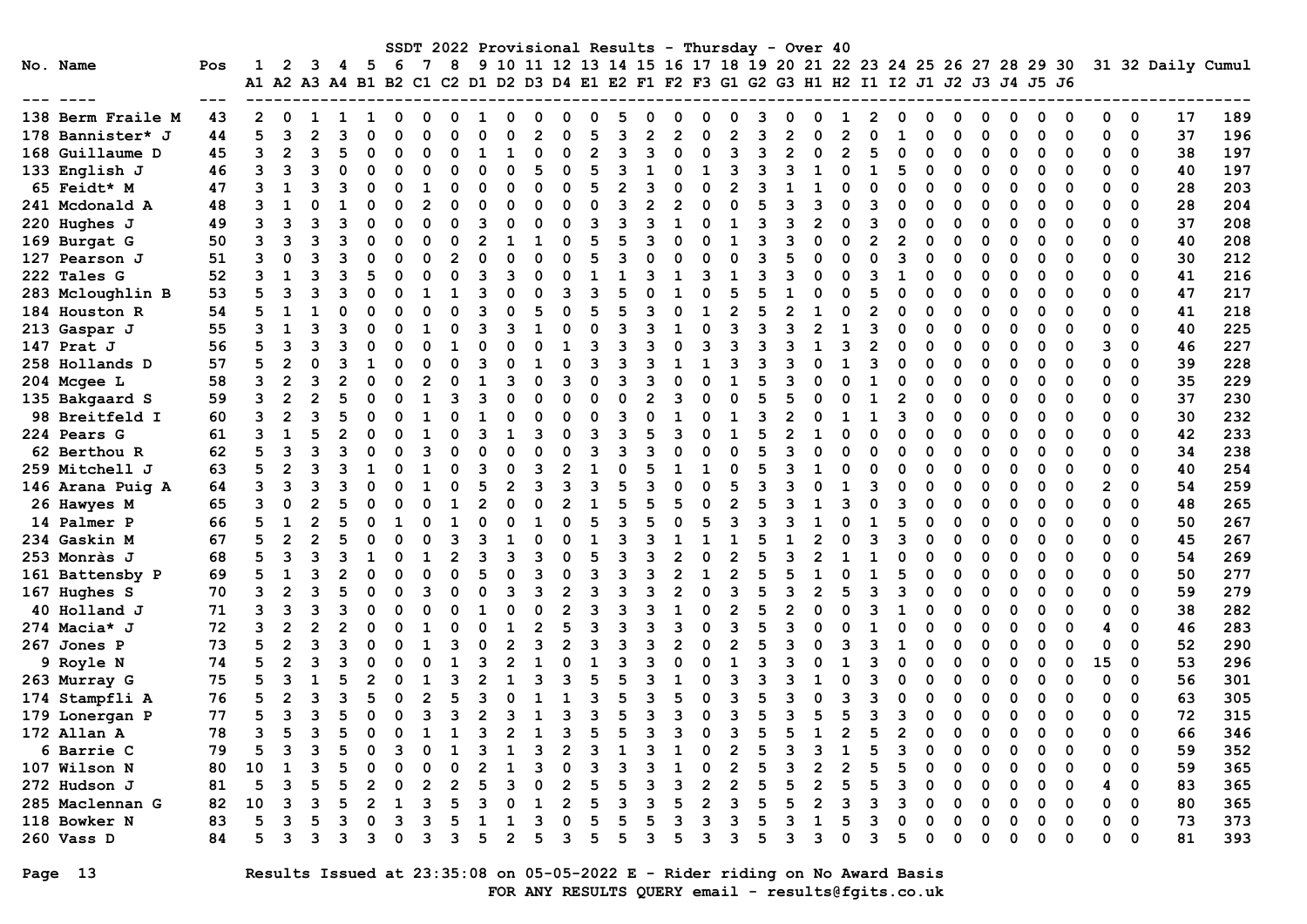|                   |     |    |  |    |  |    | SSDT 2022 Provisional Results - Thursday - Over 40                                        |  |  |       |   |                   |    |        |     |    |       |  |   |  |   |    |     |                                                                                    |       |
|-------------------|-----|----|--|----|--|----|-------------------------------------------------------------------------------------------|--|--|-------|---|-------------------|----|--------|-----|----|-------|--|---|--|---|----|-----|------------------------------------------------------------------------------------|-------|
| No. Name          | Pos |    |  |    |  |    |                                                                                           |  |  |       |   |                   |    |        |     |    |       |  |   |  |   |    |     | 9 10 11 12 13 14 15 16 17 18 19 20 21 22 23 24 25 26 27 28 29 30 31 32 Daily Cumul |       |
|                   |     |    |  |    |  |    | A1 A2 A3 A4 B1 B2 C1 C2 D1 D2 D3 D4 E1 E2 F1 F2 F3 G1 G2 G3 H1 H2 I1 I2 J1 J2 J3 J4 J5 J6 |  |  |       |   |                   |    |        |     |    |       |  |   |  |   |    |     |                                                                                    |       |
|                   |     |    |  |    |  |    |                                                                                           |  |  |       |   |                   |    |        |     |    |       |  |   |  |   |    |     |                                                                                    |       |
| 173 Grant M       | 85  |    |  |    |  |    |                                                                                           |  |  |       |   |                   |    |        |     |    |       |  | 0 |  | 0 |    | 0   | 76                                                                                 | 394   |
| 187 Mckee T       | 86  |    |  |    |  |    |                                                                                           |  |  |       |   |                   |    |        |     |    |       |  |   |  | 0 |    | 0   | 80                                                                                 | 398   |
| 225 Brown J       | 87  |    |  |    |  |    |                                                                                           |  |  |       |   |                   |    |        |     |    |       |  |   |  |   |    | 0   | 75                                                                                 | 414   |
| 256 Valeri C      | 88  |    |  |    |  |    |                                                                                           |  |  |       |   |                   |    |        |     |    |       |  |   |  |   | 48 | 0   | 88                                                                                 | 419   |
| 25 Deisinger K    | 89  | 10 |  |    |  |    |                                                                                           |  |  |       |   |                   |    |        |     |    |       |  |   |  |   | 10 | - 0 | 81                                                                                 | 419   |
| 100 Hold M        | 90  |    |  |    |  |    |                                                                                           |  |  |       |   |                   |    | 10     |     |    |       |  |   |  |   |    | n   | 65                                                                                 | 425   |
| 216 Berenguer J   | 91  |    |  |    |  |    |                                                                                           |  |  |       |   |                   |    |        |     |    |       |  |   |  |   |    | 0   | 73                                                                                 | 425   |
| 101 $Garth*$ J    | 92  |    |  |    |  |    |                                                                                           |  |  |       |   |                   |    |        |     |    |       |  |   |  |   |    | 0   | 59                                                                                 | 430   |
| 171 Favre G       | 93  |    |  |    |  |    |                                                                                           |  |  |       |   |                   |    |        |     |    |       |  |   |  |   |    | 0   | 78                                                                                 | 444   |
| 254 Santos* D     | 94  |    |  |    |  |    |                                                                                           |  |  |       |   |                   |    |        |     |    |       |  |   |  |   |    | 0   | 80                                                                                 | 453   |
| 245 Paterson Sn P | 95  | 10 |  | 5. |  |    |                                                                                           |  |  |       | 5 |                   | 5. | ່ 1 ປີ | 10. |    |       |  |   |  | 0 |    | 0   | 104                                                                                | 468   |
| 39 Macdonald* R   | 96  |    |  |    |  |    |                                                                                           |  |  |       |   |                   |    |        |     |    |       |  |   |  | n |    | 0   | 80                                                                                 | 473   |
| 123 Broganelli P  | 97  |    |  |    |  |    |                                                                                           |  |  |       |   |                   |    |        |     |    |       |  |   |  |   |    | 0   | 87                                                                                 | 521   |
| 34 Behr S         | 98  |    |  |    |  |    |                                                                                           |  |  |       |   |                   |    |        |     |    |       |  |   |  |   |    | 0   | 70                                                                                 | 563 E |
| 257 Merlo A       | 99  | 10 |  |    |  | 5. | <b>10</b>                                                                                 |  |  |       |   |                   |    |        |     |    |       |  |   |  |   | 45 | 0   | 157                                                                                | 574   |
| 158 Clark D       | 100 |    |  |    |  |    |                                                                                           |  |  | 50 50 |   | 50 50 50 50 50 50 |    |        |     | 50 | 50 50 |  |   |  |   |    |     | 559                                                                                | 591 E |

|                  |     |    |  |              |  |    |  |   |   |              |   |          |               |    | SSDT 2022 Provisional Results - Thursday - Services                                       |   |  |              |  |   |              |          |              |          |                                                                                    |     |
|------------------|-----|----|--|--------------|--|----|--|---|---|--------------|---|----------|---------------|----|-------------------------------------------------------------------------------------------|---|--|--------------|--|---|--------------|----------|--------------|----------|------------------------------------------------------------------------------------|-----|
| No. Name         | Pos | -2 |  | 5.           |  | -8 |  |   |   |              |   |          |               |    |                                                                                           |   |  |              |  |   |              |          |              |          | 9 10 11 12 13 14 15 16 17 18 19 20 21 22 23 24 25 26 27 28 29 30 31 32 Daily Cumul |     |
|                  |     |    |  |              |  |    |  |   |   |              |   |          |               |    | A1 A2 A3 A4 B1 B2 C1 C2 D1 D2 D3 D4 E1 E2 F1 F2 F3 G1 G2 G3 H1 H2 I1 I2 J1 J2 J3 J4 J5 J6 |   |  |              |  |   |              |          |              |          |                                                                                    |     |
|                  |     |    |  |              |  |    |  |   |   |              |   |          |               |    |                                                                                           |   |  |              |  |   |              |          |              |          |                                                                                    |     |
| 211 Peace D      |     |    |  |              |  |    |  |   |   |              |   |          |               |    | 0                                                                                         |   |  |              |  |   |              |          |              |          | $\mathbf{2}$                                                                       | -9  |
| 281 Locca F      |     |    |  |              |  |    |  | 0 | 0 | <sup>0</sup> |   |          |               |    | 0                                                                                         |   |  | 0            |  |   | <sup>0</sup> |          | $\bullet$ 0  | 0        | 6                                                                                  | 53  |
| 199 Wiffen P     |     |    |  |              |  |    |  |   |   |              |   |          |               |    |                                                                                           |   |  |              |  |   |              |          | 0            | 0        | 21                                                                                 | 118 |
| 194 Summers* M   |     |    |  |              |  |    |  |   |   |              |   |          | $\mathcal{P}$ |    | <sup>0</sup>                                                                              |   |  | <sup>0</sup> |  |   | <sup>n</sup> |          | <sup>n</sup> | - 0      | 27                                                                                 | 129 |
| 145 Panabieres J |     |    |  |              |  |    |  |   |   |              |   |          |               |    |                                                                                           |   |  |              |  |   |              |          | 6.           | - 0      | 47                                                                                 | 188 |
| $220$ Hughes J   |     |    |  |              |  |    |  | 0 |   |              |   |          |               |    |                                                                                           |   |  | 0            |  |   | 0            |          | 0            | 0        | 37                                                                                 | 208 |
| 152 Mccanna J    |     |    |  |              |  |    |  | વ |   | 5            |   |          | 5.            |    |                                                                                           |   |  |              |  |   | n            |          | 0            | 0        | 54                                                                                 | 230 |
| 253 Monràs J     | 8   |    |  |              |  |    |  |   |   |              |   |          |               |    |                                                                                           |   |  |              |  |   | <sup>n</sup> |          | n.           | - 0      | 54                                                                                 | 269 |
| 198 $Cave* S$    | 9   |    |  |              |  |    |  | 3 |   | h.           | 3 |          |               | h  |                                                                                           | 3 |  |              |  |   | <sup>n</sup> |          | <sup>n</sup> | 0        | 71                                                                                 | 377 |
| 196 Kingswood* P | 10  |    |  |              |  |    |  | 3 | h | 5            |   |          |               | h. |                                                                                           |   |  | 5.           |  |   | 0            | - 0      | $\Omega$     | 0        | 78                                                                                 | 396 |
| 225 Brown J      | 11  |    |  | <sup>0</sup> |  | 3  |  | 3 | 5 |              |   | $\Omega$ |               | 5  |                                                                                           |   |  |              |  |   | <sup>0</sup> |          | $\Omega$     | 0        | 75                                                                                 | 414 |
| 195 Sanderson S  | 12  |    |  |              |  |    |  |   |   |              |   |          |               |    |                                                                                           |   |  |              |  |   | n            |          | <sup>n</sup> | 0        | 82                                                                                 | 424 |
| 197 Haig* M      | 13  |    |  |              |  |    |  | 2 |   | 5.           |   |          |               |    |                                                                                           | 3 |  | 5            |  | 0 | $\Omega$     | $\Omega$ | 0            | $\Omega$ | 75                                                                                 | 445 |